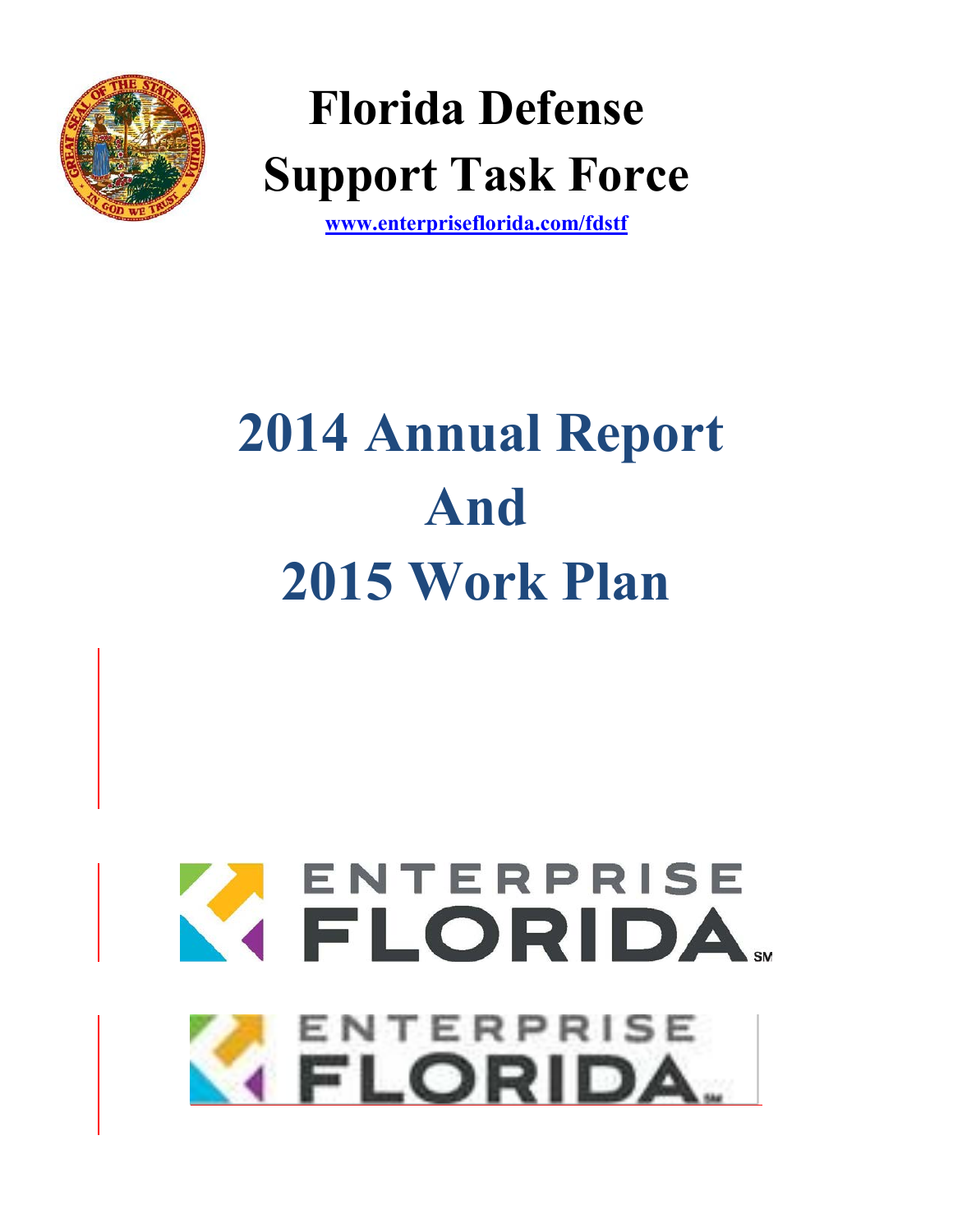## **February 1, 2015**

## **Florida Defense Support Task Force**

## **2014 Annual Report and 2015 Work Plan**

## **Table of Contents**

## **Appendix -- Tabs**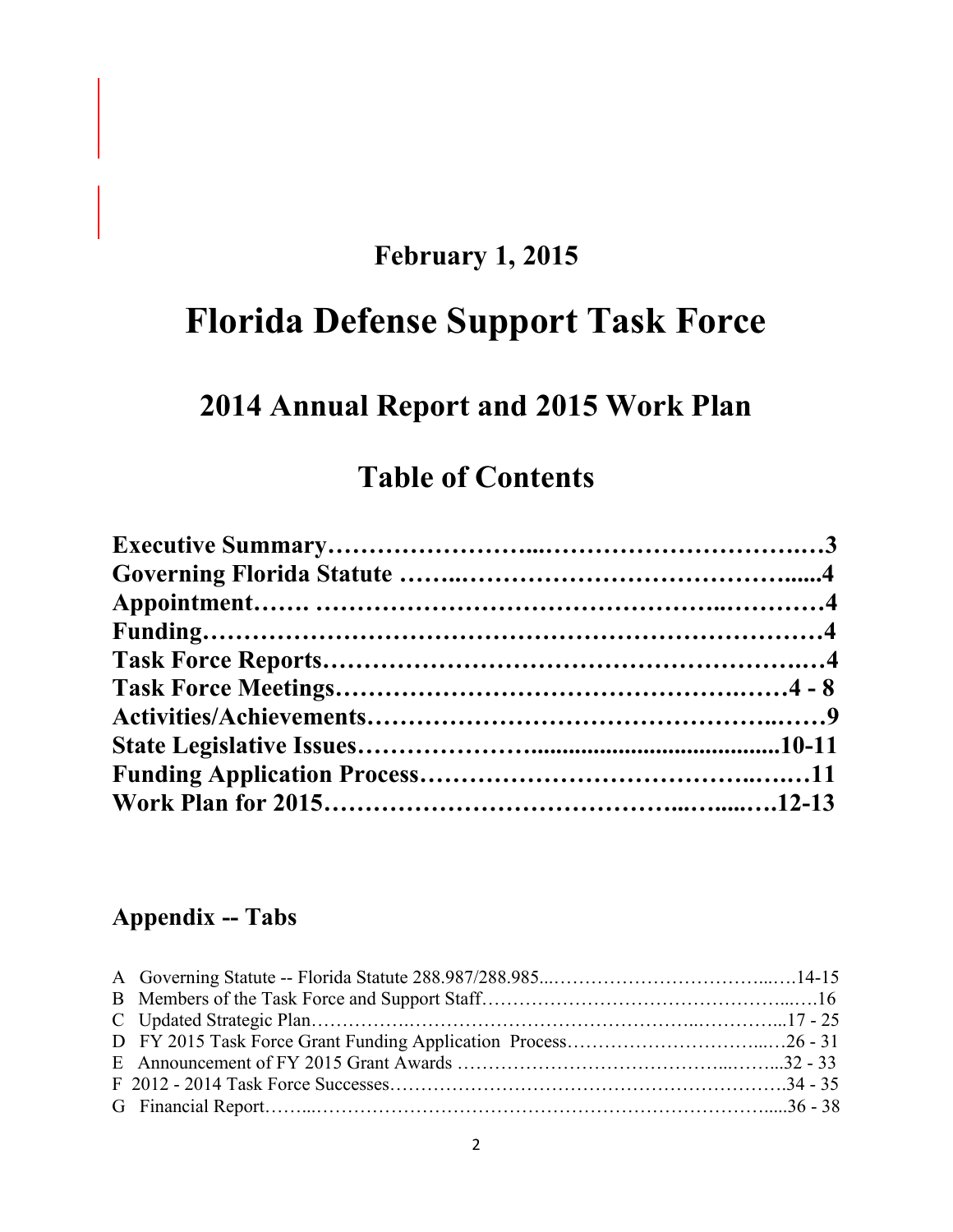| H Summary of Progress of FY 2013 Task Force Grant Award Contracts 39 - 43 |  |  |  |
|---------------------------------------------------------------------------|--|--|--|
|                                                                           |  |  |  |

## **Florida Defense Support Task Force 2013 Annual Report and 2014 Work Plan**

#### **Executive Summary**

Created in 2011 under Florida Statute 288.987, the Florida Defense Support Task Force (FDSTF) held its first meetings in January 2011. The task force has 13 members – four members appointed by the Governor, four members appointed by the Senate, and four members appointed by the House of Representatives. The Governor has designated Representative Dana Young as the 13<sup>th</sup> member and his representative on the Task Force. Representative Jimmy Patronis has served as the Chair since January 2013. Dr. David Goetsch continued to serve as the Vice Chair through August 2014. James Montgomerie was appointed by Senate President Don Gaetz in August to replace Dr. Goetsch.

The FDSTF mission is to make recommendations to preserve and protect military installations, to support the state's position in research and development related to or arising out of military missions and contracting, and to improve the state's military-friendly environment for service members, military dependents, military retirees, and businesses that bring military and baserelated jobs to the state.

The FDSTF replaced the Florida Council on Military Bases and Mission Support which was created under Florida Statute 288.984. The Council has been deleted from Florida Statute. The FDSTF received a FY 2011-2012 appropriation of \$5 million, a FY 2012 –13 appropriation of \$2 million, a FY 2013-2014 appropriation of \$4 million, and a FY 2014-2015 appropriation of \$3.5 million to protect, preserve, promote and grow Florida military installations and missions. The Task Force held a total of 9 meetings throughout the calendar year 2014.

The Task Force provides weekly email updates for its members. The Task Force developed an initial strategic plan to guide its actions in protecting Florida's military installations dated April 23, 2012. This plan was updated in October 2012 and again in July 2013. The Task Force plan to update this strategic plan in early 2015. The most recent version of the strategic plan is posted on the Task Force web site, and at Tab C.

Florida Defense Support Task Force web site has been operational since August 2012. It has been helpful in publicizing meeting times and locations. Additionally, this site displays the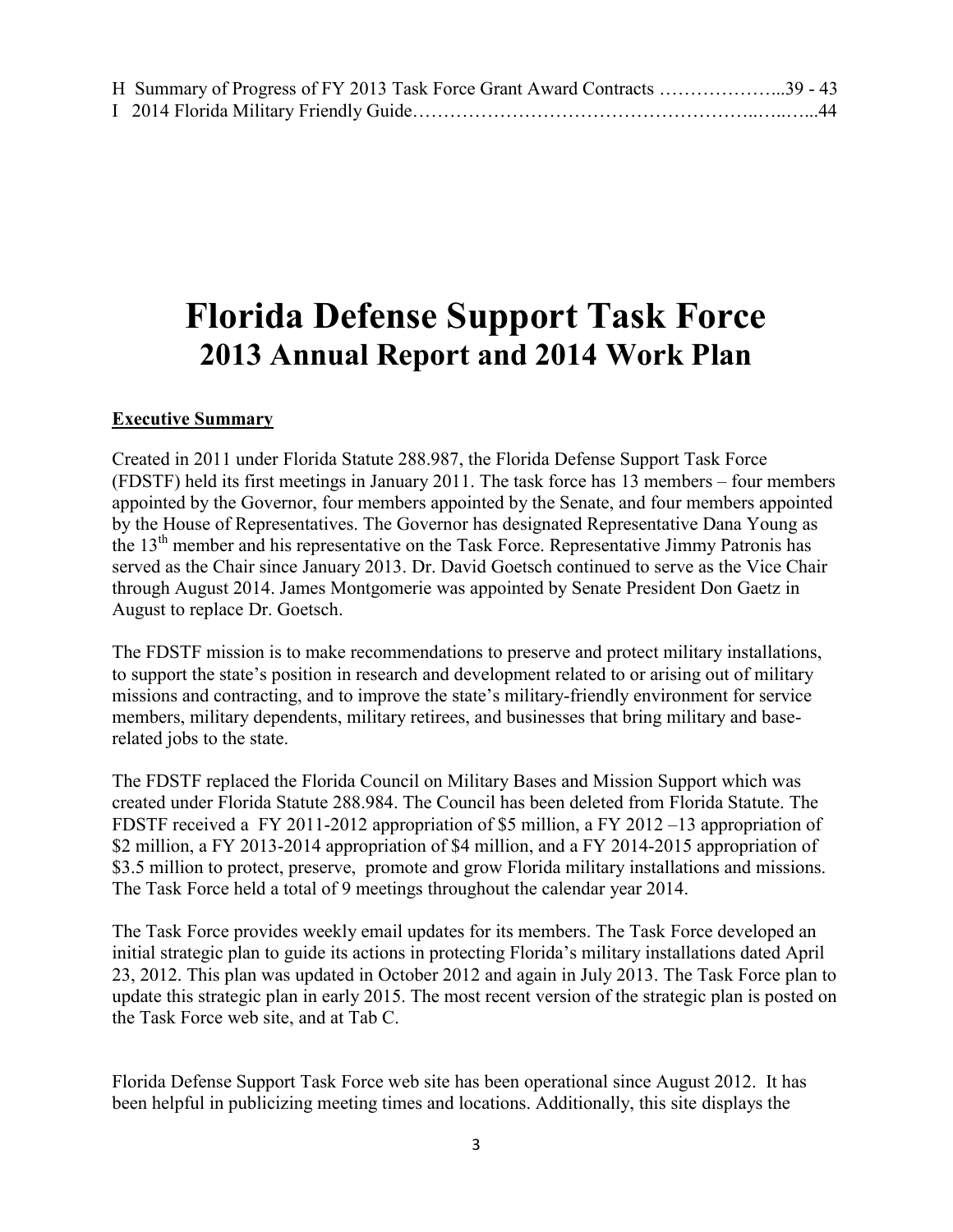award of funding grants along with copies of agenda and minutes from Task Force meetings, budget information and weekly Task Force updates. The new address for the web site is: *[www.enterpriseflorida.com/fdstf](http://www.enterpriseflorida.com/fdstf)*

The Task Force published the 2014 Florida Military Friendly Guide in November 2014 with additions from the 2014 state legislative session. This guide contains a summary of the Florida laws that benefit active duty, National Guard and Reserve service members and their families. It has been distributed throughout the state and to the Florida Congressional delegation. The guide can be downloaded from the Task Force web site. A copy is enclosed at Tab I.

## **FDSTF 2014 Annual Report**

#### **Governing Florida Statutes**

The Florida Defense Support Task Force was established under Florida Statute 288.987 and operates under a Sunshine exemption in F.S. 288.985. See Tab A.

#### **Appointments**

In 2014, Representative Jimmy Patronis was reappointed as the Task Force Chairman.. Dr. David Goetsch resigned from the Task Force in 2014. James Montgomerie was appointed by Senator Don Gaetz to serve for the remainder of Dr. Goetsch's term on the Task Force. See Tab B.

#### **Funding**

The FDSTF received an FY 2014-2015 appropriation of \$3.5 million to protect, preserve, promote and grow Florida military installations and missions. The Task Force may annually utilize up to \$250,000 of funds appropriated for Task Force staffing and administrative expenses. Enterprise Florida, Inc. (EFI) has the role of administrative and logistical support. Task Force budget summary, contract obligations and FY 13-14 administrative expenses are included at the end of this report. See Tab D.

#### **Task Force Reports**

The Task Force is required to submit an annual report and work plan to the Governor, the President of the Senate, and the Speaker of the House of Representatives by February  $1<sup>st</sup>$  of each year.

#### **Task Force Strategic Plan**

The Task Force actions are guided by its Strategic Plan. This plan is a living document and evolves in response to unfolding events. This plan was first developed in April 2012 and has been updated twice – once in October 2012 and then again in July 2013. The revised version adjusts the Task Force goals to reflect the changing national defense budgets and its impact on Florida's military missions and installations. The Task Force plans to update this plan in early 2015. See Tab C.

#### **Task Force Meetings**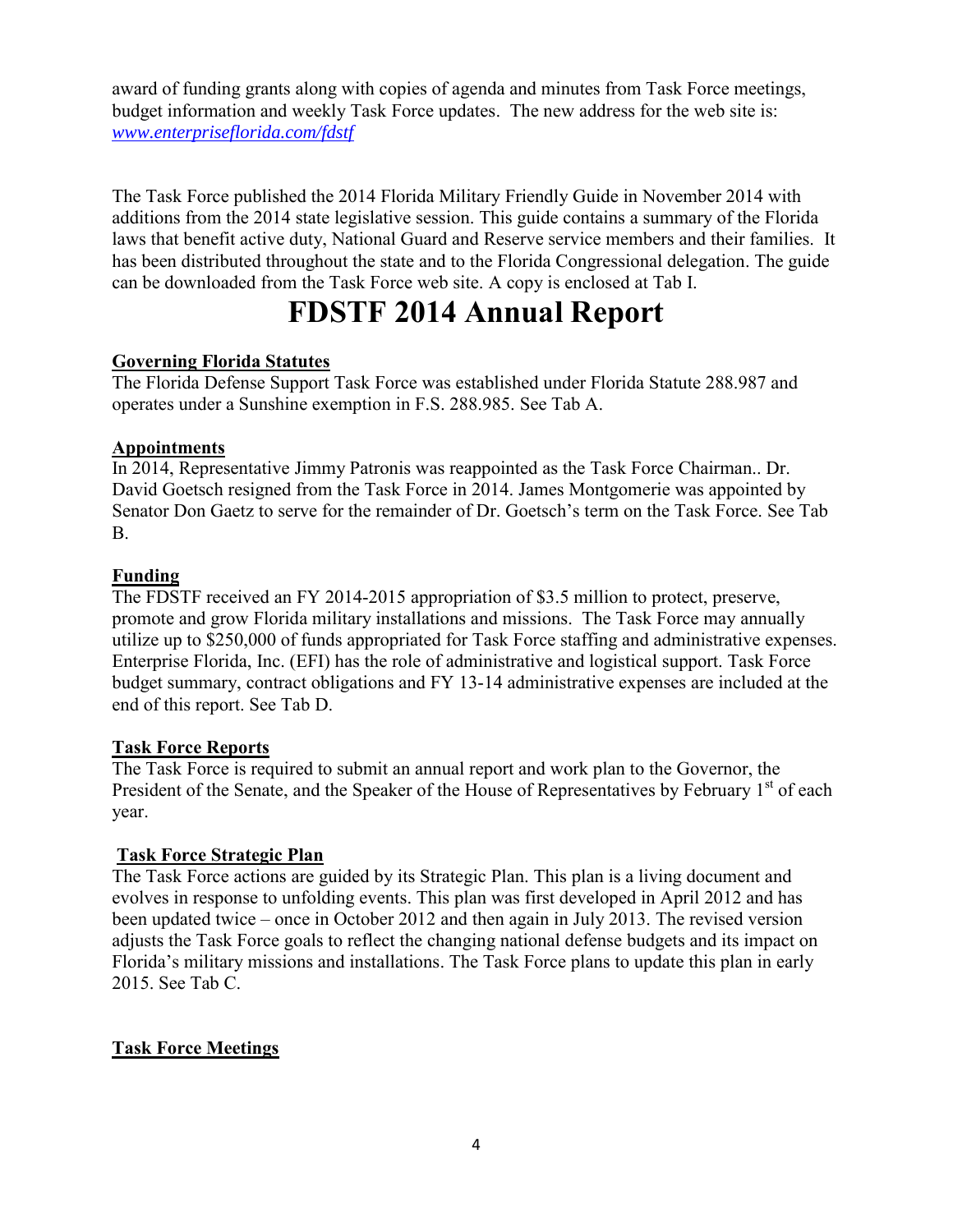**January 16, 2014 -- Tallahassee.** The Task Force received an update from Doug Callaway from the state of Florida office in Washington as well as Secretary Anthony Principi of the Principi Group on current military and defense issues in Washington and their impact on Florida. Staff provided a legislative update on bills evolving in the Florida Legislature. Staff also provided a comprehensive review of all the minutes from all Task Force meeting since the inception of the Task Force. Task Force members approved the 2013 Annual Report and 2014 Work Plan. Staff provided a budget update on the status of contracts and Task Force funds. The Task Force conducted an afternoon closed session meeting to discuss advocacy strategy involving base strengths and weaknesses connected to protecting, preserving and enhancing Florida's military installations. Task Force members approved an increase in the Florida 8 a Alliance grant funding from \$100,000 to \$150,000.

#### **March 11, 2014 -- Tallahassee.**

Congressman Jeff Miller from the  $1<sup>st</sup>$  Congressional District attended this meeting and gave opening remarks. The Task Force received an update from the state of Florida Washington Office and The Principi Group concerning military and defense issues at the national level and their projected impacts to Florida. Staff reported on the status of military-friendly legislation moving through the Florida Legislature. Florida's Great Northwest requested \$50,000 in out-ofcycle grant funding and it was approved by the Task Force. The funding is intended for marketing in support of aviation aerospace growth and veterans employment. Jim Kuzma provided an update on Space Florida. He reported that Florida was not selected as one of the six test UAV sites. Staff gave a brief overview of DOD family issues and noted that Florida was one of the best states in regard to military friendly laws. The only exception was the Florida did not yet have a provision for in-state tuition rates for veterans. However, this was remedied by the passage of the Florida GI Bill. Staff provided a budget update on the status of contracts and Task Force funds. The Task Force conducted an afternoon closed session meeting to discuss advocacy strategy involving base strengths and weaknesses connected to protecting, preserving and enhancing Florida's military installations

#### **May 15, 2014 -- Homestead**.

Congressman Joe Garcia from the  $26<sup>th</sup>$  Congressional District and Representative Holly Raschein attended the meeting and made remarks to the Task Force. The Homestead defense community provided welcoming remarks and an overview of Homestead ARB. The Task Force received an update from the state of Florida Washington Office and The Principi Group concerning military and defense issues at the national level and their projected impacts to Florida. Mike Prendergast, Executive Director of the Florida Department of Veterans Affairs provided a comprehensive review of the Florida GI Bill passed by the Legislature. Staff provided a legislative wrap-up of the 2014 Florida Legislative Session. Staff provided a budget update on the status of contracts and Task Force funds. The Task Force conducted a closed session meeting to discuss advocacy strategy involving base strengths and weaknesses connected to protecting, preserving and enhancing Florida's military installations. Following the meeting, Task Force members received a tour of Homestead ARB. Newest member of the Task Force staff, Marcy Sanders, was introduced to the Task Force members.

#### **June 19, 2014 – Orlando**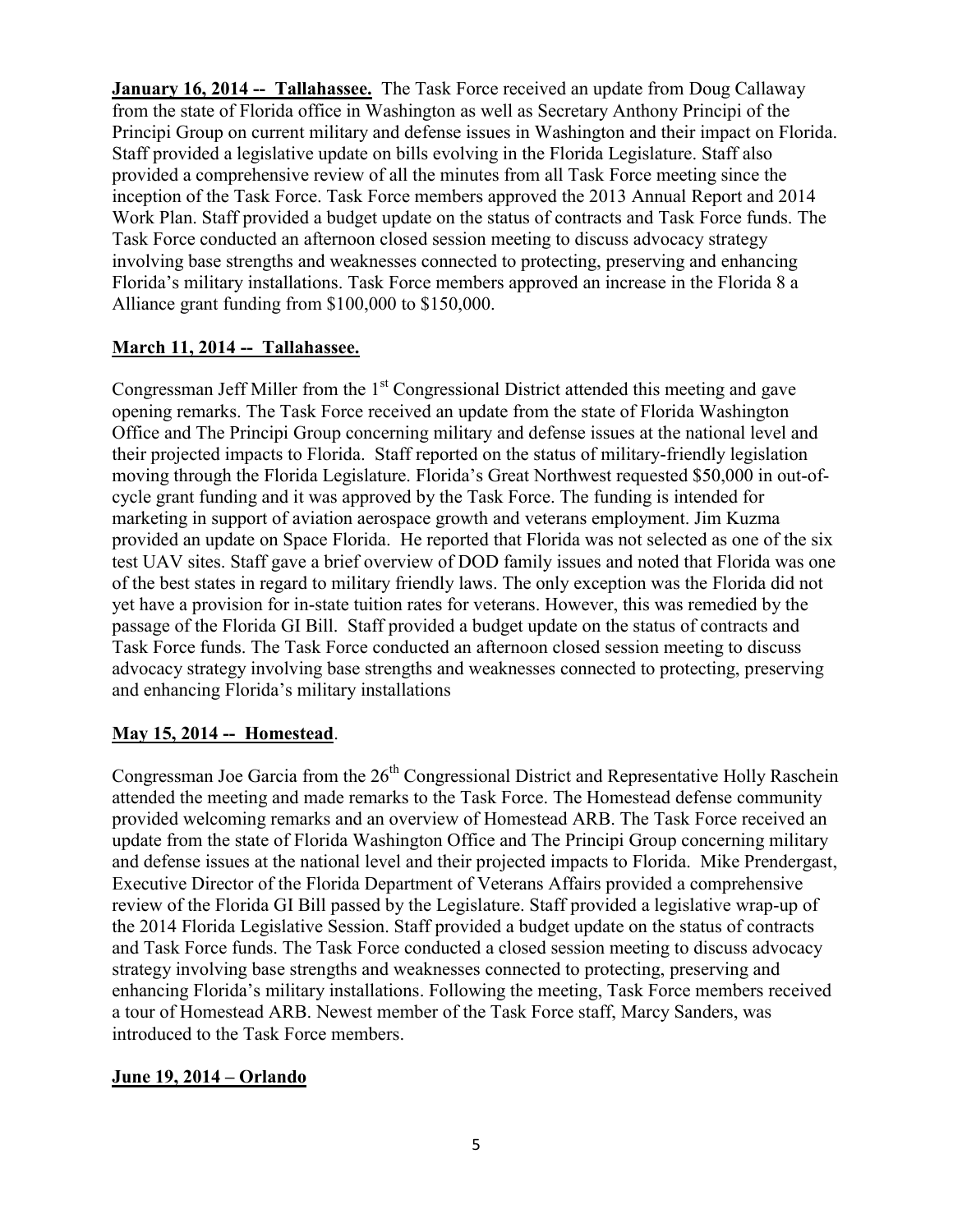This Task Force meeting was held the day after the Florida Defense Alliance (FDA) meeting in order to encourage communication and capitalize on synergy between the Task Force and the FDA. Waymon Armstrong from the Mayor's Task Force and General Tom Baptiste from the National Center for Simulation welcomed the Task Force to Orlando and provided an overview of Team Orlando missions and issues concerning modeling and simulation. The Task Force received an update from the state of Florida Washington Office and The Principi Group concerning military and defense issues at the national level and their projected impacts to Florida. Craig Dalton, Chairman of the Florida Defense Alliance, provided on update on his organization's activities. He also requested that the Task Force commission a survey of the best practices of other states to use to measure Florida's progress in supporting military installations. Additionally, Craig requested a study to show the connectivity among Florida's military bases as a means of strengthening the state's position in the event of a BRAC. The Task Force approved both requests and directed staff to prepare contracts for The Principi Group to accomplish the tasks. Eric Sherman, Southeastern Regional DOD state liaison discussed family issues and emphasized how well Florida was addressing the needs of military families. Mike Prendergast, Executive Director of the Florida Department of Veterans Affairs provided an update on veterans issues and the Governor's program of awarding state veterans medals. Colonel Glenn Saunders from the US Army Reserve reported that Florida had about 9,000 Army Reservists and 39 separate facilities. During public comment, Sal Nuzzo from the Florida Chamber invited the Task Force to a Military, Defense and Veterans Opportunity Summit to be held in August. Staff provided a budget update on the status of contracts and Task Force funds. The Task Force conducted an afternoon closed session meeting to discuss advocacy strategy involving base strengths and weaknesses connected to protecting, preserving and enhancing Florida's military installations.

#### **July 31, 2014 -- Jacksonville**

Rear Admiral Vic Guillory from the City of Jacksonville welcomed the Task Force on behalf of Mayor Brown and discussed the growth of the Jacksonville Naval community. The Task Force received an update from the state of Florida Washington Office and The Principi Group (TPG) concerning military and defense issues at the national level and their projected impacts to Florida. General Mike Jones from TPG discussed in detail the two requested tasks from FDA and determined they were both within the scope of the current contract. The first is a study of best practices by other states in supporting military installations and the second is a study of linkages among state military bases. The Chairman set the next meeting in August as a conference call open to the public to vote on these two studies. State Senator Audrey Gibson from Jacksonville attended and thanked the Task Force for their efforts in protecting military bases in Florida. Kelley Boree, Director of State Lands, Department of Environmental Protection (DEP) briefed the Task Force on the status on non-conservation lands. DEP is moving forward with the appraisal process for all three parcels identified in the DEO report and the legislation passed this session. Judge Maney briefed the Task Force on Veterans Courts in Florida. Judge Maney has been a pioneer and driving force in expanding veterans courts in Florida. Mike Prendergast, Executive Director of the Florida Department of Veterans Affairs provided an update on veterans nursing homes as requested by the Task Force. Sal Nodjomian from Okaloosa County briefed the Task Force on the Tri-County Partnership Initiative on public-private partnerships. Deb Keller from the Nature Conservancy reported on a increase in REPI funds for the next year. Staff provided a budget update on the status of contracts and Task Force funds. The Task Force conducted a closed session meeting to discuss advocacy strategy involving base strengths and weaknesses connected to protecting, preserving and enhancing Florida's military installations.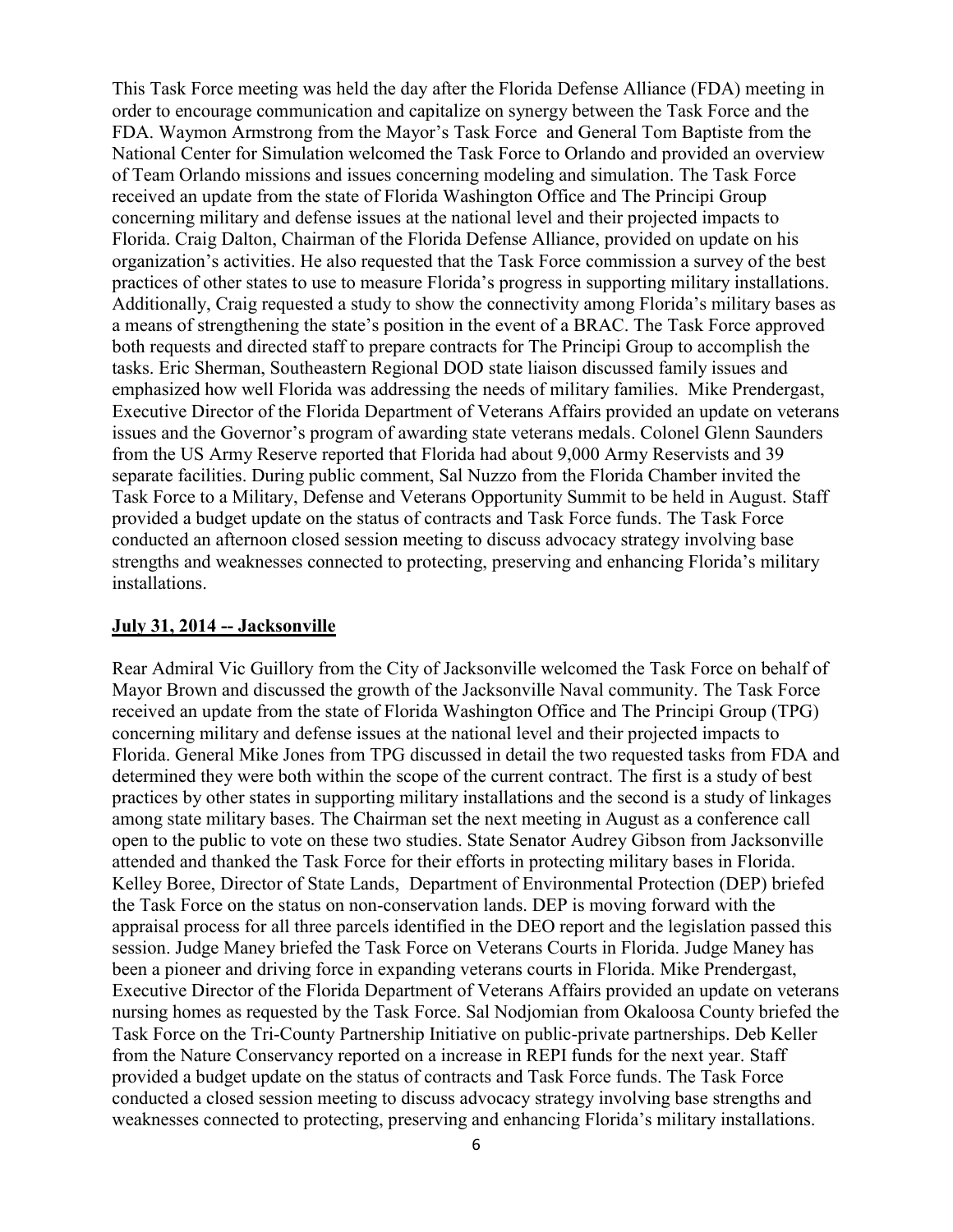Following the meeting, Task Force members received a tour of NAS Jacksonville including the Fleet Readiness Center and the P-8's.

#### **August 21, 2014 – Conference Call**

The Task Force convened a public conference call for the purpose of discussing and voting on the two separate proposals. The proposals were for studies intended to support the Task Force mission of protecting Florida's military installations. The first proposal was for a linkages study to identify connectivity, interdependent functions among Florida's military installations and missions with the goal of identifying and graphically portraying the Florida Federal Military Complex. The cost of the study was \$63,850 with the final product to be delivered at the November 2014 Task Force meeting. The second proposal was for a study of selected US states and communities hosting military installations to determine the best practices employed by state and local governments to protect, sustain and enhance their installations and missions. The cost of this study was \$66,000 with the final product to be delivered NLT November 21, 2014. The Task Force members discussed both proposals during this open meeting and then voted to approve both proposals. The Task Force directed staff to prepare the contracts.

#### **September 18, 2014 – Tallahassee**

Chairman Patronis welcomed the newest member of the Task Force – James Montgomerie, CEO of Vertol Systems in Destin. Mr. Montgomerie is replacing Dr. David Goetsch who resigned due to family medical concerns. Staff provided a budget update on the status of contracts and Task Force funds. The Task Force received an update from the state of Florida Washington Office and The Principi Group (TPG) concerning military and defense issues at the national level and their projected impacts to Florida. Staff discussed the proposed meeting schedule for 2015 and made one change requested by MG Titshaw. The Task Force considered 15 applications for FY 2015 funding based on the published FY 2015 Grant Application Process. (Tab D) After reviewing written applications and receiving in-person presentations from applicants, the Task Force decided to fund 13 projects for FY 2015 and consider one request from the City of Key West at the next meeting. The projects totaled \$2.59 million. The grant recipients included Santa Rosa County, Tampa Bay Defense Alliance, Polk County, Clay County Development Authority, National Center for Simulation in Orlando, Clay County Development Authority, the Economic Development Council of Okaloosa County, Bay County, Space Florida, Florida 8 (a) Alliance, Air Force Enlisted Village, Florida's Great Northwest, Career Source Gulf Coast and University of West Florida. The FY 2015 grant announcement is included at Tab E . The Task Force voted to rescind two grants previously awarded to the Pensacola Chamber for Cyber Security and make those funds available to the Task Force for further use.

#### **October 16, 2014 – Key West**

Commissioner Barbara Stewart served as the Interim Chair for this meeting. Prior to the meeting, Task Force members visited the Truman Annex area of NAS Key West to see first-hand the land needed to control access to that part of the base. This helped Task Force members better understand the issues surrounding this land parcel and its importance to the base. At the meeting, Mark Rossi, Vice-Mayor of the City of Key West offered greetings on behalf of the Mayor. Jim Fitton from the Military Affairs Committee provided an overview of military activities at bases in Key West. The Task Force received an update from the state of Florida Washington Office and The Principi Group (TPG) concerning military and defense issues at the national level and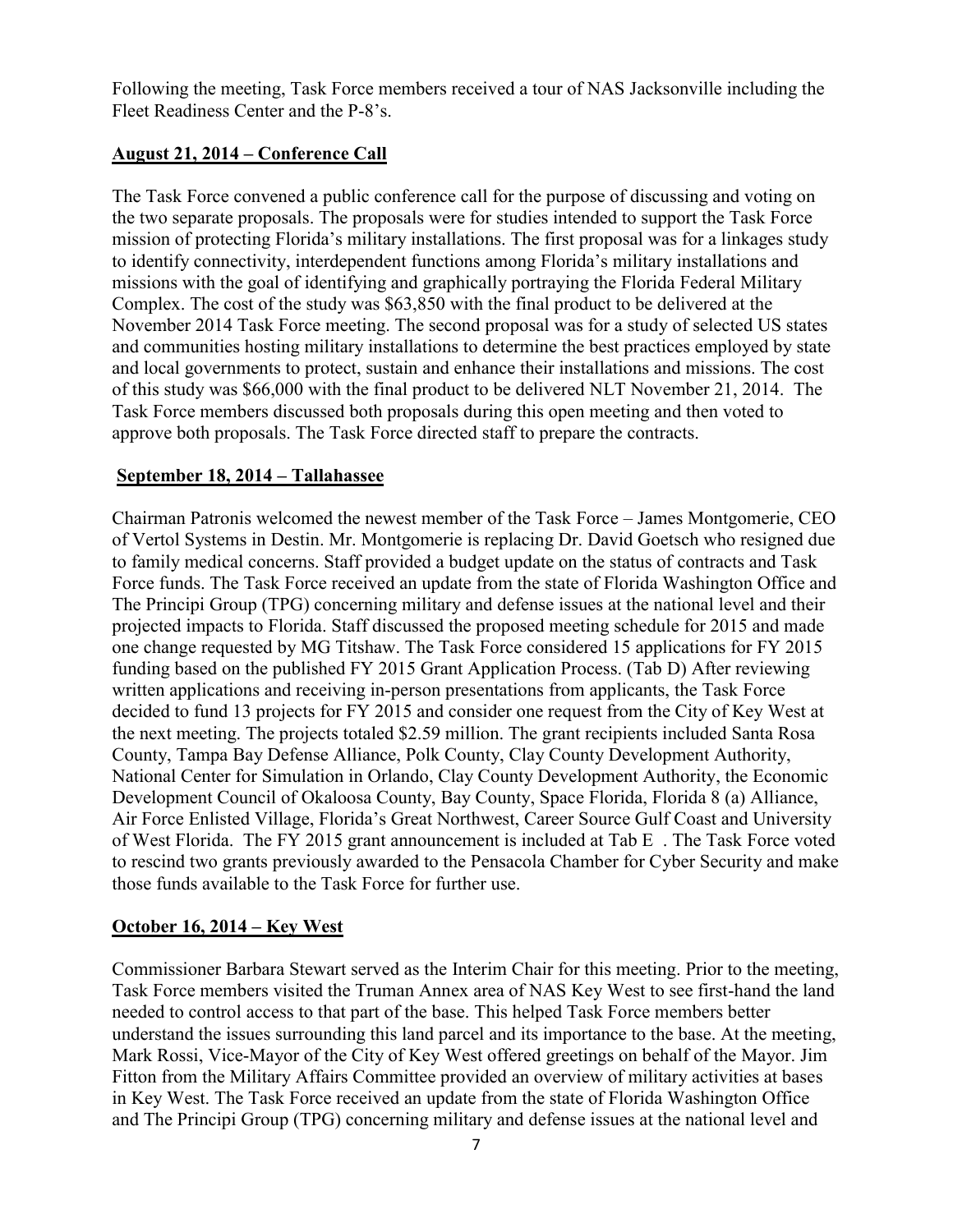their projected impacts to Florida. General Mike Jones from TPG provided an update on the linkages study. Jim Scholl presented the City of Key West grant application requesting \$344,000 for the construction of six roadway elements facilitating access to the base. The Task Force decided during the open session not to fund this request. The Task Force approved the revised meeting schedule for 2015. Staff provided a budget update on the status of contracts and Task Force funds. The Task Force conducted a closed session meeting to discuss advocacy strategy involving base strengths and weaknesses connected to protecting, preserving and enhancing Florida's military installations. During the closed session, the Task Force decided to consider funding the City of Key West grant, so it was placed on the agenda under Old Business for the November meeting. This way the grant request could be voted on during a public meeting. Following the meeting, Task Force members received a tour of NAS Key West.

#### **November 20, 2014 – Pensacola**

Criag Dalton from the Pensacola Chamber welcomed the Task Force to Pensacola. Staff provided a budget update on the status of contracts and Task Force funds. Under Old Business, the Task Force voted to provide \$100,000 in funding to the City of Key West project to improve the military value of NAS Key West. The Task Force received an update from the state of Florida Washington Office and The Principi Group (TPG) concerning military and defense issues at the national level and their projected impacts to Florida. General Mike Jones from TPG briefed the linkages study to Task Force members. Alex Lincoln and Chad Gilliland from the Andrews Institute briefed the success story of the Eagle Fund. Their program, funded by the Task Force, provided rehabilitation to 50 wounded special operations warriors to allow them to recover and rejoin their units. Ana Richmond from the Department of Economic Opportunity briefed on the Military Base Protection Program – Non-Conservation Encroachment. The Task Force asked staff to follow up and obtain resolution on the disposition of non-conservation buffering lands from the previous year. Staff briefed on draft guidance for the FY 2016 Task Force Grant Application process. The Task Force directed staff to tighten up the criteria for grant applicants in light of the new Florida is for Veterans, Inc. organization that will be providing funding for veterans projects in the future. Staff briefed on Task Force membership. Chairman Patronis noted that this was his last meeting as the Chairman.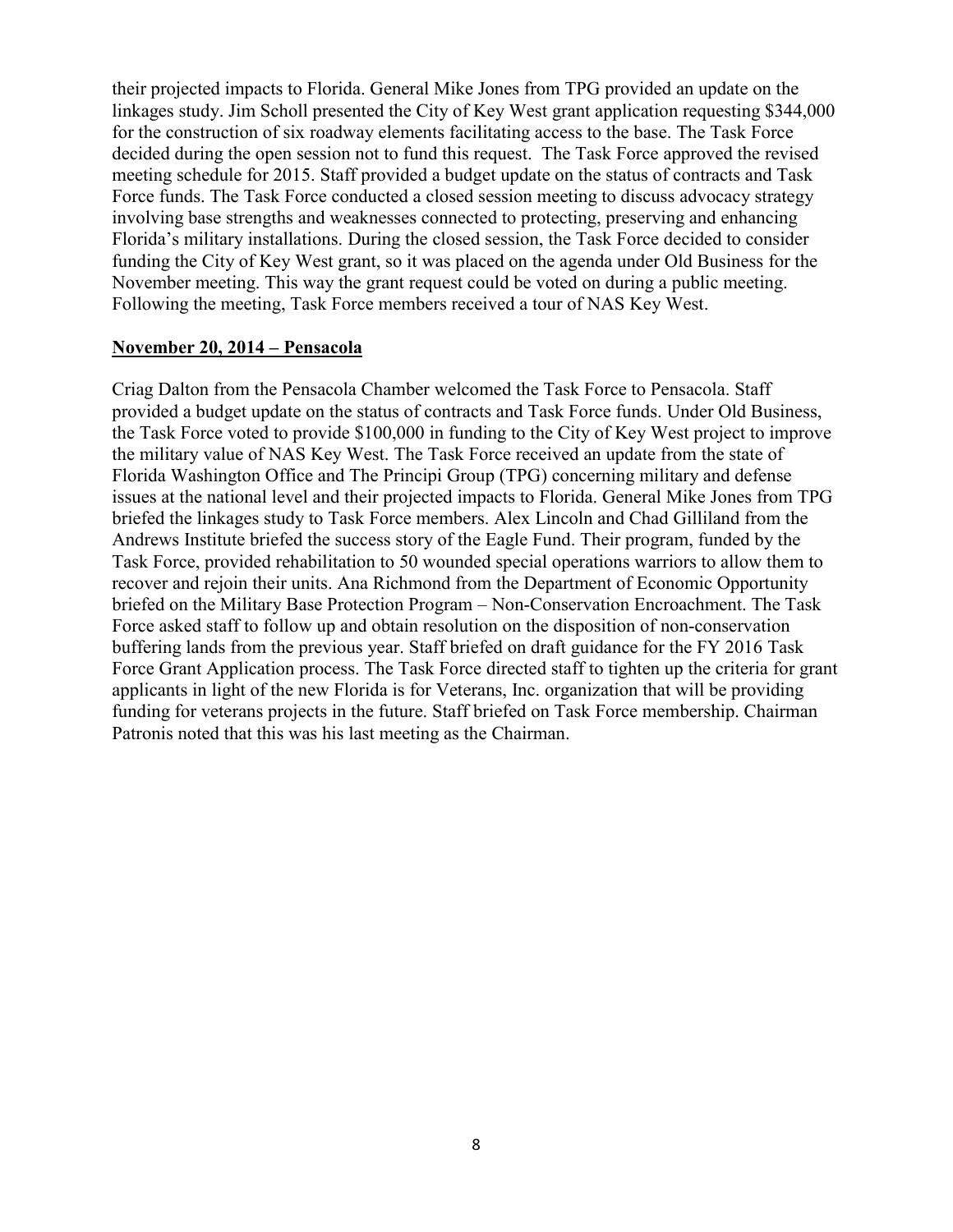#### **Activities/Achievements**

Task Force's activities and achievements for 2014 include:

- 1. New Task Force member, James Montgomerie assumed duties in September replacing Dr. David Goetsch.
- 2. The Task Force awarded 14 grants for FY 2015 grants totalliing \$2.69 million.
- 3. The Florida Defense Support Task Force maintains an updated web site with a new address: [www.enterpriseflorida.com/fdstf](http://www.enterpriseflorida.com/fdstf)
- 4. The Principi Group conducted visits to military installations in conjunction with Task Force meetings. They visited Jacksonville, Key West, Homestead, Pensacola and Orlando during 2014. The purpose of the visits was to update the assessments made in 2012 and remain current on issues faced by each installation commander. During these visits, the installation commanders met with members of the Principi Group and Task Force staff. In this way, the installation commanders were able to provide information concerning issues directly to those advocating for Florida at the national level. Additionally, the Principi Group members met with local defense leaders to receive their community input.
- 5. The Task Force extended the advocacy contract with The Principi Group lasting until December 2015. This group continued their advocacy efforts throughout 2014. They provided monthly reports to the Task Force on their activities on behalf of Florida. Additionally, they participated in a weekly conference call that included Task Force staff, the state of Florida Washington office, and the Department of Military Affairs.
- 6. In 2014, the Task Force commissioned two studies by The Principi Group. The first was for a linkages study to identify connectivity, interdependent functions among Florida's military installations and missions with the goal of identifying and graphically portraying the Florida Federal Military Complex. The second was for a study of selected US states and communities hosting military installations to determine the best practices employed by state and local governments to protect, sustain and enhance their installations and missions.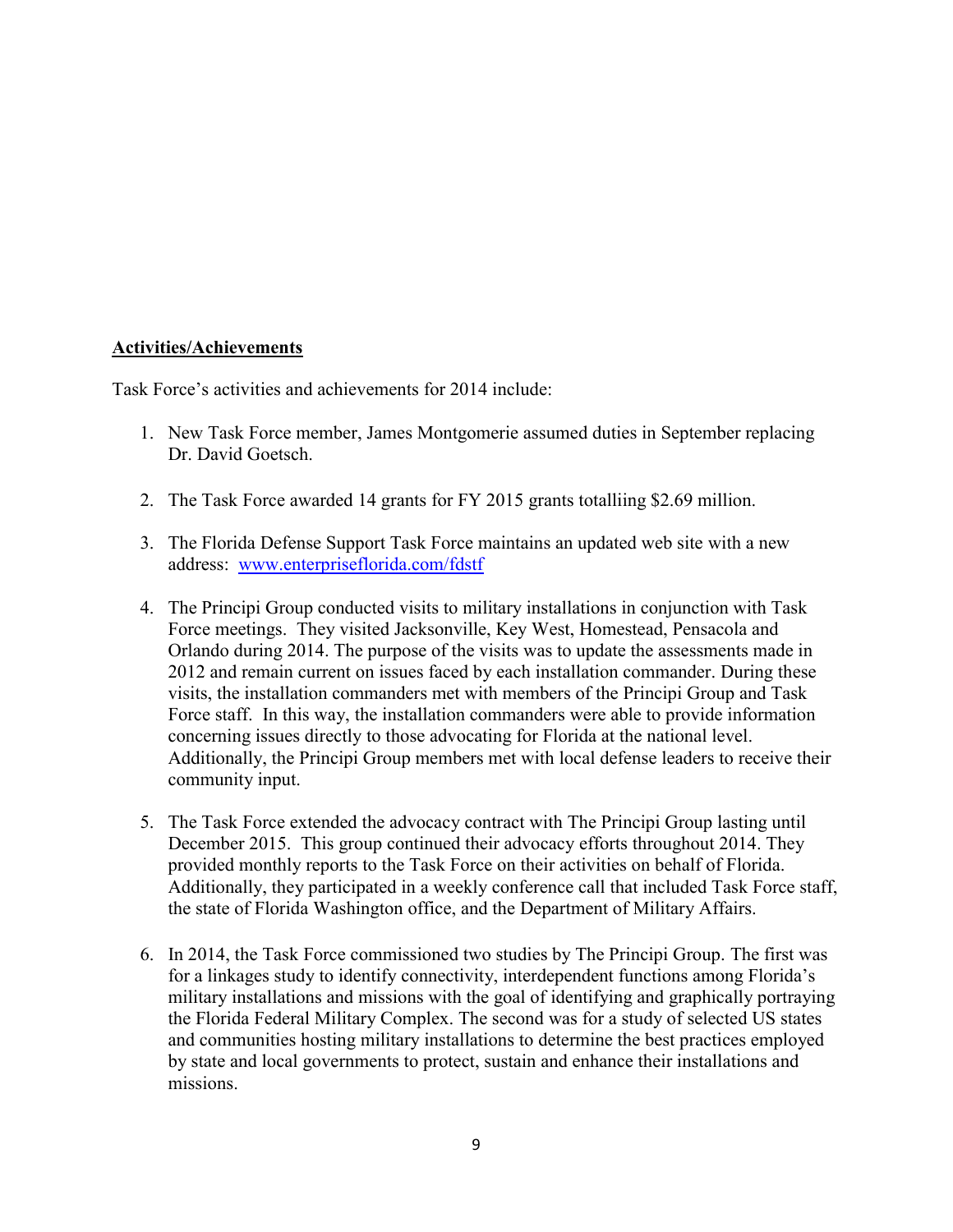- 7. The Task Force published and distributed the Florida Military Friendly Guide summarizing programs and benefits for active duty, National Guard and Reserve service members and families in November. An electronic version of the guide is available for downloading on the Task Force web site at [http://www.enterpriseflorida.com/wp](http://www.enterpriseflorida.com/wp-content/uploads/Florida-Military-Friendly-Guide.pdf)[content/uploads/Florida-Military-Friendly-Guide.pdf](http://www.enterpriseflorida.com/wp-content/uploads/Florida-Military-Friendly-Guide.pdf) See Tab I.
- 8. The Task Force began coordinating meetings with the Florida Defense Alliance to ensure the voice of local defense communities are considered and included in Task Force decisions.
- 9. The Task Force continued to work all military issues closely with the state of Florida Washington Office and the Florida Congressional delegation.

#### **State Legislative Issues**

The 2014 Florida legislative session initiated several actions which affected the statutory mission of the Task Force. Below is a listing of budget issues and legislation initiated or supported by the Florida Defense Support Task Force that passed the Florida Legislature and was signed into law by Governor Scott:

#### **Budget:**

#### **Florida Defense Support Task Force Budget for FY 2014 - 2015 -- \$3,500,000.**

#### **Legislation:**

**Florida GI Bill -** HB 7015 - Relating to Military and Veteran Support.

- Provides over \$7 million in non-recurring funds to purchase lands preventing encroachment on select Florida military installations.
- Allows for military spouses/dependents to keep their state of residence driver licenses while stationed in Florida.
- Automatically extends military spouse/dependent driver licenses while stationed outside of Florida.
- Creates a non-profit Florida is for Veterans, Inc. to attract veterans to Florida, assist veterans with finding employment, and offer training grants to businesses that hire veterans.
- Expands Florida's veterans' preference in state employment to include all veterans.
- Grants out-of-state tuition waivers to student veterans.
- Allows military experience to count towards certain professional licenses.
- Removes one-year state residency requirement for State Veteran Nursing Homes.
- Authorizes the Florida Veterans Walk of Honor and Memorial Gardens.
- Provides \$12.5 million for Florida National Guard Armory Renovations.
- Expands the Florida National Guard education programs.

**Florida Defense Support Task Force –** SB 858 – Relating to OSGR/Florida Defense Support Task Force – Amends provision which provide exemptions from public records and public meeting requirements for certain records and meetings of the Florida Defense Support Task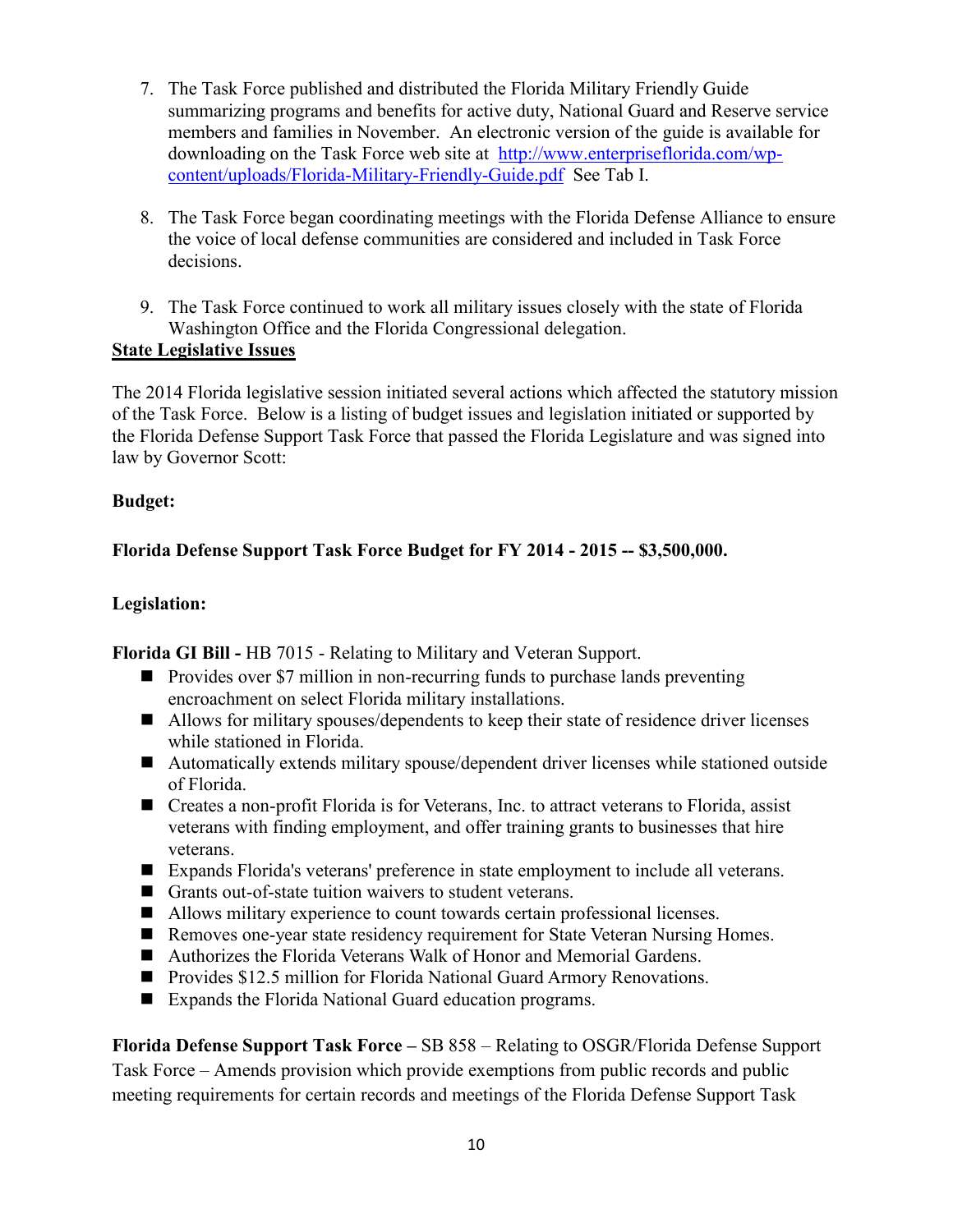Force; saving the exemptions from repeal under the Open Government Sunshine Review Act (OSGR).

**Engineers –**HB 713 – Relating to Engineers – Authorizing military service members an additional two attempts at the Professional Engineer Exam before requiring additional college.

**Persons with Disabilities: Medicaid Home and Community-Based Waivers** – Implementing language in the FY 2014-2015 budget (HB 5003 – GAA) provides individuals who meet eligibility requirements under F.S. 393.065(1) to receive home and community-based services if parent or legal guardian is an active duty military service member and if, at the time of transfer to Florida, the individual was already receiving home and community-based services in another state. (**Note: Florida is the first state in the nation to adopt this provision for military families**)

**Defense Grants Budget:** 

**Military Base Protection -- \$150,000. Defense Infrastructure -- \$1,600,000. Defense Reinvestment --- \$850,000.** 

#### **FDSTF Community Grants -- Funding Application Process**

The Task Force decided that within budget constraints, they may fund local initiatives that can be leveraged to promote, preserve, or enhance military missions and installations in Florida. The funding process will be a simplified one based on two criteria: The mission of the FDSTF as described in F.S. 288.987, and the FDSTF goals as stated in the FDSTF Strategic Plan.

In order to be eligible to receive funding, applicants for FDSTF project consideration must first obtain the support of a Task Force member as a project sponsor. The applicant must submit a FDSTF Project Application along with a budget and plan of action. When scheduled, the applicant will present the project proposal to the full Task Force for review and consideration. Approval requires a majority vote of eligible FDSTF members. State legislators are not eligible to vote on such matters. This entire process is posted on the Task Force web site.

In September, the Task Force considered 14 applications for FY 2015 funding. After reviewing written applications and receiving in-person presentations from applicants, the Task Force decided to fund 13 projects for FY 2015. The projects totaled \$2.59 million. The grant recipients included Santa Rosa County, Tampa Bay Defense Alliance, Polk County, Clay County Development Authority, National Center for Simulation in Orlando, Clay County Development Authority, the Economic Development Council of Okaloosa County, Bay County, Space Florida, Florida 8 (a) Alliance, Air Force Enlisted Village, Florida's Great Northwest, Career Source Gulf Coast and University of West Florida. The FY 2015 grant announcement is included at Tab E.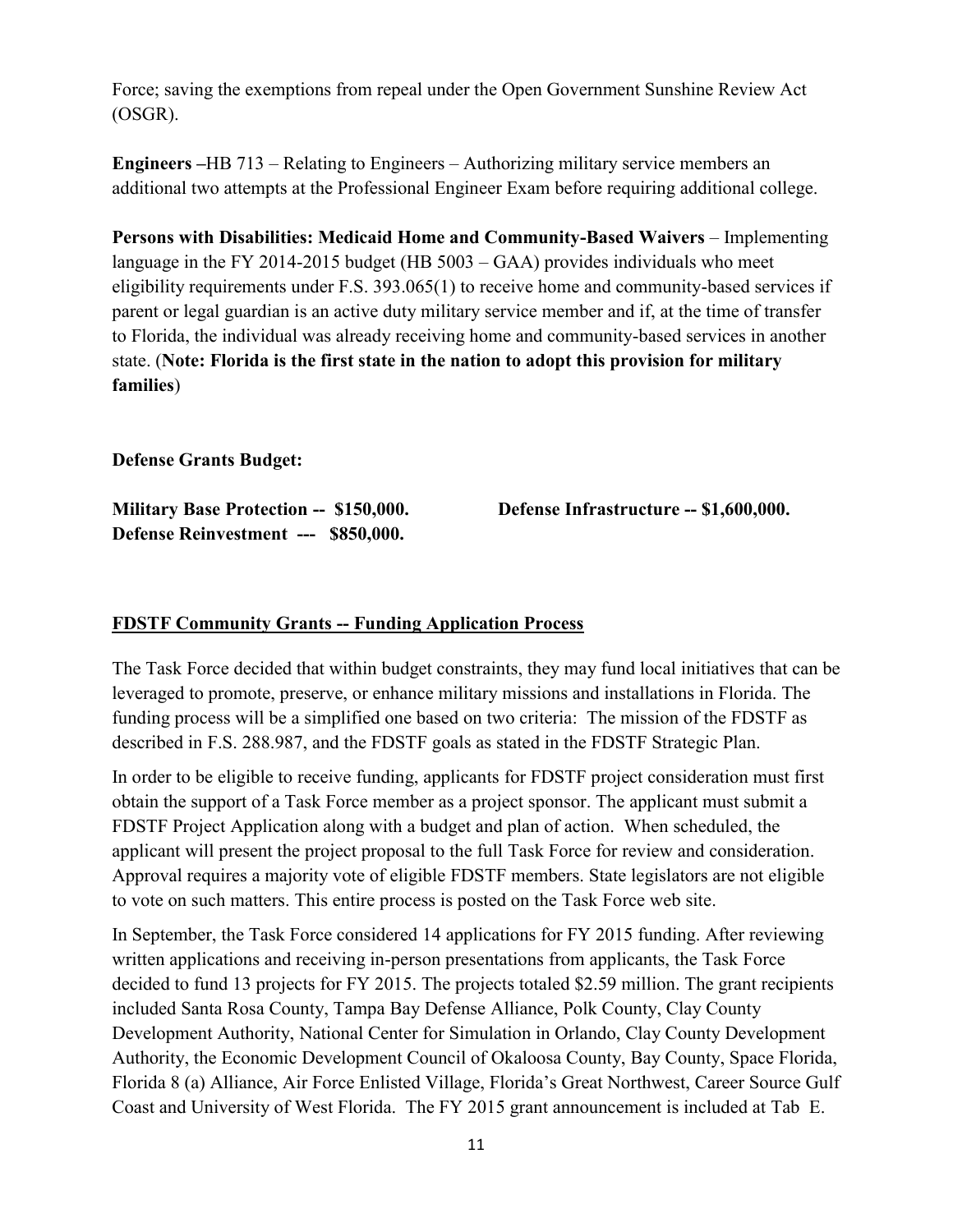In November, the Task Force awarded \$100,000 to the City of Key West for road projects intended to improve security and access to the base and improve its military value.

## **FDSTF 2015 Work Plan**

#### **Work Plan for 2015**

During 2015, the Task Force will work with The Principi Group, the Florida Congressional delegation, state government and local defense communities to aggressively advocate promoting and growing Florida's military installations based on the Task Force Strategic Plan. This plan was developed based on the results and recommendations from the comprehensive analysis and risk assessment conducted by The Spectrum Group of every military installation in Florida. Additionally, the Task Force will consider another round of funding initiatives that assist in supporting and protecting military installations.

The Task Force will meet on the third Thursday of every month throughout 2015. When possible, meetings will be held in various locations around the state and may include base visitations.

#### **First Quarter**

January – March 2015

- The Task Force will review and approve the Annual Report for submission to the Governor and Legislature.
- Task Force will monitor progress on legislative initiatives that support the Task Force mission.
- Task Force will monitor state agency activities to prevent installation encroachment, improve transportation access, and enhance energy efficiency on military installations to meet DOD energy efficiency requirements.

#### **Second Quarter**

April – June 2015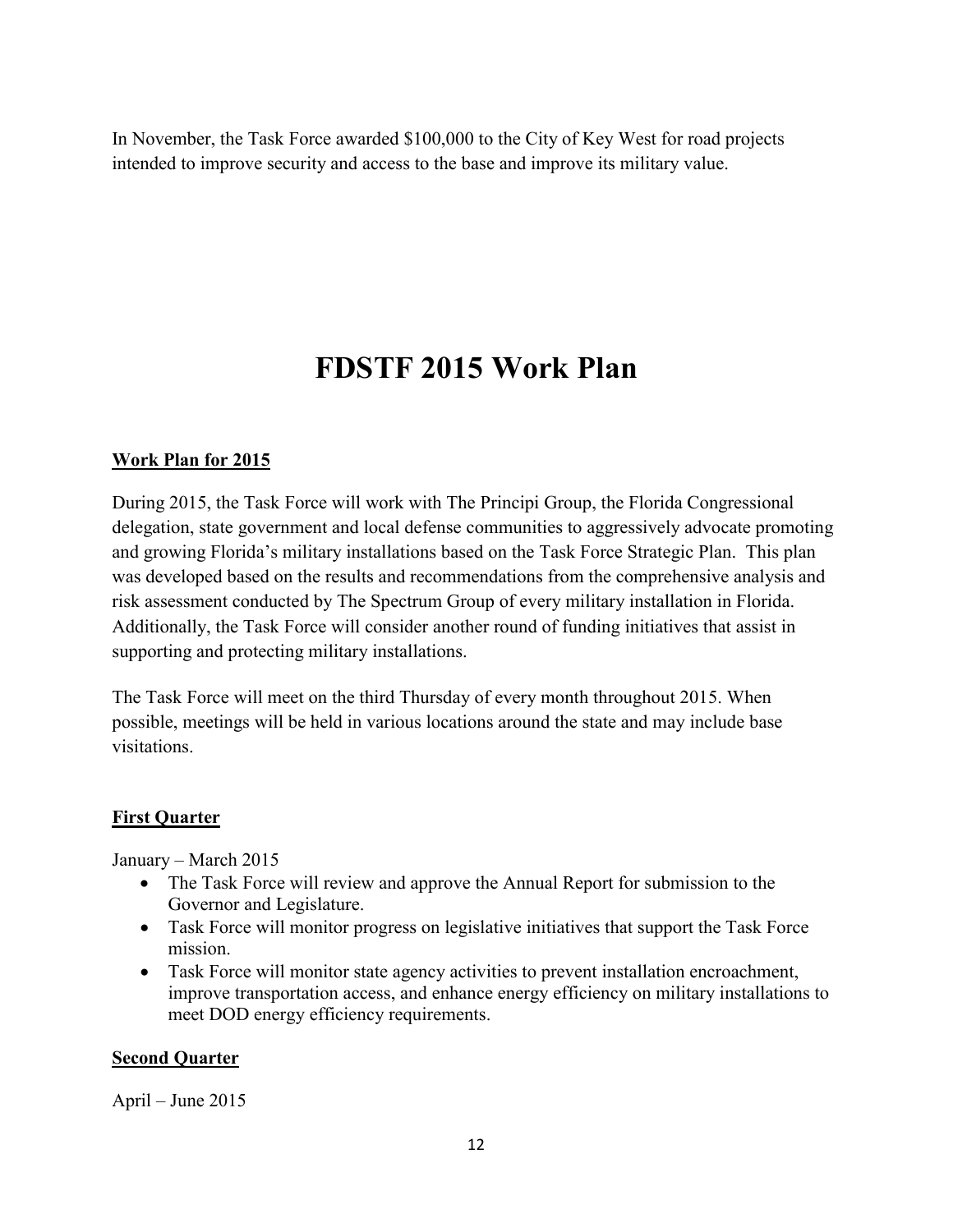- The Task Force will review and consider annual grant requests for financial resource support to enhance local efforts to protect military installations.
- The Task Force will announce annual grant awards.
- Task Force will review and monitor progress on federal, state and local military and defense issues, and make recommendations to the Governor and Legislature.
- The Task Force will update the Florida Military Friendly Guide to include successful military-related legislation passed during the 2015 session.

#### **Third Quarter**

July – September 2015

- The Task Force will seat newly appointed members.
- The Task Force will prepare a budget and legislative slate for 2015. They will identify the fiscal resources needed to support and implement FDSTF recommendations to further prepare for any future realignment or closures, or budget initiatives.

#### **Fourth Quarter**

October – December 2014

- The Task Force will refine evolving budget and legislative issues.
- The Task Force will publish a new version of the Florida Military-Friendly Guide and distribute it statewide.

#### APPENDIX – TABS

- A Governing Statute -- Florida Statute 288.987/ 288.985
- B Membership of the Task Force and Support Staff
- C Current Task Force Strategic Plan
- D FY 2015 Task Force Grant Funding Application Process
- E Announcement of FY 2015 Grant Awards
- F 2012 2014 Task Force Successes
- G Financial Report
- H Summary of Progress of FY 2013 Task Force Grant Award Contracts
- I 2014 Florida Military Friendly Guide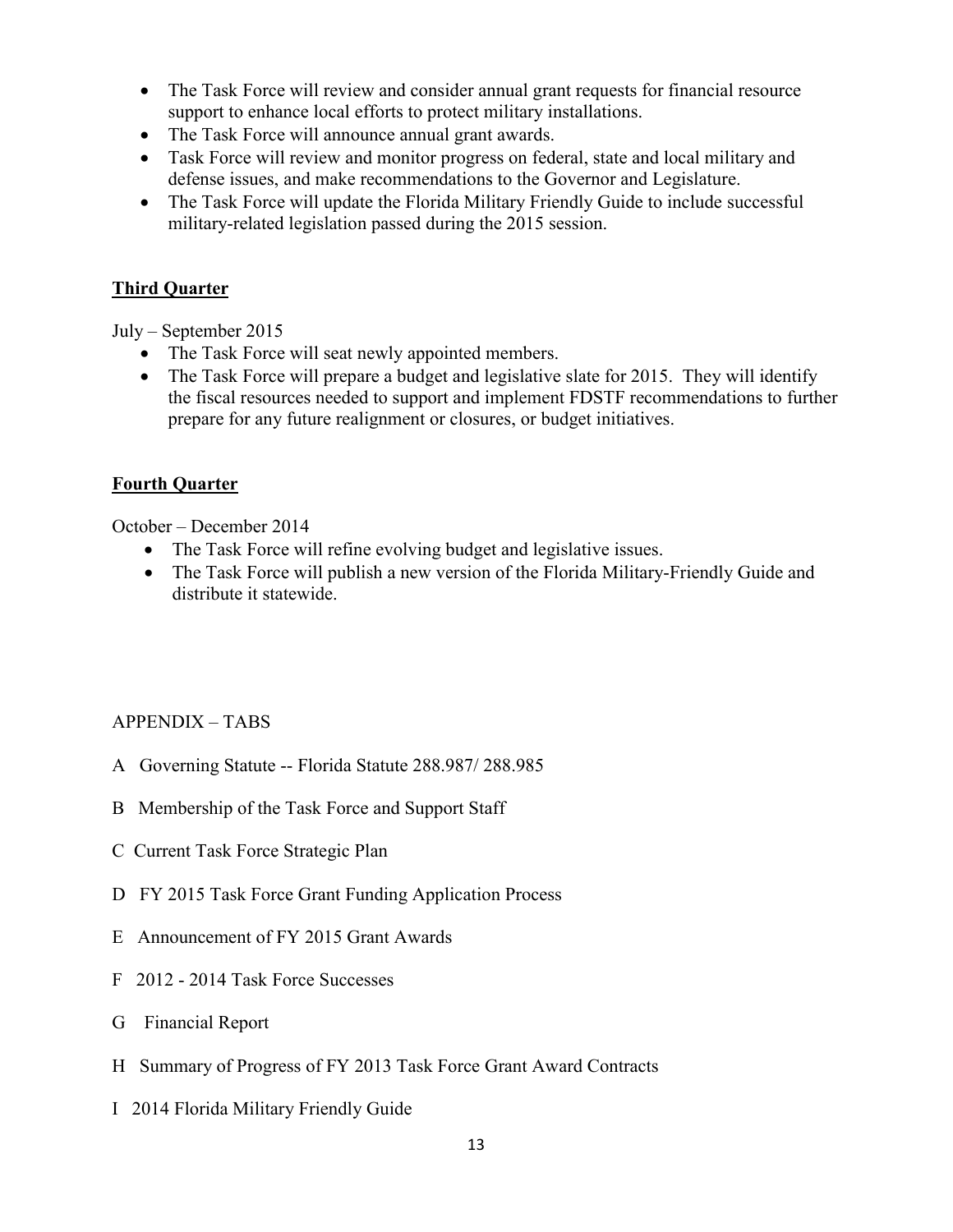#### **TAB A Florida Statute 288.987 / 288.985**

#### 288.987 **Florida Defense Support Task Force.—**

(1) The Florida Defense Support Task Force is created.

(2) The mission of the task force is to make recommendations to preserve and protect military installations to support the state's position in research and development related to or arising out of military missions and contracting, and to improve the state's military-friendly environment for service members, military dependents, military retirees, and businesses that bring military and base-related jobs to the state.

(3) The task force shall be comprised of the Governor or his or her designee, and 12 members appointed as follows:

(a) Four members appointed by the Governor.

- (b) Four members appointed by the President of the Senate.
- (c) Four members appointed by the Speaker of the House of Representatives.

(d) Appointed members must represent defense-related industries or communities that host military bases and installations. All appointments must be made by August 1, 2011. Members shall serve for a term of 4 years, with the first term ending July 1, 2015. However, if members of the Legislature are appointed to the task force, those members shall serve until the expiration of their legislative term and may be reappointed once. A vacancy shall be filled for the remainder of the unexpired term in the same manner as the initial appointment. All members of the council are eligible for reappointment. A member who serves in the Legislature may participate in all task force activities but may only vote on matters that are advisory.

(4) The President of the Senate and the Speaker of the House of Representatives shall each designate one of their appointees to serve as chair of the task force. The chair shall rotate each July 1. The appointee designated by the President of the Senate shall serve as initial chair. If the Governor, instead of his or her designee, participates in the activities of the task force, then the Governor shall serve as chair.

(5) The executive director of the Department of Economic Opportunity, or his or her designee, shall serve as the ex officio, nonvoting executive director of the task force.

(6) The task force shall submit an annual progress report and work plan to the Governor, the President of the Senate, and the Speaker of the House of Representatives each February 1.

(7) The department shall contract with the task force for expenditure of appropriated funds, which may be used by the task force for economic and product research and development, joint planning with host communities to accommodate military missions and prevent base encroachment, advocacy on the state's behalf with federal civilian and military officials, assistance to school districts in providing a smooth transition for large numbers of additional military-related students, job training and placement for military spouses in communities with high proportions of active duty military personnel, and promotion of the state to military and related contractors and employers. The task force may annually spend up to \$200,000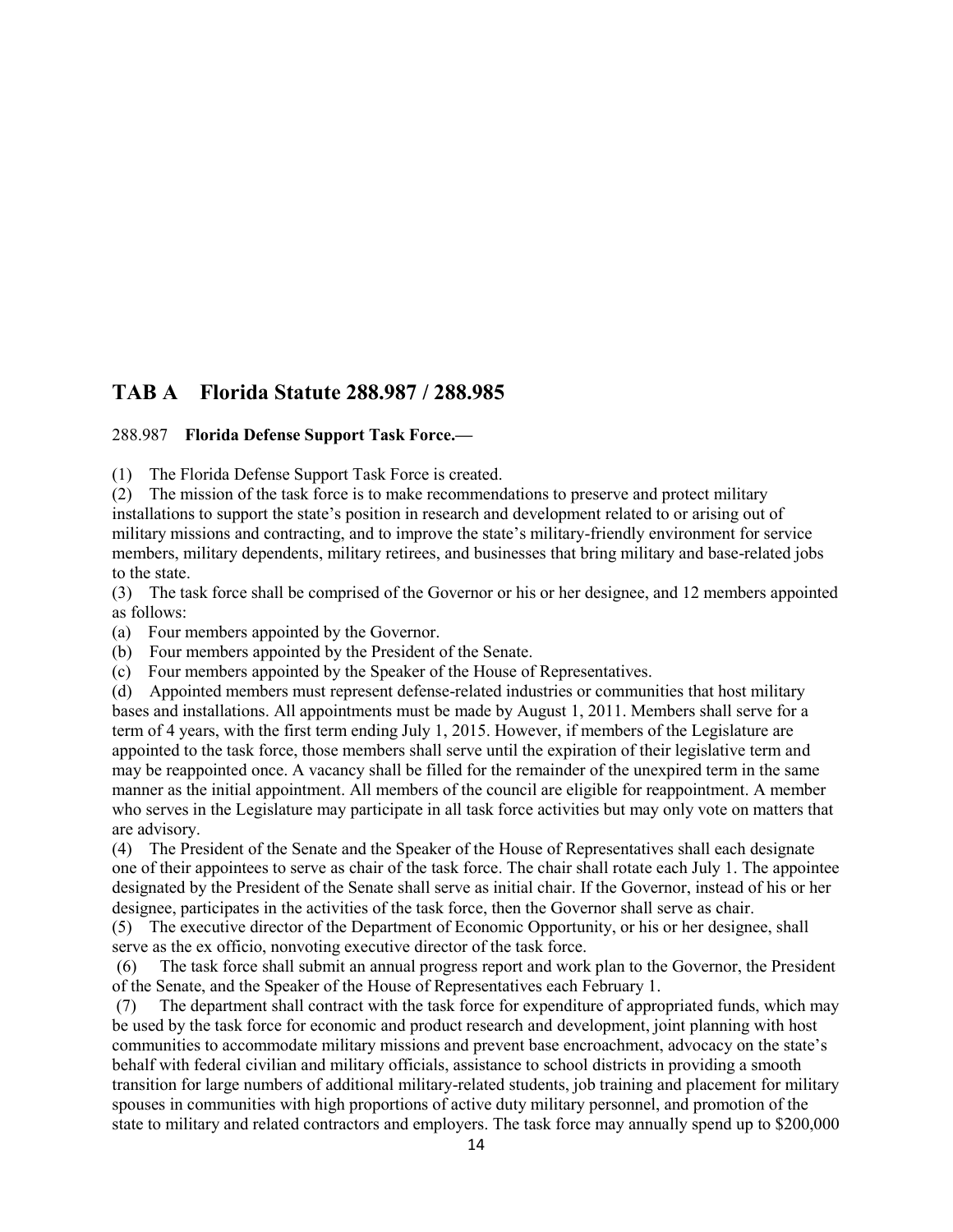of funds appropriated to the department for the task force for staffing and administrative expenses of the task force, including travel and per diem costs incurred by task force members who are not otherwise eligible for state reimbursement.

History.—s. 38, ch. 2011-76; s. 47, ch. 2012-96; s. 7, ch. 2012-98; s. 11, ch. 2012-159.  $\mathrm{^{1}Note}$ .

A. Section 35, ch. 2011-76, provides that: "(1) The executive director of the Department of Revenue is authorized, and all conditions are deemed met, to adopt emergency rules under ss. 120.536(1) and 120.54(4), Florida Statutes, for the purpose of implementing this act.

#### 288.985 **Exemptions from public records and public meetings requirements.—**

(1) The following records held by the Florida Defense Support Task Force are exempt from s. [119.07\(](http://www.leg.state.fl.us/Statutes/index.cfm?App_mode=Display_Statute&Search_String=&URL=0100-0199/0119/Sections/0119.07.html)1) and s. 24(a), Art. I of the State Constitution:

(a) That portion of a record which relates to strengths and weaknesses of military installations or military missions in this state relative to the selection criteria for the realignment and closure of military bases and missions under any United States Department of Defense base realignment and closure process.

(b) That portion of a record which relates to strengths and weaknesses of military installations or military missions in other states or territories and the vulnerability of such installations or missions to base realignment or closure under the United States Department of Defense base realignment and closure process, and any agreements or proposals to relocate or realign military units and missions from other states or territories.

(c) That portion of a record which relates to the state's strategy to retain its military bases during any United States Department of Defense base realignment and closure process and any agreements or proposals to relocate or realign military units and missions.

(2) Meetings or portions of meetings of the Florida Defense Support Task Force, or a workgroup of the task force, at which records are presented or discussed which are exempt under subsection (1) are exempt from s. [286.011](http://www.leg.state.fl.us/Statutes/index.cfm?App_mode=Display_Statute&Search_String=&URL=0200-0299/0286/Sections/0286.011.html) and s. 24(b), Art. I of the State Constitution.

(3) Any records generated during those portions of meetings which are closed to the public under subsection (2), including, but not limited to, minutes, tape recordings, videotapes, digital recordings, transcriptions, or notes, are exempt from s.  $119.07(1)$  and s. 24(a), Art. I of the State Constitution.

(4) Any person who willfully and knowingly violates this section commits a misdemeanor of the first degree, punishable as provided in s. [775.082](http://www.leg.state.fl.us/Statutes/index.cfm?App_mode=Display_Statute&Search_String=&URL=0700-0799/0775/Sections/0775.082.html) or s. [775.083.](http://www.leg.state.fl.us/Statutes/index.cfm?App_mode=Display_Statute&Search_String=&URL=0700-0799/0775/Sections/0775.083.html)

(5) This section is subject to the Open Government Sunset Review Act in accordance with s. [119.15](http://www.leg.state.fl.us/Statutes/index.cfm?App_mode=Display_Statute&Search_String=&URL=0100-0199/0119/Sections/0119.15.html) and shall stand repealed on October 2, 2014, unless reviewed and saved from repeal through reenactment by the Legislature.

History.—s. 1, ch. 2009-156; s. 6, ch. 2012-98; s. 10, ch. 2012-159.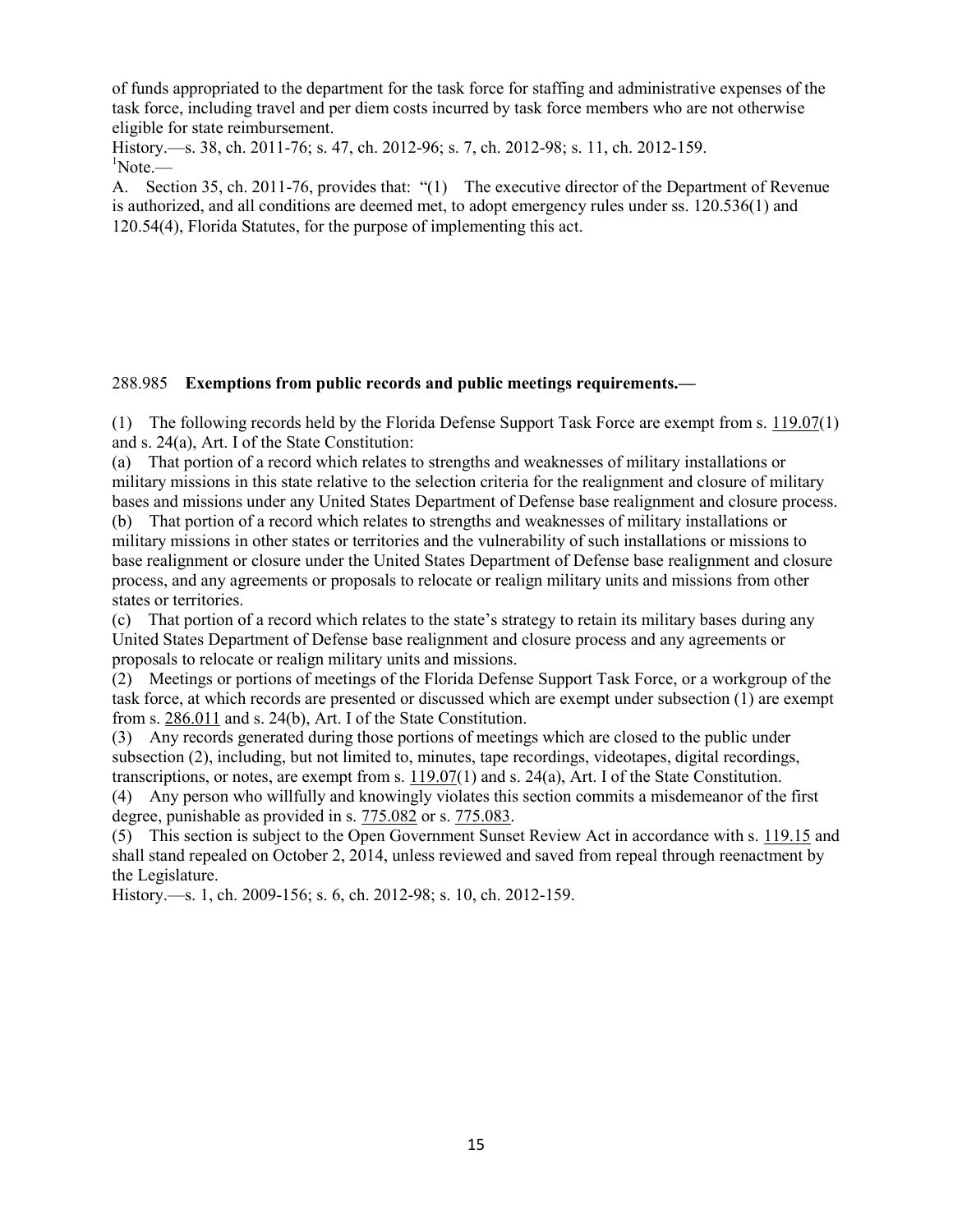#### **TAB B Membership of the Task Force and Support Staff**

#### *Governor Appointees*

Rear Admiral Kevin Delaney, U.S. Navy, Retired Major General Joseph Taluto, U.S. Army, Retired Major General Emmett Titshaw, Jr., U.S. Air Force, The Adjutant General of Florida Commissioner Barbara Stewart

#### *Senate President Appointees*

James Montgomerie Brigadier General Thomas Patterson Maney, US Army Reserve, Retired J.R. McDonald Tom Neubauer

#### *House Speaker Appointees*

Representative Jimmy Patronis – Chairman January 7, 2013 – November 2014. Representative Matt Gaetz – Termed out November 2014. Brigadier General Arthur F. Diehl, III, U.S Air Force, Retired Dr. Ed Naggiar Representative Ritch Workman – Began term in December 2014: Appointed Chair in January 2015 Representative Clay Ingram – Began term in December 2014

Governor Scott appointed Representative Dana Young as his personal designated representative. The total number of appointees for the Task Force is 13.

The support staff for the Florida Defense Support Task Force:

Rocky McPherson, Vice President, Military and Defense Programs, Enterprise Florida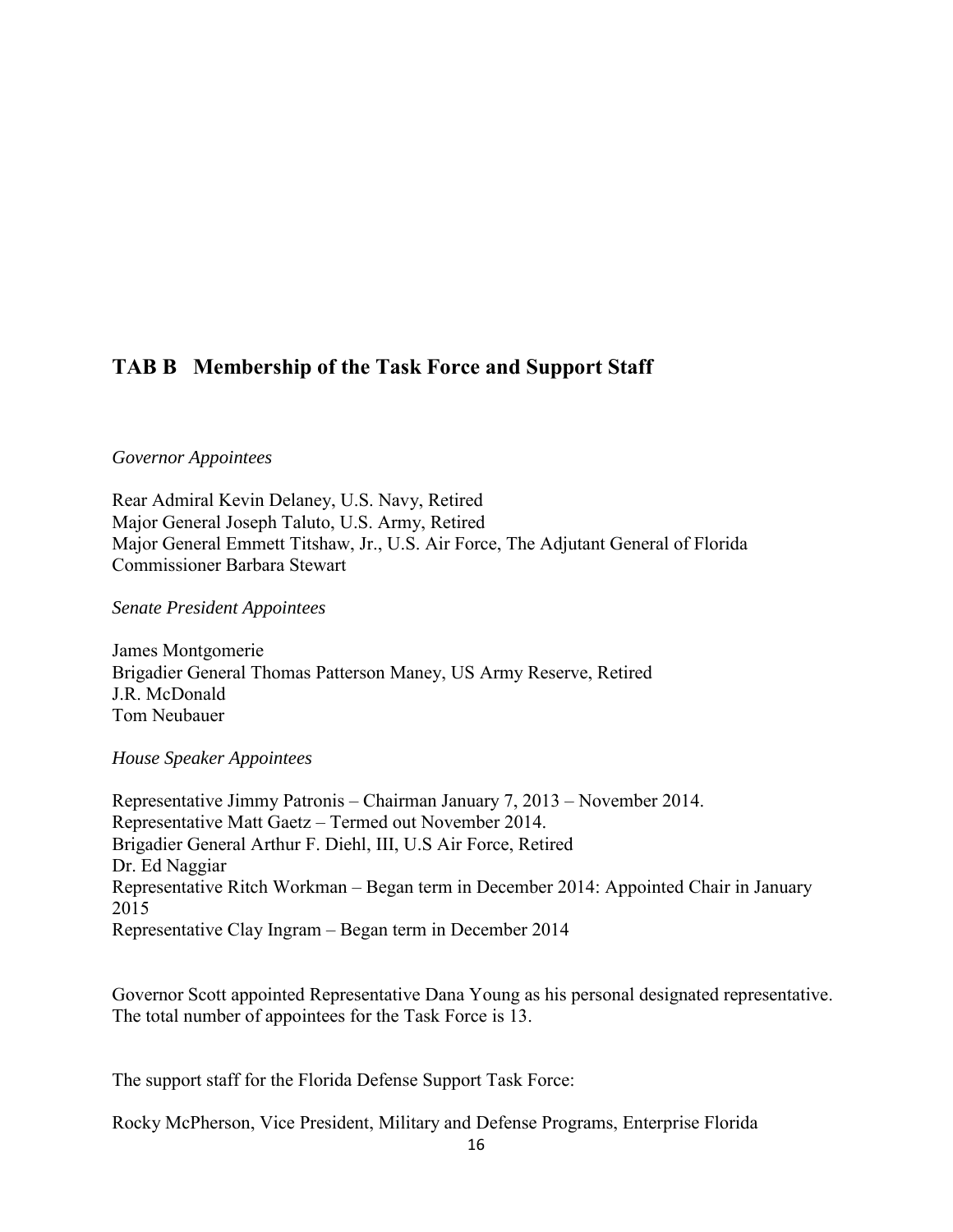Bruce Grant, Task Force Executive Director, Enterprise Florida Camila Hornung, Grants Coordinator, Enterprise Florida Marcy Sanders, Administrative Assistant, Enterprise Florida

**TAB C Updated Task Force Strategic Plan – July 2013** 



## **Florida**

# **Defense Support Task Force Strategic Plan 2012 – 2015**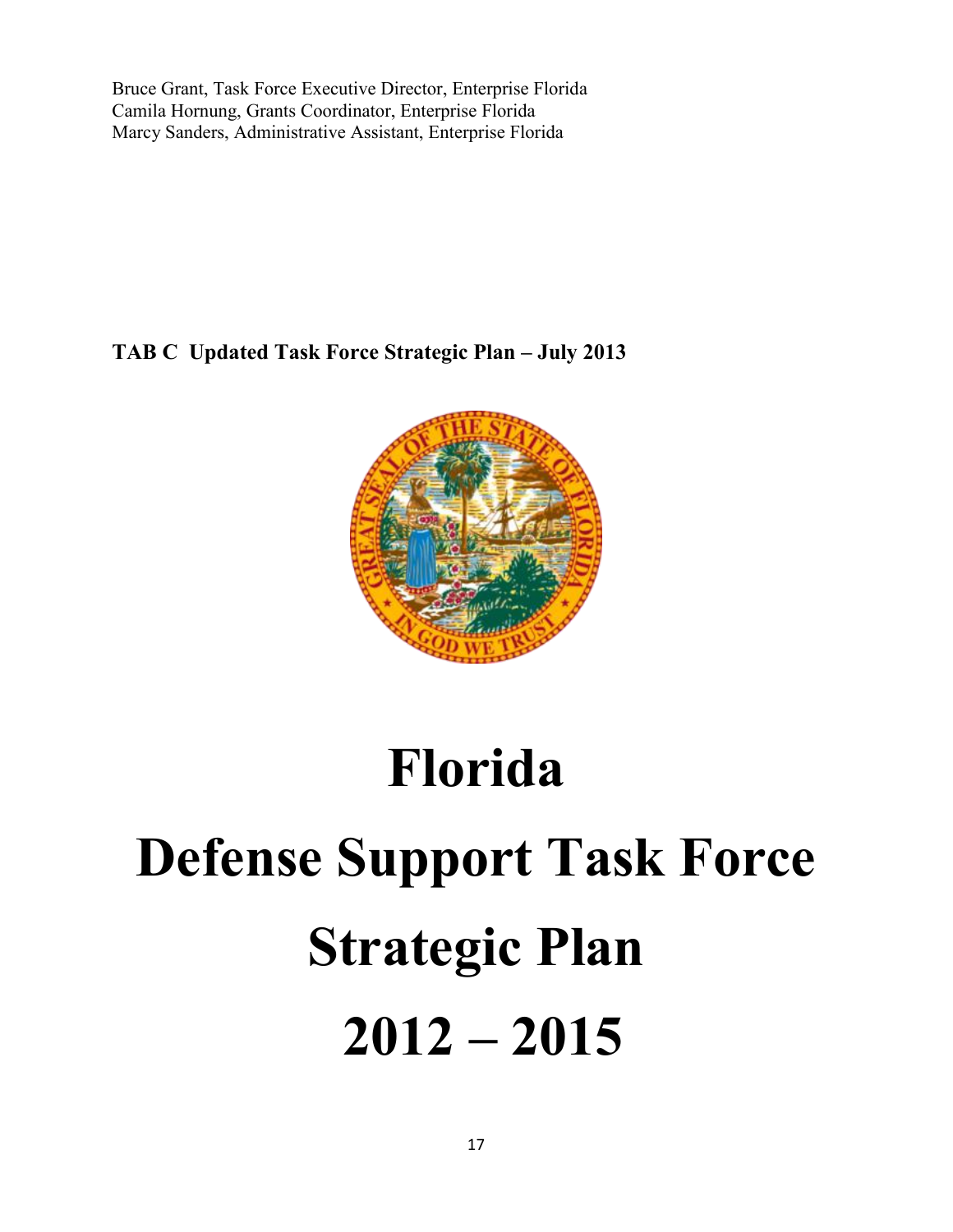## **Updated as of: July 19, 2013**

Florida Defense Support Task Force Strategic Plan 2012 – 2015

July 19, 2013

#### **The Florida Defense Support Task Force (FDSTF) was created in 2011 by Florida Statute 288.987 with a defined mission:**

- To make recommendations to preserve and protect military installations.
- To support the state's position in research and development related to or arising out of military missions and contracting.
- To improve the state's military friendly environment for service members, military dependents, military retirees and businesses that bring military and base-related jobs to the state.

#### **Vision**

The Florida Defense Support Task Force will be an aggressive and effective advocate to promote, preserve, protect and expand military missions and installations across the state of Florida.

#### **Guiding Principles**

- Champion Florida as the "Most Military-Friendly State" in the nation.
- Advocate for favorable resolution of military and defense issues from a statewide perspective and unify Florida's defense communities with one voice. Provide a plan for active and effective advocacy for military and homeland defense missions and facilities located in Florida including the United States Coast Guard.
- Promote Florida's military friendly atmosphere and optimum training environment and locations as the best and most cost-effective alternative for the Department of Defense.
- Coordinate a unified message of Task Force members, executive and legislative branches of Florida government, congressional members and defense communities.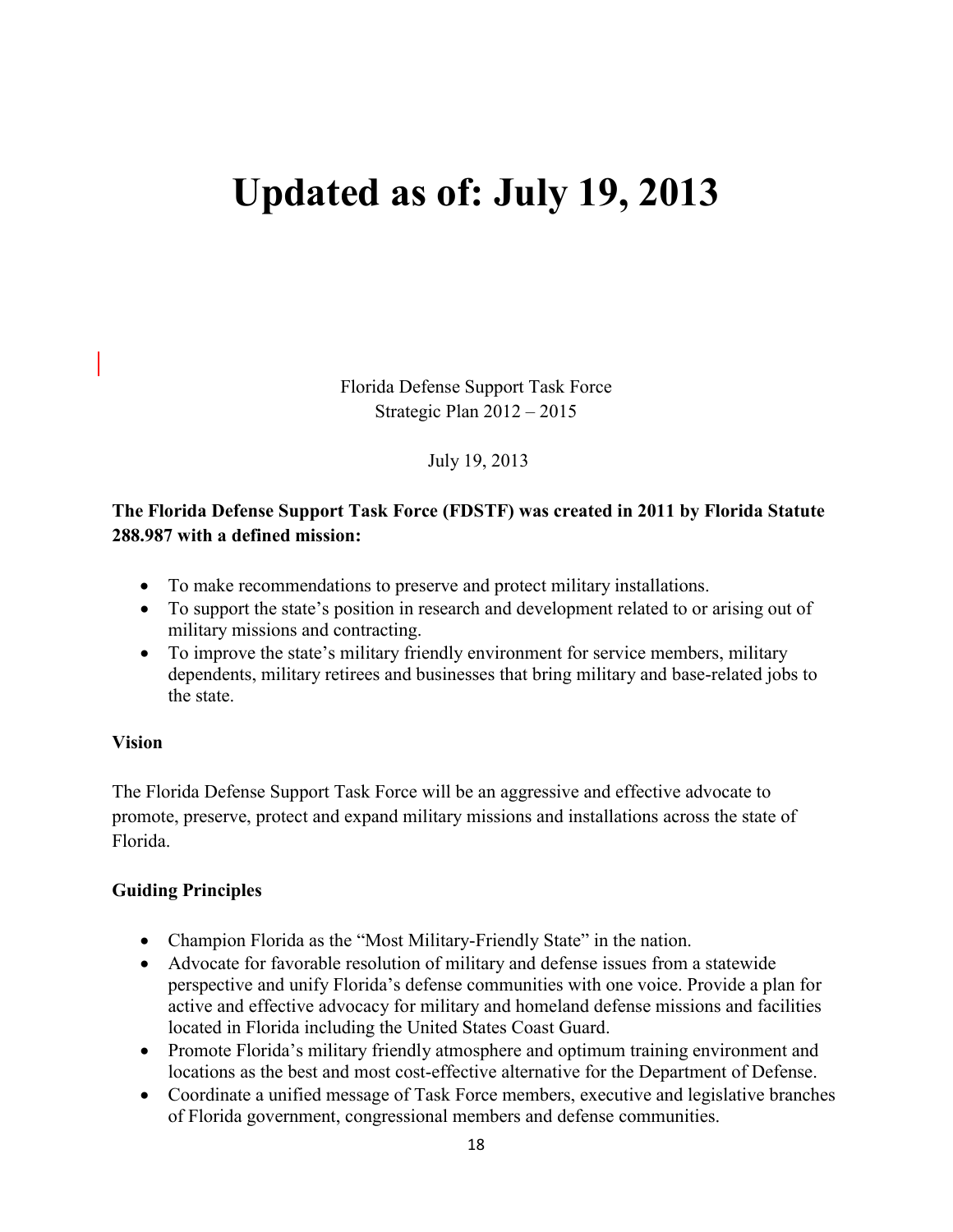- Maintain a proactive posture, assisting the Department of Defense in its effort to find efficiencies and develop synergies in the face of necessary military mission consolidations or realignment actions.
- Help Florida communities become better prepared to present the Department of Defense with viable options and opportunities where realignment or consolidation actions are being considered.
- Identify, prioritize and address all current or potential base and range encroachment issues including, but not limited to airspace, environmental, energy, frequency spectrum and land use compatibility.
- Foster mutually beneficial communication and strengthen relationships between the state of Florida, installation leadership and community leaders.
- Enhance the Florida Congressional Delegation efforts in working defense and security issues at the federal level.
- Focus on advocacy efforts to obtain results which are mutually beneficial to Florida and the defense community.
- Identify the military value of Florida installations using core Department of Defense criteria and the results of previous data calls.
- Assist the Governor's office in addressing and supporting the needs of Florida's installations identified as the result of base commander's meetings.
- Champion and continue legacy of Florida's warmth, embrace and respect for military family quality of life.

#### **General Definitions**

Defense is a multi-dimensional environment defined broadly to include the active service members, National Guard and Reserve forces, military dependents, military retirees and militaryrelated businesses in the state of Florida.

Military installations include all bases, ranges and airspace within Florida and in waters adjacent to Florida.

#### **Time Frame Definitions**

Short term – The period in which the military services budget-driven realignments occur outside of a formal Base Realignment and Closure (BRAC) process.

Long term – The period in which the state is responding to a congressionally created formal BRAC process and beyond.

#### **Task Force Members**

Representative Jimmy Patronis Representative Dana Young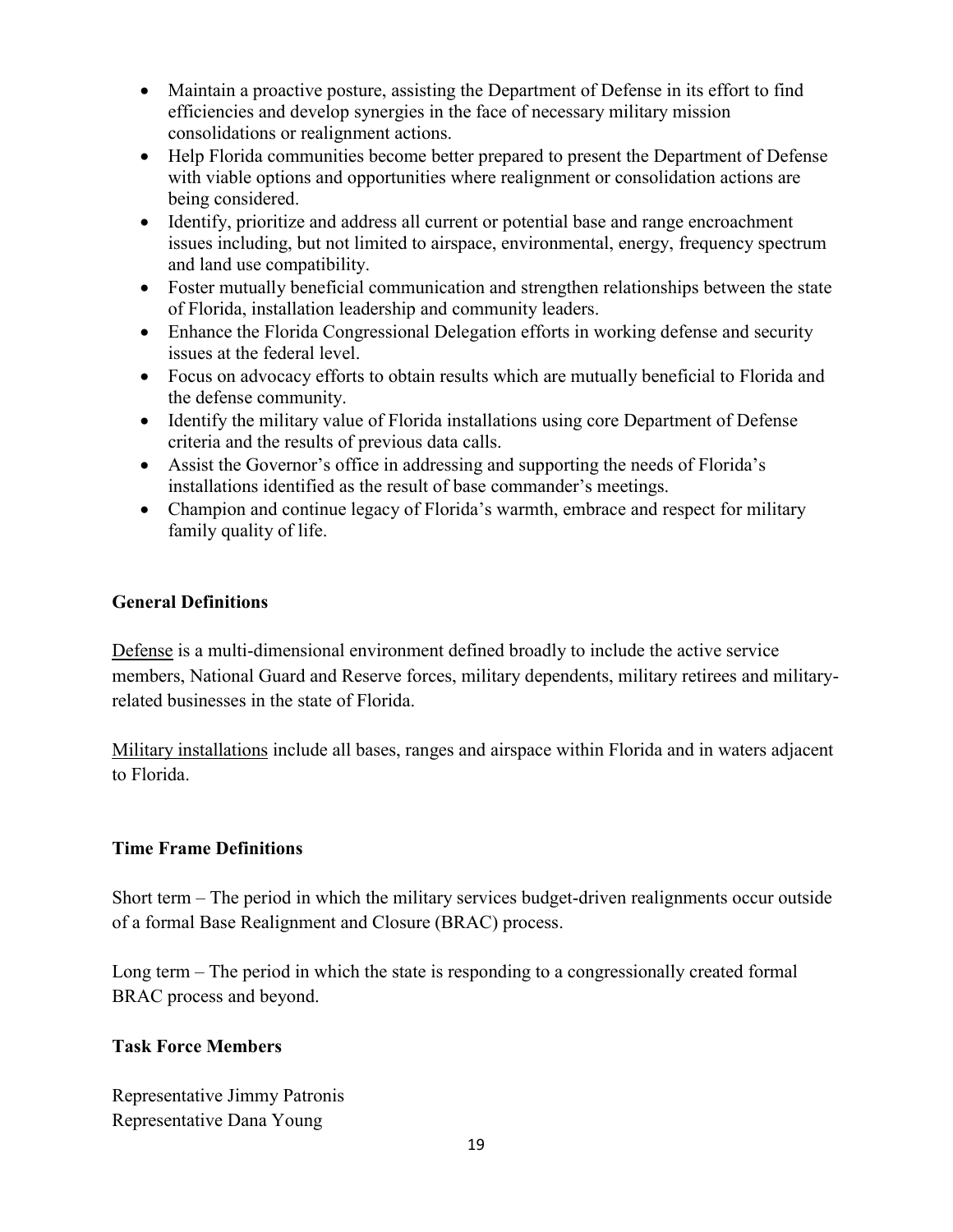Vice Chairman -- Dr. David Goetsch Representative Matt Gaetz Major General Emmett Titshaw, Jr., U.S. Air Force, The Adjutant General of Florida Rear Admiral Kevin Delaney, U.S. Navy, Retired Brigadier General Arthur Diehl III, U.S. Air Force, Retired Major General Joseph J. Taluto, U.S. Army, Retired Judge Patt Maney, Brigadier General, Army of the United States, Retired J. R. McDonald Dr. Ed Naggiar Tom Neubauer Commissioner Barbara Stewart **Enterprise Florida Defense Support Task Force Staff** 

Colonel Rocky McPherson, U.S. Marine Corps, Retired Colonel Bruce Grant, U.S. Army, Retired Heather Cave Camila Hornung Donna Cucinella

#### **Short-Term Strategic Goals**

Implement an aggressive advocacy and action plan based on the recommendations in the Spectrum Group analysis. Plan will pursue installation specific strategic goals at national and state levels as shown below.

#### **National Level -- (Alphabetical Order by Installation):**

- **Avon Park Range --**
	- $\triangleright$  Champion certification of the main runway.
	- > Pursue increased missions.
	- $\triangleright$  Expand use to additional range customers.
- **Camp Blanding Joint Training Center** 
	- $\triangleright$  Support establishment of a Regional Reserve Component Joint Training Center as a Center of Excellence for Disaster Response.
	- $\triangleright$  Support preserving force structure in the Florida National Guard.
- **Corry Station** -- Attract more Federal cyber entities that would act as force multipliers and could benefit from co-location with current Corry Station activities.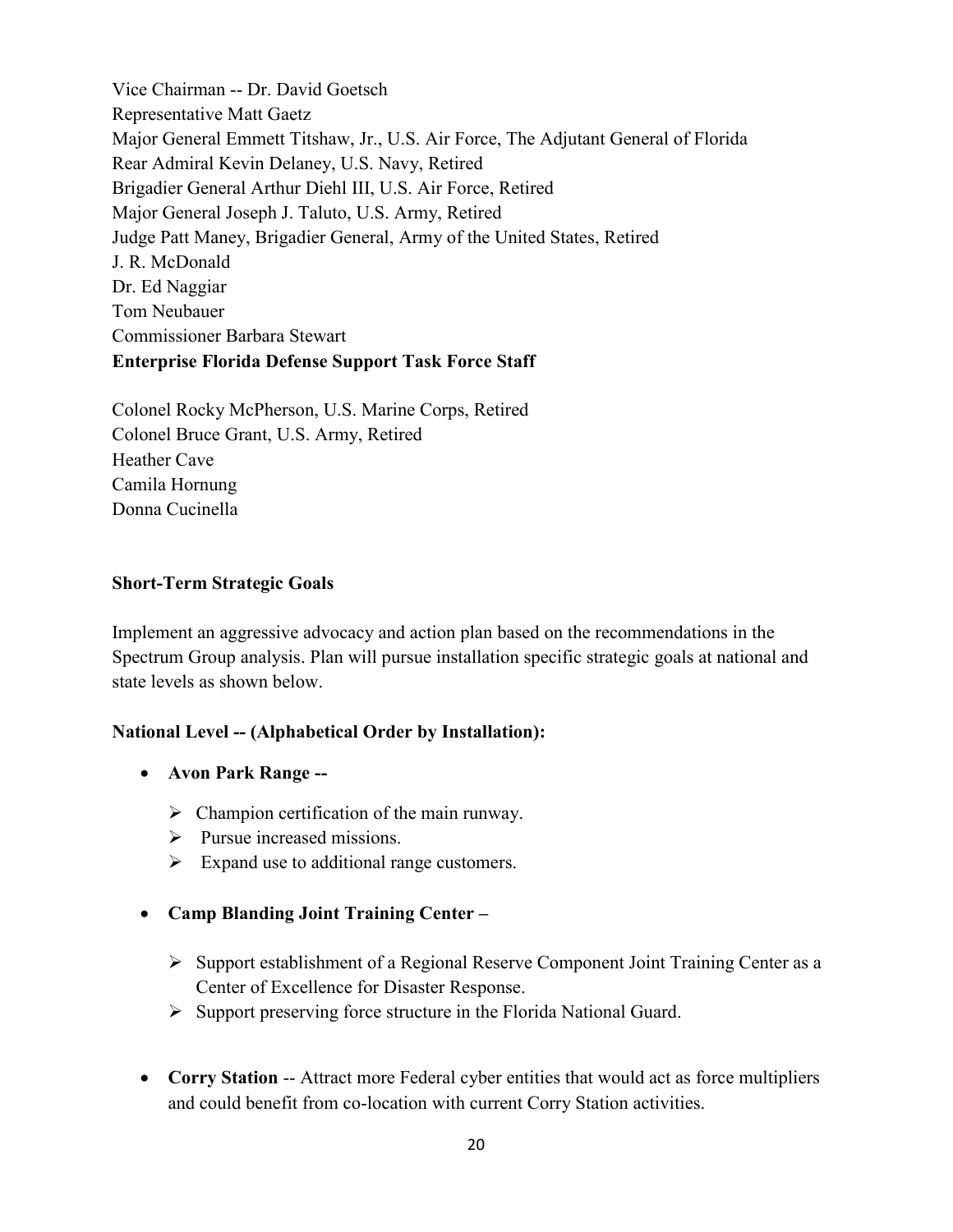- **Eglin Air Force Base –**
	- $\triangleright$  Maintain Air Force Weapon Research, Development, Test and Evaluation synergies and functions.
	- $\triangleright$  Federal legislation to manage/control structures being built in the coastal waters.
	- $\triangleright$  Acquire more compatible missions and aircraft to fully utilize the capacity/potential at Eglin.
- **Homestead Air Reserve Base** Improve by installing of fueling hydrant system and preventing encroachment.
- **Hurlburt Field** -- Resolve pavement condition issues, especially the asphalt portion of Taxiway G and a portion of the C-130 transport aircraft apron.
- **Florida Air National Guard/125th Fighter Wing**
	- $\triangleright$  Establish an "Active-Associate" unit at the 125<sup>th</sup> Fighter Wing.
	- $\triangleright$  Build a new Base fire station.
	- $\triangleright$  Support F-35 joint strike fighter basing at this site.
- **MacDill Air Force Base –**
	- $\triangleright$  Advocate for basing of new KC 46 refueling tankers.
	- $\triangleright$  Advocate for infrastructure improvements.
- **Naval Air Station Jacksonville**  Increase awareness by Naval Aviation leadership of the importance and efficiencies of the Fleet Readiness Center, Jacksonville.
- **Naval Air Station Key West** -- Improve the outreach effort regarding Naval Air Station Key West's important security role and unique capabilities.
- **Naval Station Mayport –**
	- $\triangleright$  Pursue expedited home porting of the Amphibious Ready Group at Naval Station Mayport.
	- $\triangleright$  Continue to advocate for nuclear aircraft carrier home port.
	- $\triangleright$  Seek US Coast Guard ship basing.
- **Naval Support Activity Panama City** –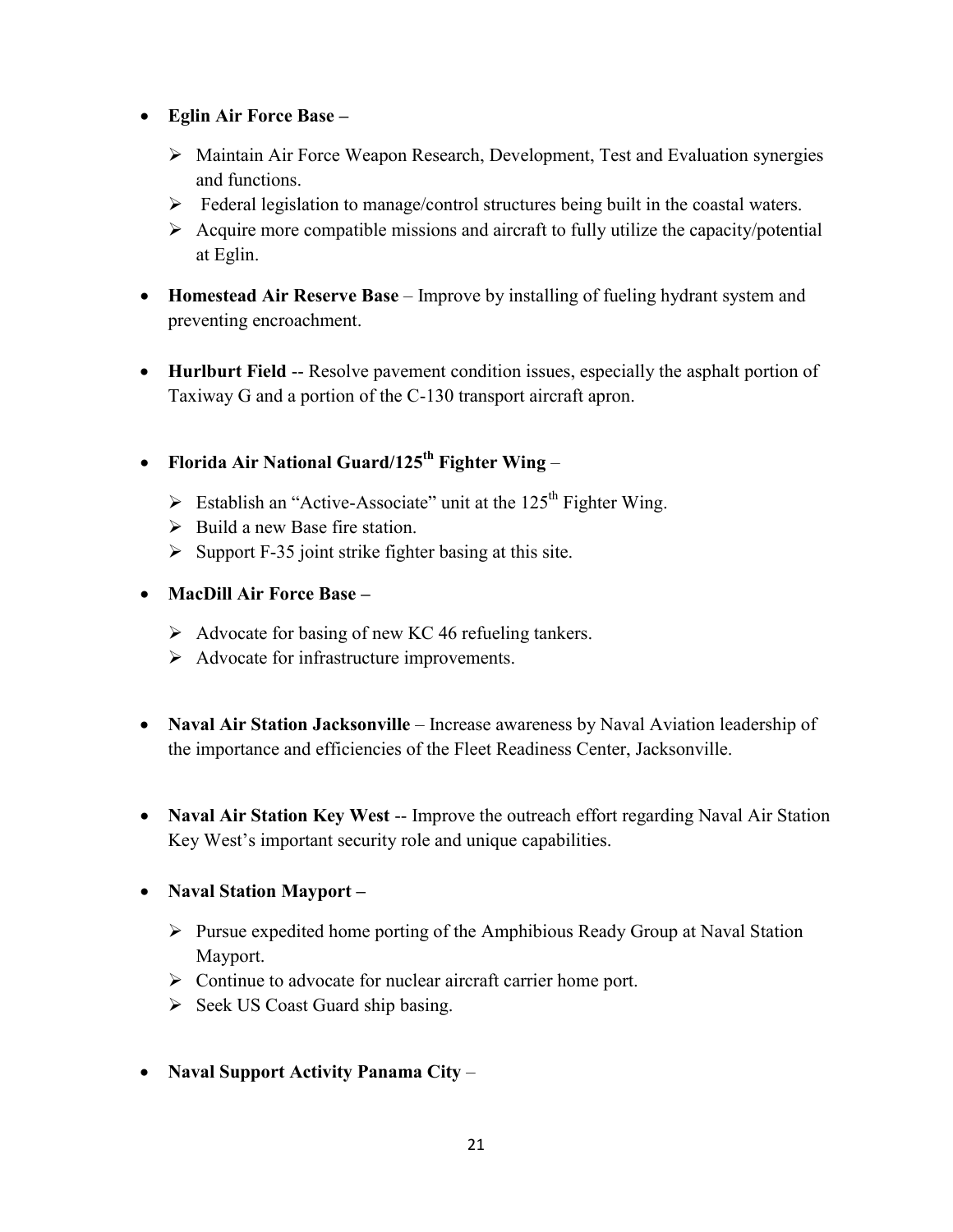- $\triangleright$  Assist local defense community in securing funds to ensure permanent control of an 8-acre tract acquired to prevent future encroachment, enhance security and provide for mission expansion.
- Assist NSA Panama City in seeking renewable energy project to reduce energy costs.
- **Patrick Air Force Base –** Pursue programs to develop sites suitable for mission expansion.
- **Saufley Field** Advocate for funding to implement Enhanced Use Lease (EUL) plan. (Note: US Navy recently canceled this EUL initiative.)
- **Space Florida –** Assist Space Florida in identifying DoD BRAC transition mechanisms that might be useful to NASA.

#### **Team Orlando** –

- ▶ Retain Team Orlando.
- $\triangleright$  Assist with additional office space requirements.
- Assist Metro Orlando Defense Task Force (MODTF) in further development and execution of the strategic plan and communications plan to retain Team Orlando.

#### **Tyndall Air Force Base –**

- $\triangleright$  Advocate for Tyndall's tenant commands including the Air and Space Operations Center.
- $\triangleright$  Advocate for increased missions/aircraft.
- $\triangleright$  Prevent potential encroachment in the Gulf Range Complex.

#### **State Level -- (Alphabetical Order by Installation):**

- **Camp Blanding Joint Training Center** 
	- $\triangleright$  Improve communication systems on Camp Blanding.
	- $\triangleright$  Prioritize construction of additional training unit facilities.
	- $\triangleright$  Develop separate marketing/information campaigns to:
		- Encourage transfer or standup of remotely piloted vehicle training
		- Encourage transfer or standup of emergency operations center training
		- Encourage transfer or standup of all-service combat skills weather training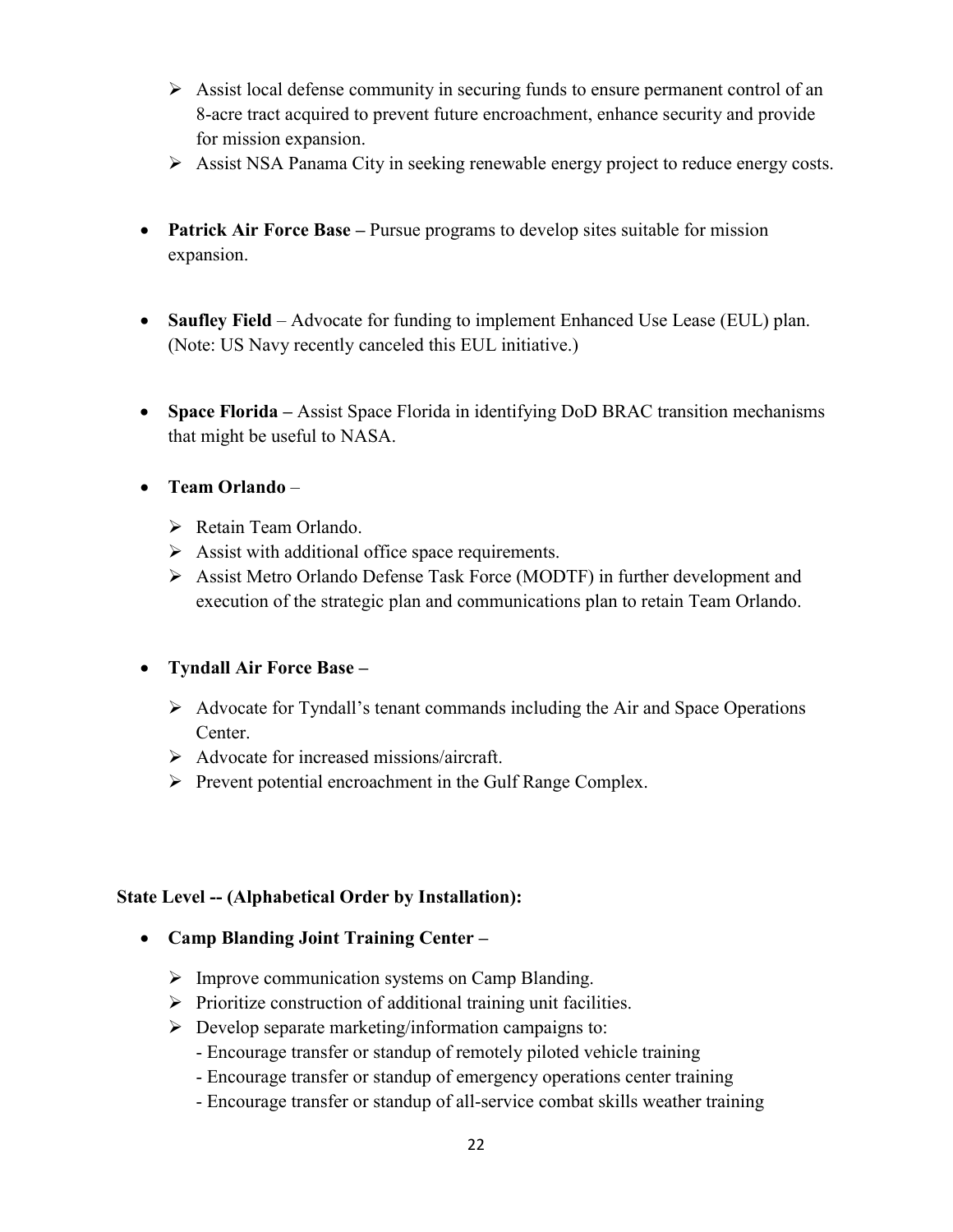- Encourage transfer or standup of all-service water survival training

- Encourage transfer or standup of military vehicle overhaul or recapitalization.
- **Eglin Air Force Base** 
	- $\triangleright$  Support road improvements to facilitate ingress/egress.
	- $\triangleright$  Prevent encroachment that could impact the Gulf Range Complex east of the Military Mission Line.
- **Hurlburt Field** -- Support proposed "West Gate" construction and off base auxiliary roads.
- **Florida Air National Guard/125th Fighter Wing** Support facility improvements and taxiway upgrades.

#### **MacDill Air Force Base –**

- $\triangleright$  Support the purchase of a parcel of land immediately adjacent to MacDill Air Force Base to prevent future encroachment issues.
- $\triangleright$  Support widening of Dale Mabry Blvd. from main gate to enjoin Lee Roy Selmon Expressway.

#### **Naval Air Station Pensacola –**

- $\triangleright$  Establish a system to enhance air space management in Northwest Florida with guidance aimed at future growth in flight activity.
- $\triangleright$  Consider development of a more structured and robust cooperative mechanism involving the hospital, the Veterans Administration facility, and the three local hospitals, with a focus on disaster response.
- $\triangleright$  Seek new initiatives for shared functions (commercial, medical, recreation, etc.) with the communities and State through mechanisms such as enhanced-use leasing.
- **Naval Air Station Whiting Field –** Continue efforts to buffer training airfields from encroachment, especially at the outlying fields.
- **Naval Station Mayport –**
	- $\triangleright$  Support acquisition of land adjacent to NS Mayport to prevent encroachment.

#### **Naval Support Activity Panama City –**

- Protect Navy ranges used for Research, Development, Test, Evaluation and training.
- Advocate for continued Navy emphasis on mine and littoral warfare and Littoral Combat Ship development.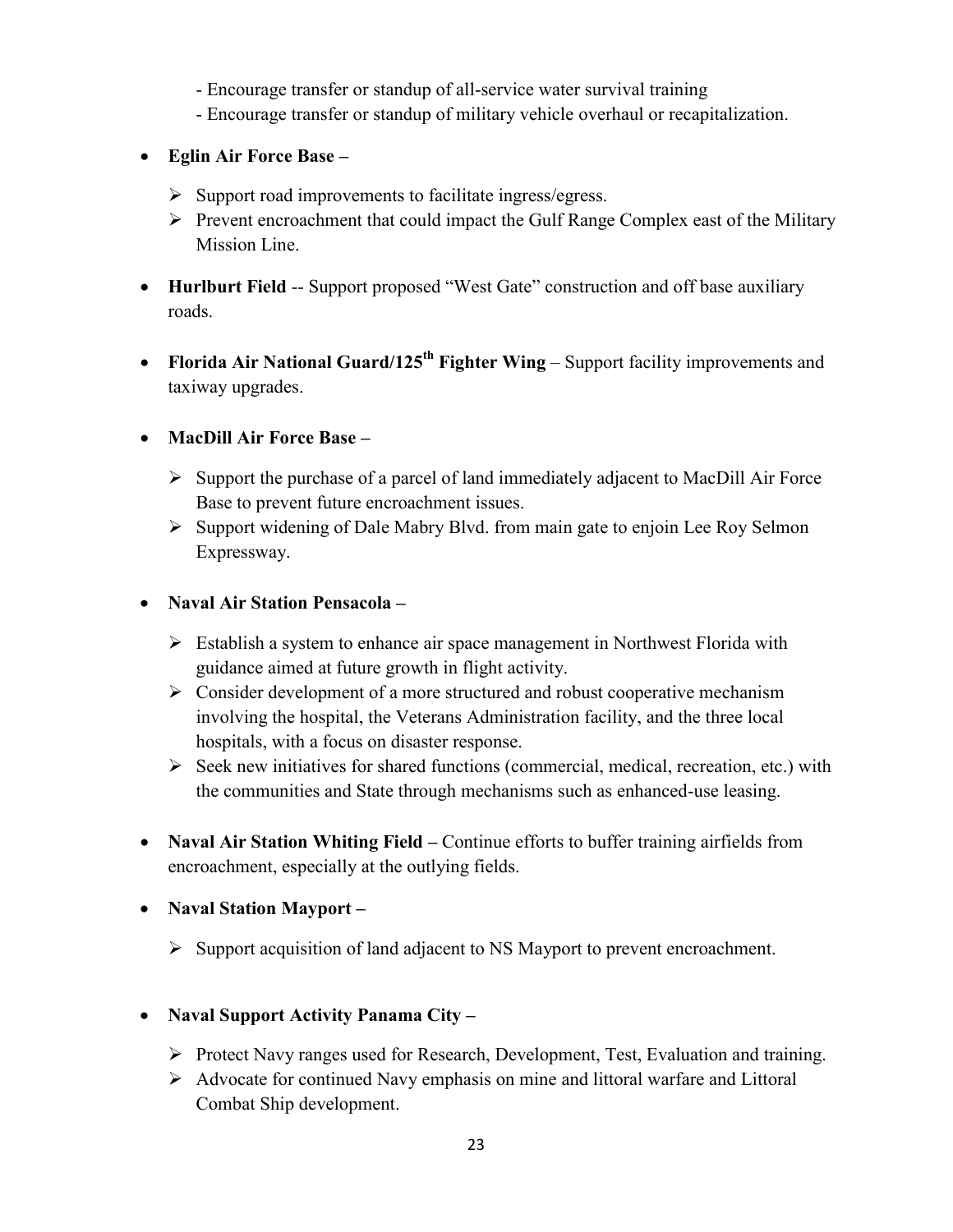$\triangleright$  Complete implementation of the Joint Land Use Study and adjacent land acquisition project to ensure merging commercial and military activities can each meet their objectives.

#### **Overall Long-Term Strategic Goals for All Military Installations**

- 1. Promote Florida as a trusted, defense-friendly partner, advocating solutions of mutual benefit to the Department of Defense and Florida communities.
- 2. Promote and grow Florida military missions and installations
	- Continue to identify areas where the state's presence and actions have sustainable impacts on Florida's military installations and missions including, but not limited to:
		- $\triangleright$  Providing support for acquisition of land to prevent encroachment.
		- $\triangleright$  Providing support and incentives for defense missions to remain or relocate to Florida.
		- $\triangleright$  Increase existing missions and add compatible missions that fit with the capacity and infrastructure of the installation.
		- $\triangleright$  Prevent exploration, drilling and other activities that could limit military use of the Gulf of Mexico Range Complex.
		- $\triangleright$  Lowering installations' costs of doing business.
		- $\triangleright$  Expand ranges and bases in Florida in cooperation with Space Florida for Department of Defense Unmanned Aerial Vehicle (UAV) testing and training.
		- $\triangleright$  Preventing and mitigating encroachment affecting installations, ranges and flight corridors.
		- $\triangleright$  Transportation access.
		- Department of Defense renewable energy goals.
		- $\triangleright$  Environmental issues.
		- $\triangleright$  Improvement of education programs in public schools.
		- $\triangleright$  Complete implementation of the Joint Land Use Studies at all Florida military installations that have conducted them.
		- $\triangleright$  Strengthen and enhance quality of life of our military families/retirees statewide and within local communities.
		- $\triangleright$  Continue to champion Florida's support to our wounded and veterans.
	- Continue to strengthen state support for military families and veterans with a focus on education, health care, employment and family programs.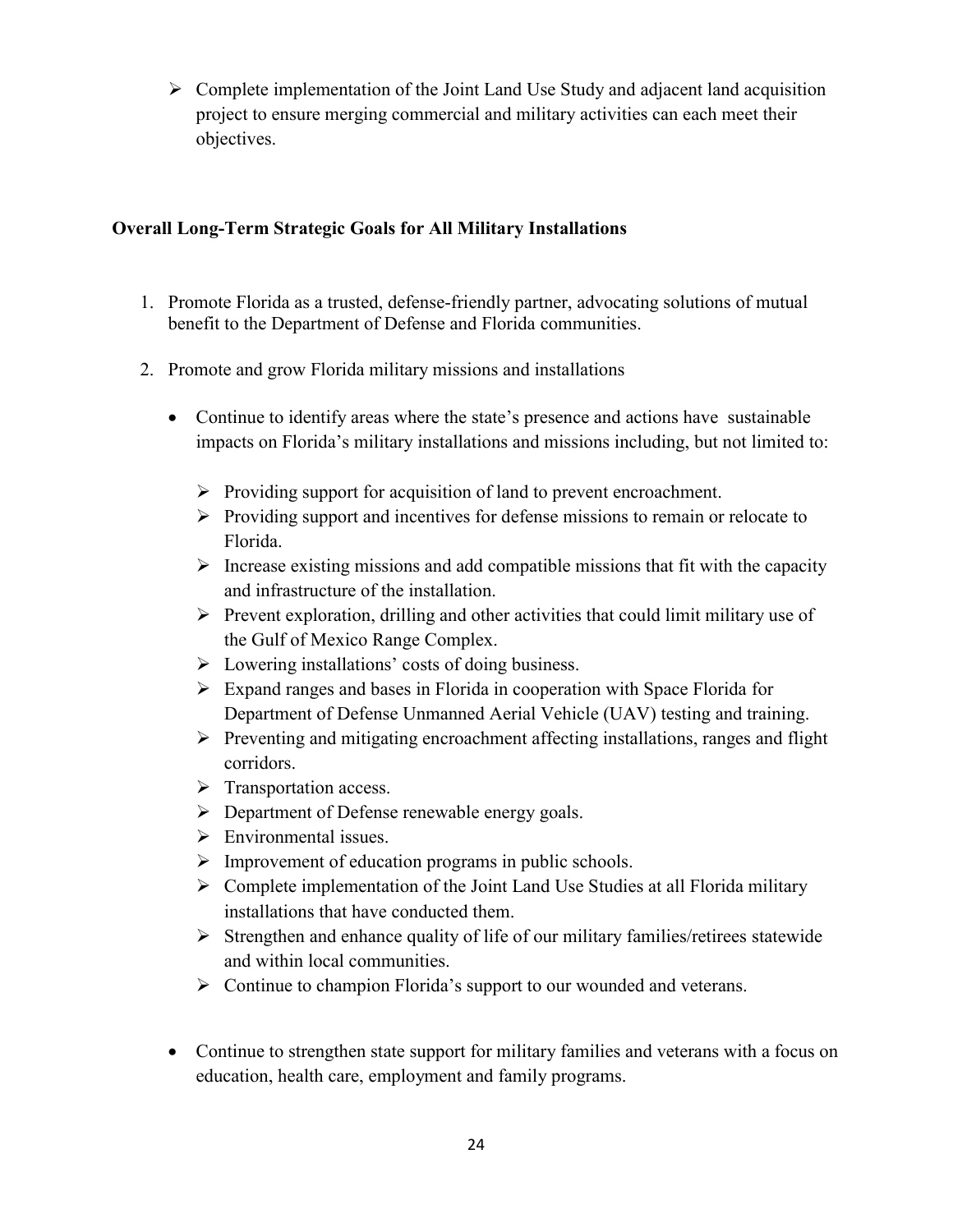- Continue to strengthen defense-related working relationships with the following state agencies:
	- $\triangleright$  The Department of Veterans Affairs
	- $\triangleright$  The Department of Economic Opportunity
	- $\triangleright$  The Department of Environmental Protection
	- The Department of Agriculture and Consumer Affairs Energy Office
	- $\triangleright$  The Department of Military Affairs
	- $\triangleright$  The Department of Business and Professional Regulation
	- $\triangleright$  The Department of Education
	- Workforce Florida

#### **What Does Success Look Like?**

- Florida is fully prepared to assist the Department of Defense to maximize efficiencies in an era of defense downsizing.
- Florida increases or maintains same relative position in defense spending.
- Task Force is the state focal point with support mechanisms, processes, data, and resources to effectively conduct military advocacy actions with the Florida Congressional Delegation and is an integral part of success.
- Florida successfully procures emerging missions to offset jobs lost by realignments or consolidations.
- Florida maintains the ongoing trend of increased defense industry employment.
- Florida will continue to earn its reputation as the nation's top-ranked military-friendly state as defined by base commanders and the Department of Defense. Raise the bar within Department of Defense areas rated green.
- Florida will be the leader in veterans' employment opportunities.
- Florida creates, coordinates, and maintains an effective installation encroachment prevention program.
- Develop a communications plan and an FDSTF web site to promote the military value of Florida installations. Ensure this plan is linked to all local Florida defense support organizations to allow insight to and inclusion of regional and community partnerships.
- Florida has strengthened, mutually beneficial community relationships with installation leadership, the Florida Defense Alliance, community leaders along with, city and county officials to capitalize on local resources; efforts are integrated with at all levels.
- Florida has increased defense business relocation through tax and other state incentives
- Create greater public awareness of Florida's military-friendly environment including support for veterans, retirees and military dependents.
- Expand Florida's role in space launches and mission support, and expanded military space opportunities.
- Conduct effective national-level advocacy plan for military and homeland defense missions and facilities located in Florida including the United States Coast Guard; support the Florida Congressional Delegation in plan implementation.
- Continue to improve working relationships with defense planners, defense contractors and leadership to better anticipate changing needs and proposed actions to assist in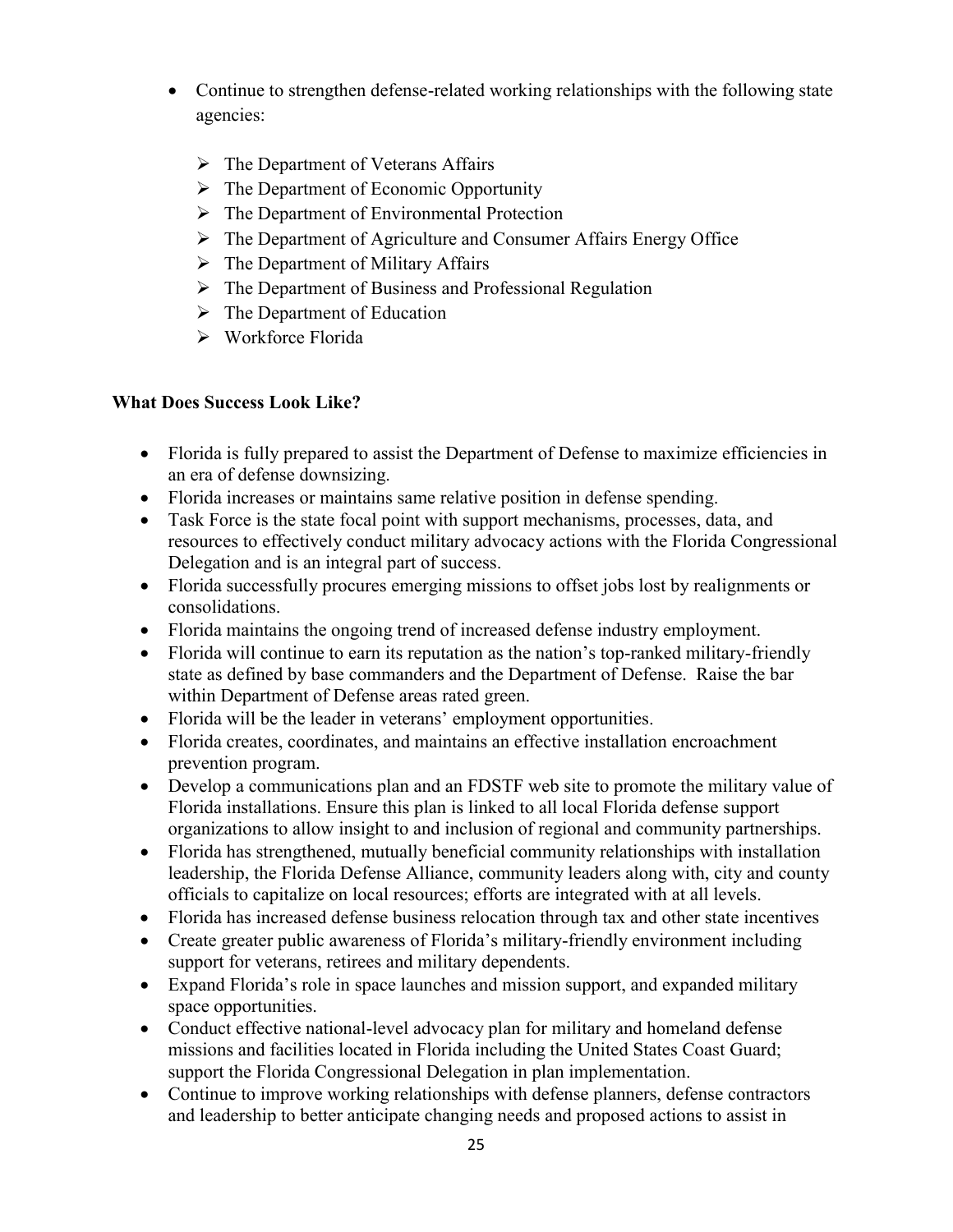developing solutions and strategies of mutual benefit to the Department of Defense and the state.

**TAB D FY 2015 Funding Application Process** 

## **Florida Defense Support Task Force FY 2015 Grant Funding Application Process – July 16, 2014**

#### **Background**

The Florida Defense Support Task Force (FDSTF) was established in 2011 under Florida Statute 288.987 with the mission to make recommendations to preserve, protect and enhance Florida's military installations, support the state's position in research and development related to or arising out of military missions and contracting, and to improve the state's military friendly environment for service members, military dependents, military retirees, and business that bring military and base-related jobs to the state.

#### **Purpose**

Within budget constraints, the FDSTF may fund projects that can be leveraged to promote, preserve, or enhance military missions and installations in Florida. The FDSTF will not fund projects that can be funded through other governmental agencies.

#### **Criteria**

- A. The FDSTF will consider providing resources for initiatives which directly support both the mission of the FDSTF as described in F.S. 288.987 and the FDSTF goals as stated in the FDSTF Strategic Plan, dated 7/19/13.
- B. Projects must have a clearly defined, measurable outcome in support of the Task Force mission.

#### **Process**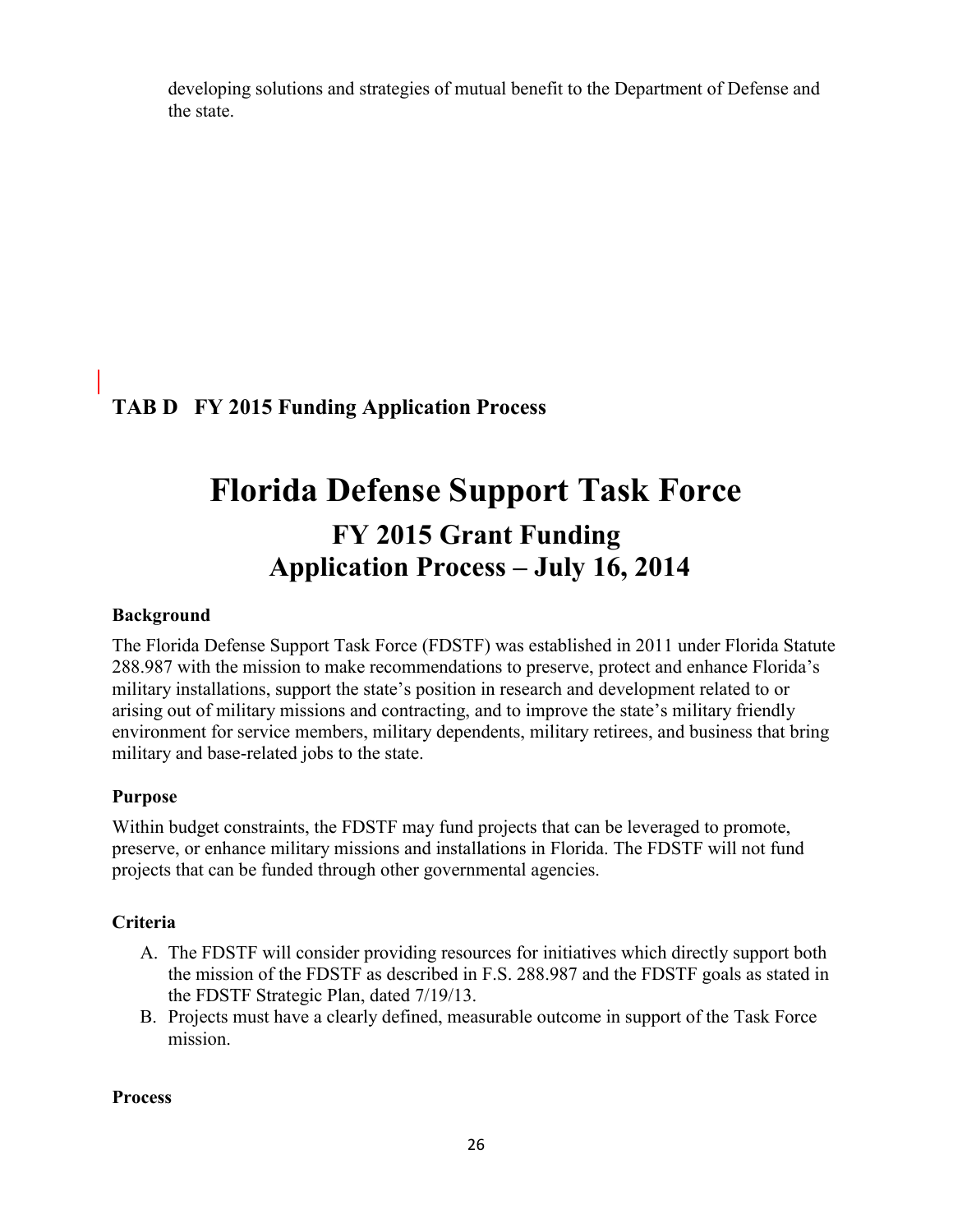- A. Applicants for FDSTF project consideration must:
	- 1. Obtain support of a FDSTF member as a project sponsor.
	- 2. Submit a FDSTF Project Application (Attachment A), a Budget and Financial Report Form (Attachment B) and a Plan of Action Form (Attachment C) to the Task Force Executive Director electronically no later than 4:00 PM EDT on August 22, 2014.
- B. When scheduled, the applicant must present the project proposal to the full FDSTF.
- C. Approval requires a majority vote of eligible FDSTF members.

#### **Previous Grant Recipients**

- **A.** Previous grant recipients are eligible to apply for FY 2015 grants.
- **B.** FY 2013Task Force grant recipients are not eligible to apply for FY 2015 grants unless they have expended all funds from their FY 2013 grant.

#### **Ineligible use of funds**

- A. Staff salaries.
- B. Purchase of alcohol, equipment, furniture, or fixtures.
- C. Receptions, gifts, and membership dues.
- D. Lobbying any branch of state government.
- E. Administration of the project in excess of 10% of the award.
- F. Project operating costs incurred before the applicant and Enterprise Florida, Inc. execute the grant agreement.
- G. Business entertainment expenses, including meals or activity fees.

#### **Contracting**

- A. Enterprise Florida will be the contracting authority in support of the FDSTF.
- B. The contract manager will be Camila Hornung, Grants Coordinator.
- C. Payments will be made on a reimbursement basis, in accordance with the contracted performance and reporting timeline.

#### **Reporting Requirements**

- A. Reports will be required quarterly determined by the length of the contract in accordance with the Enterprise Florida reports schedule.
- B. Enterprise Florida will report each project's progress to the FDSTF at least quarterly during the FDSTF meeting.

#### **Florida Defense Support Task Force FY 2015 Grants Timeline**

| <b>July 16, 2014</b>   | Release of FY 2015 Grant Funding Application.          |
|------------------------|--------------------------------------------------------|
| <b>August 22, 2014</b> | Deadline for Task Force grant application submissions. |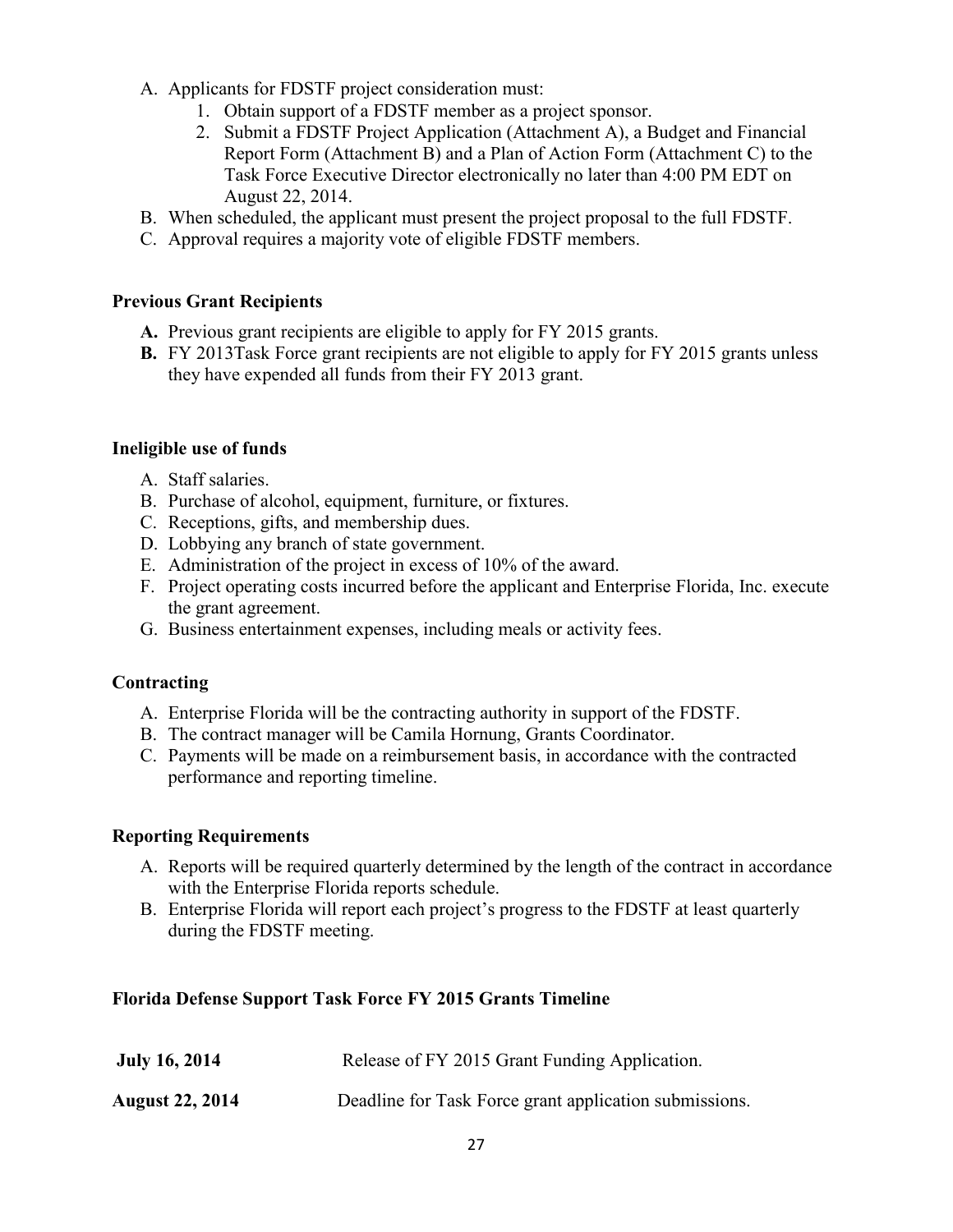| Aug $25 - 29$ , 2014   | Staff reviews all applications for eligibility.                                                                                    |
|------------------------|------------------------------------------------------------------------------------------------------------------------------------|
| September 5, 2014      | Staff provides all applications for review by TF members                                                                           |
| September 8 - 17, 2014 | Task Force members review applications.                                                                                            |
| September 18, 2014     | Eligible grant applicant oral presentations in Tallahassee. TF votes<br>to decide final recipients and amounts for FY 2015 grants. |
| <b>Oct TBD</b>         | Task Force FY 2015 grants announced.                                                                                               |

#### **Guidance to Applicants**

- A. Applicants must obtain support of a FDSTF member as a project sponsor. Once support is obtained, the applicant may submit funding application directly to FDSTF Executive Director via email with CC to the Task Force Grants Coordinator.
- B. Applicants must submit a quote to be used in a possible press release announcing the grant award.
- C. No later than September 5, 2014, the Task Force Executive Director will notify the applicant to appear at the September 18, 2014 FDSTF meeting to make an in-person presentation.
- C. Presentations will include the proposal, clear support of the criteria listed above, details of the project, funding requested, expected return on investment and clearly defined, measurable outcomes in support of the Task Force mission.
- D. Presentations are limited to a maximum of 15 minutes.
- E. Upon conclusion of the presentations, the FDSTF members may render decisions concerning approval and grant amount. Approval requires a majority vote of eligible FDSTF members.
- F. Grants will be announced as soon as possible by the Governor.

#### **Points of Contact:**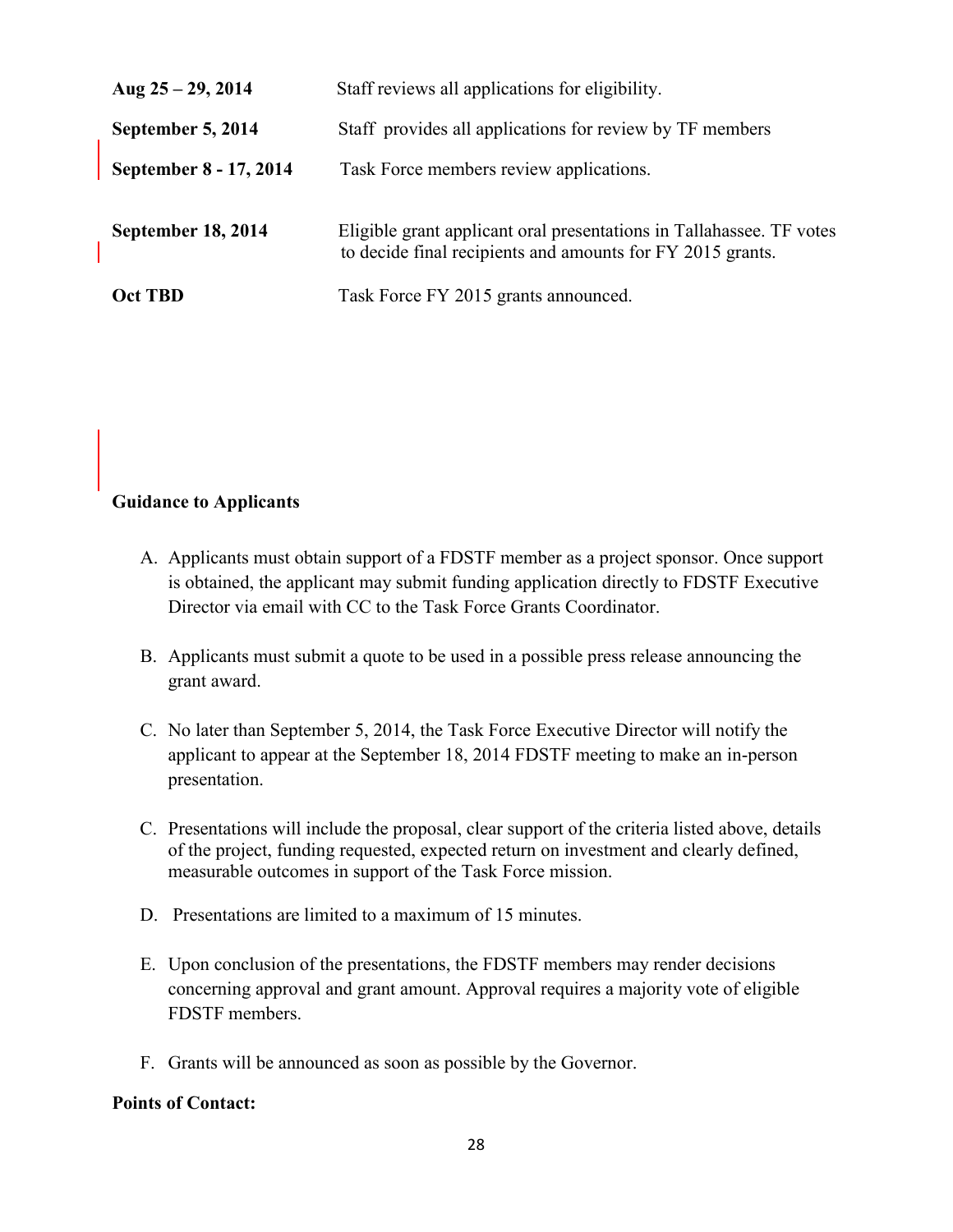Bruce Grant, Executive Director, Florida Defense Support Task Force, Telephone (850) 878-0826 Email: [bgrant@eflorida.com](mailto:bgrant@eflorida.com) Camila Hornung, Grants Coordinator, Florida Defense Support Task Force, Telephone (850) 878-4578 Email: [chornung@eflorida.com](mailto:chornung@eflorida.com)

**Florida Defense Support Task Force Web Site:** [http://www.enterpriseflorida.com/the-florida](http://www.enterpriseflorida.com/the-florida-defense-support-task-force/)[defense-support-task-force/](http://www.enterpriseflorida.com/the-florida-defense-support-task-force/)

#### **Attachments:**

Attachment A: FDSTF Project Application Attachment B: Budget and Financial Reporting form Attachment C: Plan of Action form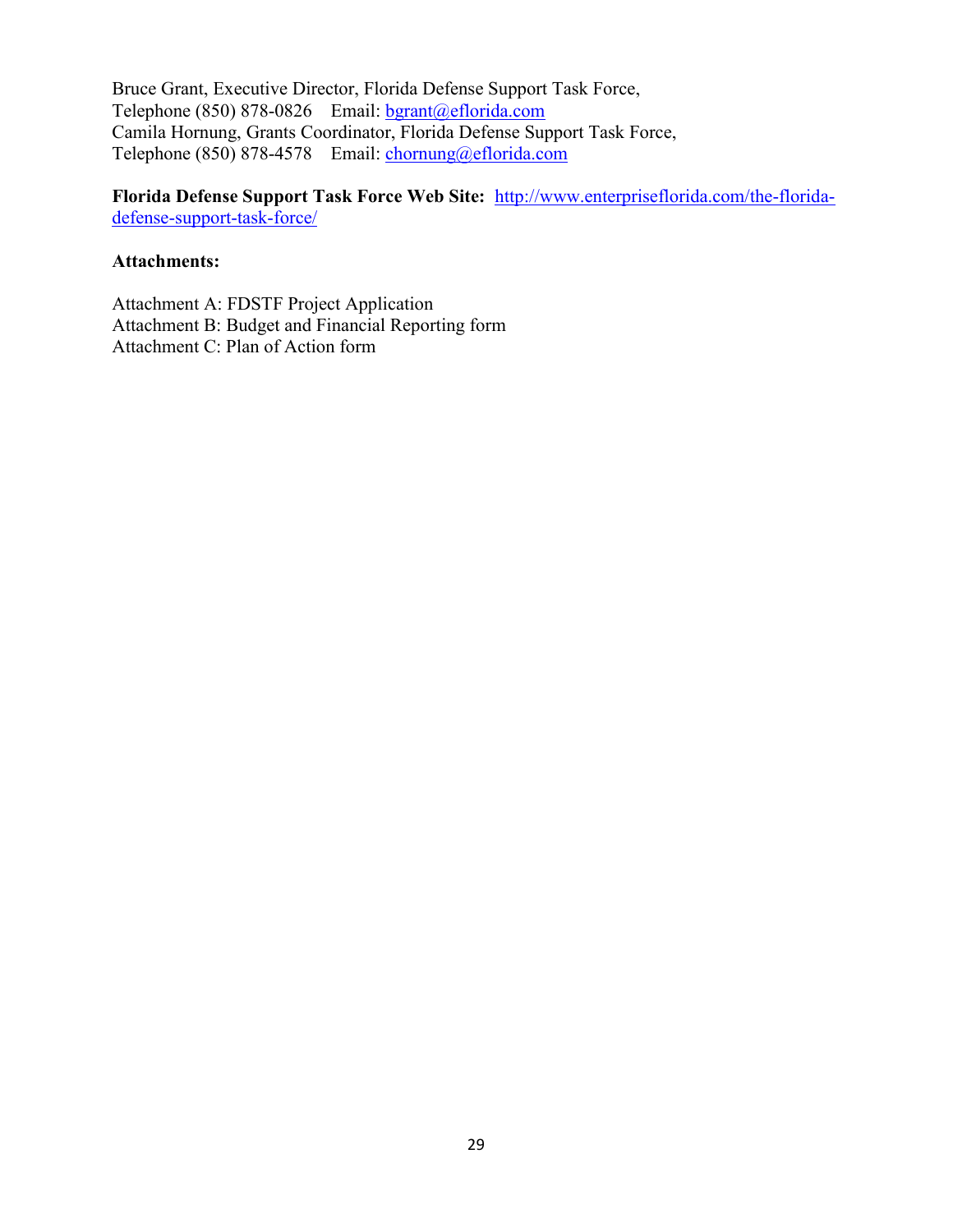#### **Attachment A: FDSTF Project Application**

All applications must contain the project information in the format below:

#### **1. Project Title**

**2. Applicant** 

| Applicant                |          |      |
|--------------------------|----------|------|
| Organization name:       |          |      |
| Name of Primary Contact: |          |      |
| Title:                   |          |      |
| Address:                 |          |      |
| City:                    | State:   | Zip: |
| Telephone:               | Fax:     |      |
| Email:                   | Website: |      |
|                          |          |      |

#### **3. Project Criteria (check all that apply)**

- The mission of the FDSTF as described in F.S. 288.987.
- \_\_ FDSTF goals as stated in the FDSTF Strategic Plan, dated 7/19/13.
- \_\_ Clearly defined, measurable outcome.

#### **4. Summary of Project**

Must include the following:

- a. Project description
- b. Objectives
- c. Deliverables
- d. Direct correlation to FDSTF criteria and expected benefit to the state (ROI)
- e. Performance measures
- f. Budget and Financial Reporting form (Attachment B)
- g. Plan of Action form (Attachment C)
- **5. Funding requested from the Florida Defense Support Task Force**  Total request:

### **6. Project relation to other local/state/federal budgets**

Circle one: related / not related If "related," explain how

#### **7. Amounts of other leveraged funding/ contributions**

| Federal      | <b>State</b> |
|--------------|--------------|
| Local        | Private      |
| <b>Other</b> |              |

**8. Estimated length of project** 

Start date **End date End date End date End date End date End date End date End date End date End date End date End date End date End date End date End date End date End date End date E**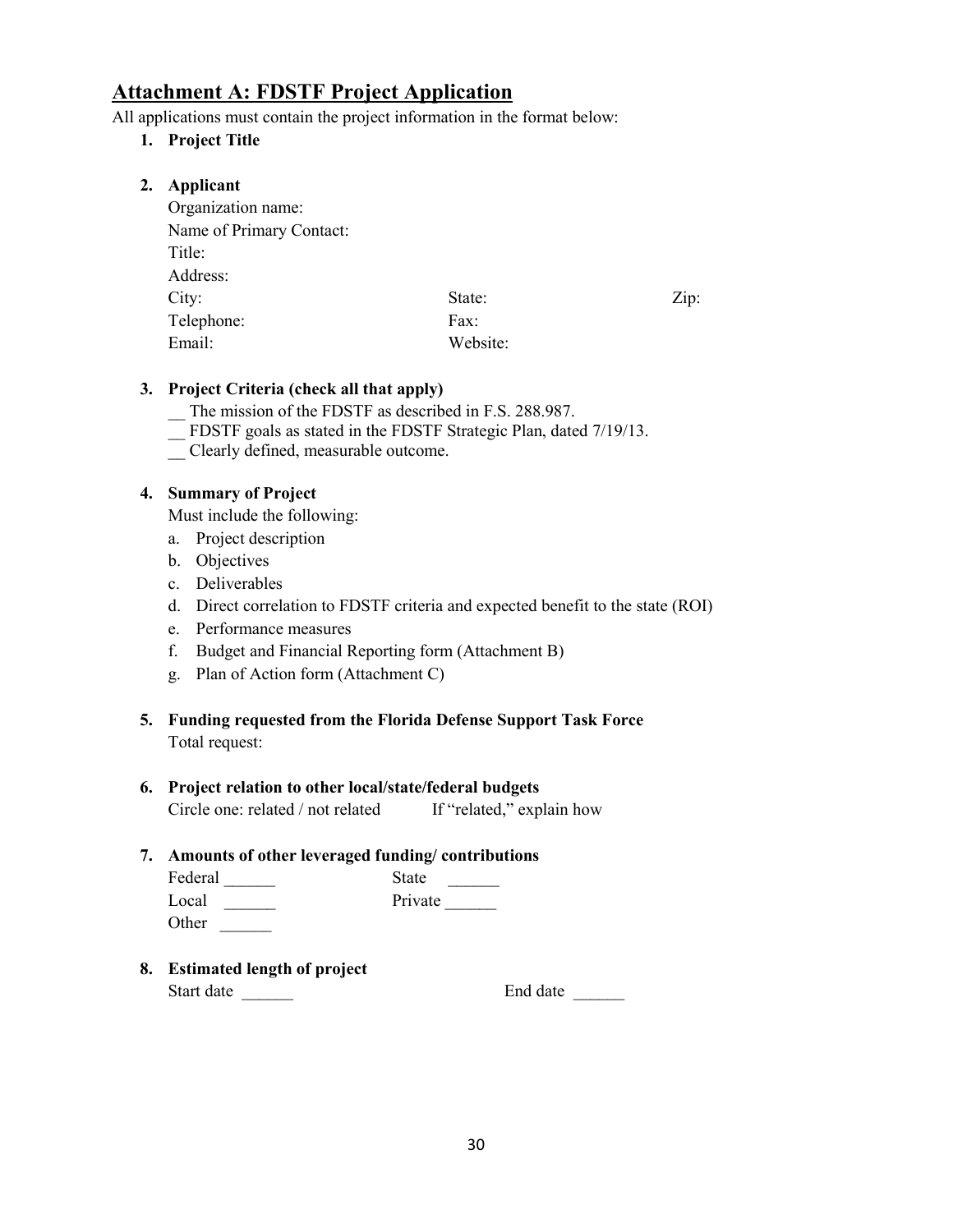## **Attachment B: Budget and Financial Report Form**

FY 2014-2015 Florida Defense Support Task Force Grant Funding

| Date                                  |                                         |                             |                                  |                             |                                                          |                             |                                         |                           |                               |
|---------------------------------------|-----------------------------------------|-----------------------------|----------------------------------|-----------------------------|----------------------------------------------------------|-----------------------------|-----------------------------------------|---------------------------|-------------------------------|
| <b>Budget</b>                         | <b>Match</b>                            |                             |                                  | <b>FDSTF</b>                |                                                          |                             | <b>Total</b>                            |                           |                               |
| Category                              |                                         | <b>Program Expenditures</b> |                                  | <b>Program Expenditures</b> |                                                          | <b>Program Expenditures</b> |                                         |                           |                               |
|                                       | <b>Applic</b><br>ation<br><b>Budget</b> |                             | <b>Actual</b>                    |                             | <b>Applicat</b><br><b>Actual</b><br>ion<br><b>Budget</b> |                             | <b>Applica</b><br>tion<br><b>Budget</b> | <b>Actual</b>             |                               |
|                                       |                                         | <b>Current</b><br>Quarter   | Prog<br>ram<br>to<br><b>Date</b> |                             | <b>Current</b><br>Quarter                                | Program<br>to Date          |                                         | <b>Current</b><br>Quarter | Progr<br>am to<br><b>Date</b> |
| <b>Task/Purchase</b>                  |                                         |                             |                                  |                             |                                                          |                             |                                         |                           |                               |
| Activity 1:                           |                                         |                             |                                  |                             |                                                          |                             |                                         |                           |                               |
| Activity 2:                           |                                         |                             |                                  | $\overline{\phantom{a}}$    |                                                          |                             |                                         |                           |                               |
| <b>Task/Purchase</b>                  |                                         |                             |                                  |                             |                                                          |                             |                                         |                           |                               |
| Activity 3:                           |                                         |                             |                                  |                             |                                                          |                             |                                         |                           |                               |
| Activity 4:                           |                                         |                             |                                  |                             |                                                          |                             |                                         |                           |                               |
| <b>Task/Purchase</b>                  |                                         |                             |                                  |                             |                                                          |                             |                                         |                           |                               |
| Activity 5:                           |                                         |                             |                                  |                             |                                                          |                             |                                         |                           |                               |
| Activity 6:                           |                                         |                             |                                  |                             |                                                          |                             |                                         |                           |                               |
| <b>TOTAL ALL</b><br><b>CATEGORIES</b> |                                         |                             |                                  |                             |                                                          |                             |                                         |                           |                               |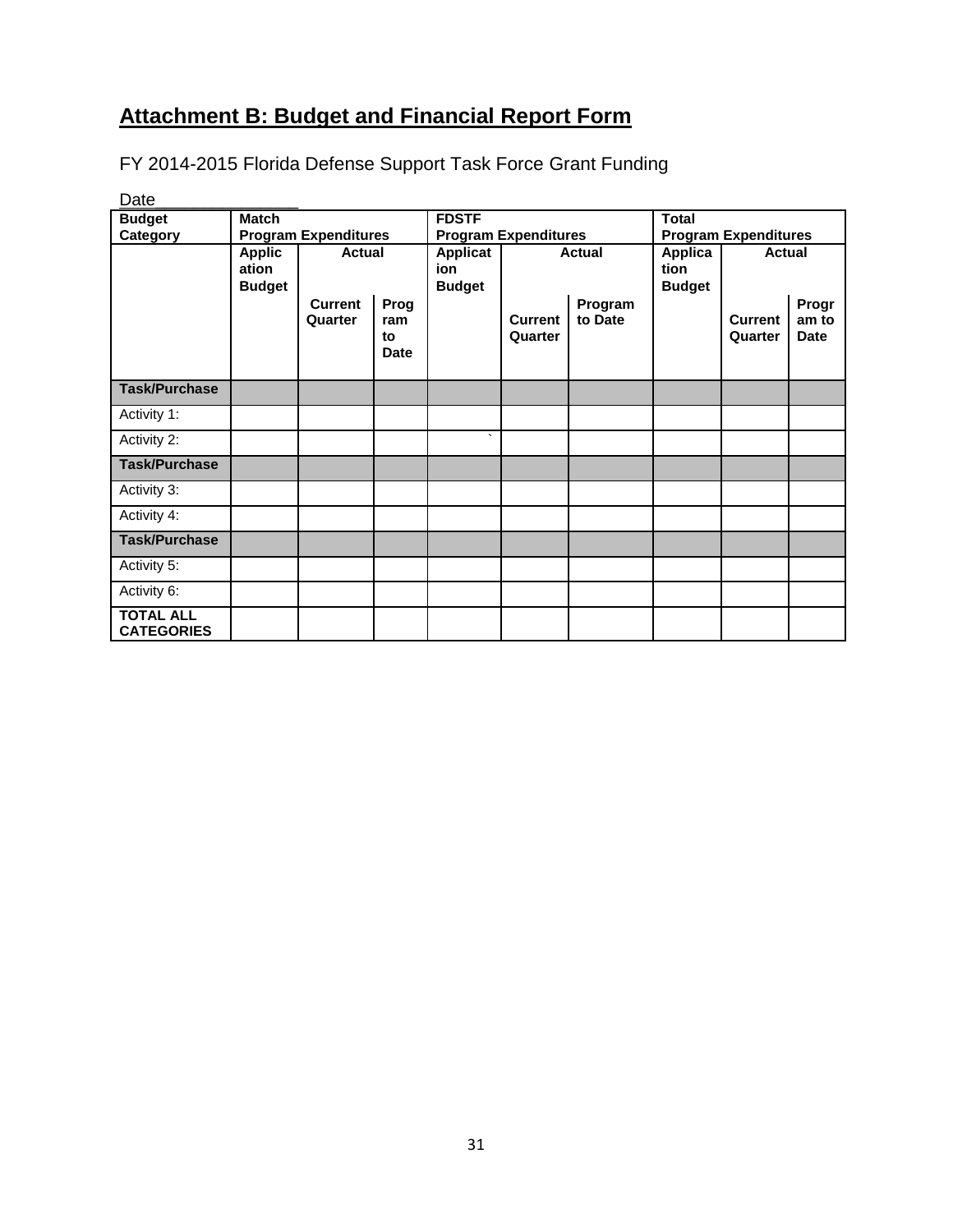## **Attachment C: Plan of Action Form**

FY 2014-2015 Florida Defense Support Task Force Grant Funding

| Date                              |                       |           |                 |                             |
|-----------------------------------|-----------------------|-----------|-----------------|-----------------------------|
| <b>Planned</b><br><b>Activity</b> | <b>Budget</b><br>Cost | Objective | <b>Outcomes</b> | <b>Performance Measures</b> |
| <b>Task</b>                       |                       |           |                 |                             |
| Activity 1:                       |                       |           |                 |                             |
| Activity 2:                       |                       |           |                 |                             |
| <b>Task</b>                       |                       |           |                 |                             |
| Activity 3:                       |                       |           |                 |                             |
| Activity 4:                       |                       |           |                 |                             |
| <b>Task</b>                       |                       |           |                 |                             |
| Activity 5:                       |                       |           |                 |                             |
| Activity 6:                       |                       |           |                 |                             |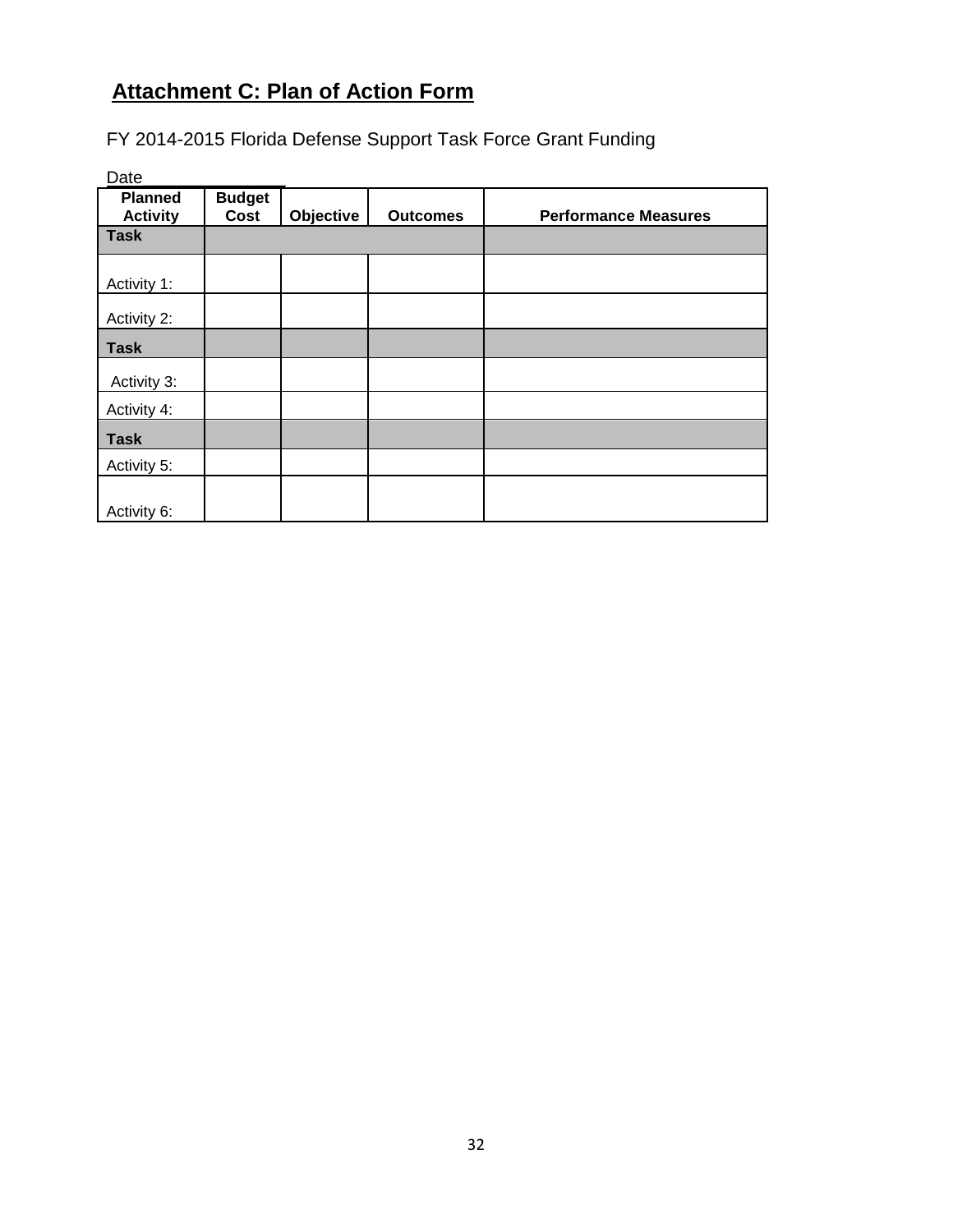#### **TAB E Announcement of FY 2015 Task Force Grant Awards**



September 19, 2014

SUBJECT: Announcement of FY 2015 Florida Defense Support Task Force Grant Awards

The Florida Defense Support Task Force met on September 18, 2014 to consider funding applications for projects that would accomplish the mission of the Task Force and support the goals outlined in the Task Force Strategic Plan. After careful review of the fourteen applications submitted for funding from the Florida Defense Support Task Force for FY 2015, the Task Force approves the 13 applicants listed below to receive grant awards. One application was withheld from consideration pending an October site visit in Key West.

| <b>Applicant</b>                                   | Project                                                                                                                           | Award     |
|----------------------------------------------------|-----------------------------------------------------------------------------------------------------------------------------------|-----------|
| Santa Rosa County                                  | Site clearing to improve force<br>protection at NAS Whiting<br>Field                                                              | \$20,654  |
| Tampa Bay Defense Alliance                         | Execute strategic plan<br>(MacDill 2025) to champion<br>MacDill AFB                                                               | \$150,000 |
| Polk County                                        | Protect Avon Park Range from<br>incompatible land use through<br>acquisition of land or specific<br>property rights               | \$500,000 |
| <b>Clay Count Development</b><br>Authority         | Purchase of 159 acres adjacent<br>to Camp Blanding to provide<br>buffer from incompatible land<br>development and<br>encroachment | \$400,000 |
| National Center for Simulation<br>(Orlando)        | Implement strategic plan to retain<br>Team Orlando and address office<br>space shortage                                           | \$240,000 |
| Economic Development Council<br>of Okaloosa County | Continued development of<br>public-private partnerships to<br>improve the military value of<br>Eglin AFB and Hurlburt Field       | \$285,000 |
|                                                    | <b>Expand Bay County</b>                                                                                                          |           |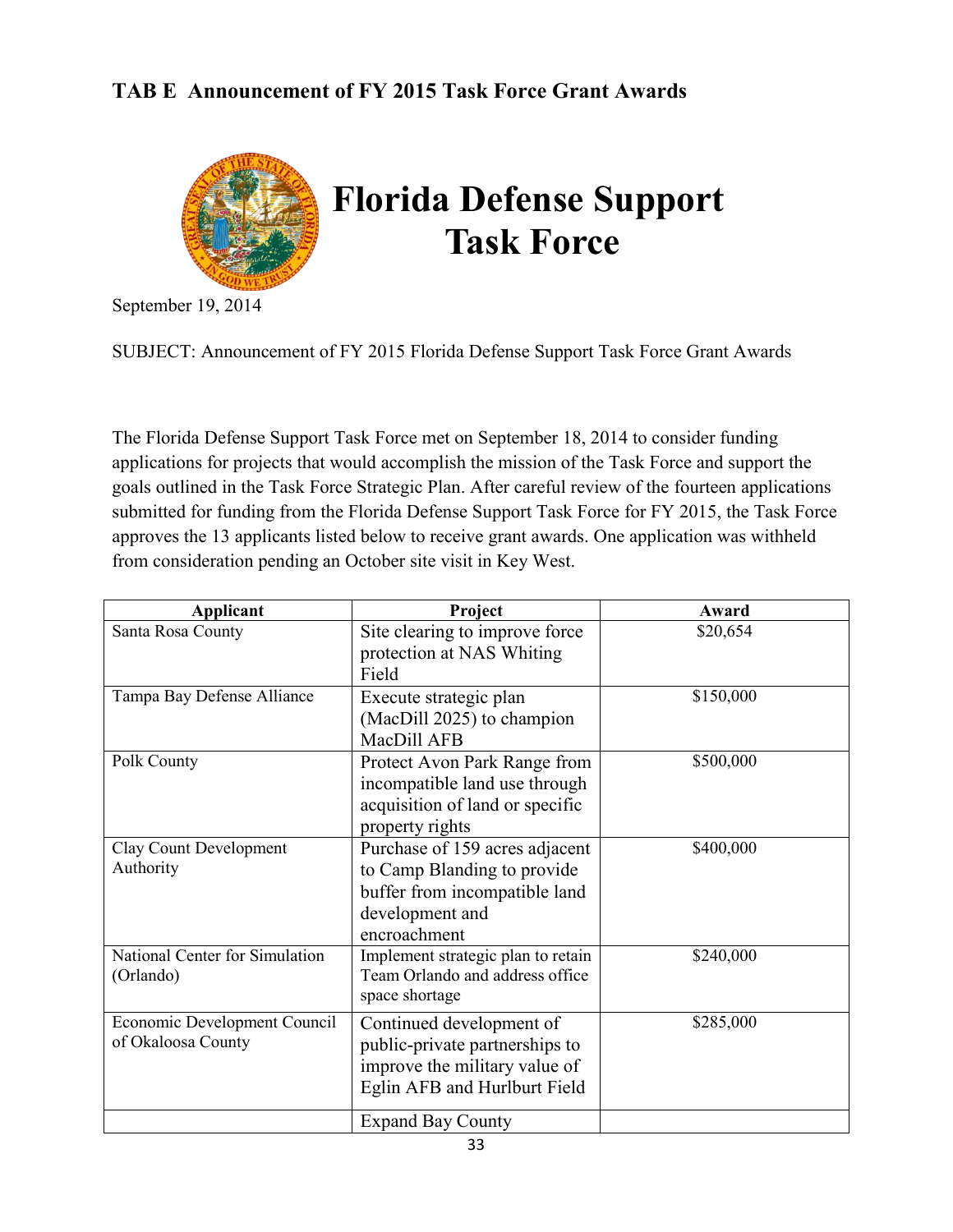| <b>Bay County</b>               | <b>Intelligent Transportation</b> | \$200,000   |
|---------------------------------|-----------------------------------|-------------|
|                                 | System to synchronize traffic     |             |
|                                 | lights on access roads to         |             |
|                                 | <b>Tyndall AFB</b>                |             |
| Space Florida                   | <b>Implement Unmanned Aerial</b>  | \$38,500    |
|                                 | Systems (UAS) component to        |             |
|                                 | emergency response exercise       |             |
|                                 | at Camp Blanding                  |             |
| Florida 8 (a) Alliance          | Develop defense industry and      | \$100,000   |
|                                 | veteran owned small business      |             |
|                                 | growth and job creation           |             |
| Air Force Enlisted Village      | Provide assistance in             | \$135,000   |
|                                 | construction of veterans          |             |
|                                 | housing in Ft. Walton Beach       |             |
|                                 | area                              |             |
| Florida's Great Northwest       | Implement marketing program       | \$25,000    |
|                                 | to aerospace and defense          |             |
|                                 | industries to bring veterans      |             |
|                                 | jobs to NW Florida                |             |
| <b>Career Source Gulf Coast</b> | Provide meaningful                | \$150,000   |
|                                 | employment and training           |             |
|                                 | services to transitioning         |             |
|                                 | military members                  |             |
| University of West Florida      | Implement program to identify     | \$350,000   |
|                                 | and train military and veterans   |             |
|                                 | in information technology and     |             |
|                                 | cybersecurity skills              |             |
|                                 | <b>TOTAL</b>                      | \$2,594,154 |

Jung Patrois

Representative Jimmy Patronis

Chairman, Florida Defense Support Task Force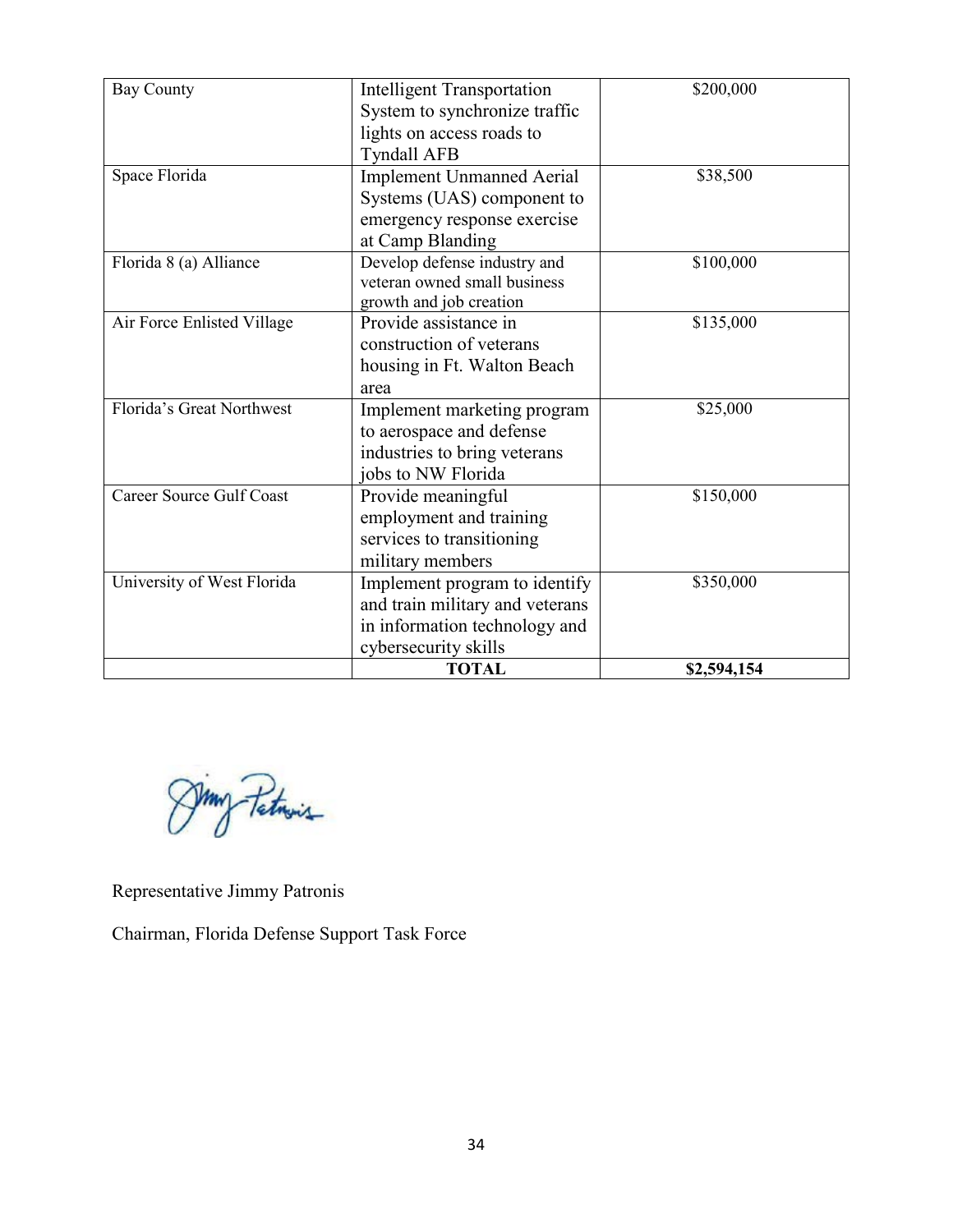

## **Florida Defense Support Task Force: Successes 2012 - 2014**

December 3, 2014

Created under Florida Statute 288.987, the thirteen-member Florida Defense Support Task Force (FDSTF) has the mission to make recommendations to preserve and protect military installations, support the state's position in research and development related to or arising out of military missions and contracting, and improve the state's military-friendly environment for service members, military dependents, military retirees, and businesses that bring military and base-related jobs to the state.

Successes 2012 – 2014:

- 1. Organized as a Task Force, conducted monthly meetings and visited military bases around the state.
- 2. Established a web site to disseminate military and defense-related information and established a system of weekly updates to keep members current on events and activities impacting Florida's military installations.
- 3. Developed and implemented a long range strategic plan to guide Task Force actions to protect, preserve and enhance Florida's military installations. This plan updated annually.
- 4. Completed comprehensive evaluation of the military value of all military installations. The Spectrum Group conducted this assessment and simultaneously conducted risk assessment of all bases in regard to possible realignment or closure.
- 5. Contracted with The Principi Group to advocate in Washington, DC on behalf of Florida's military installations in conjunction with the Florida Congressional delegation and the Governor's Washington office. The Principi Group has been effective in the Pentagon and on Capitol Hill in gaining visibility on Florida's military and defense issues as well as providing tremendous assistance to Florida's local defense communities during their annual visits to Washington.
- 6. The Principi Group has conducted a series of follow up visits to Florida's military installations to update the original Spectrum Group assessment and remain current on issues faced by the installation commanders. Additionally, The Principi Group met with local defense leaders to receive community input on issues impacting the installations.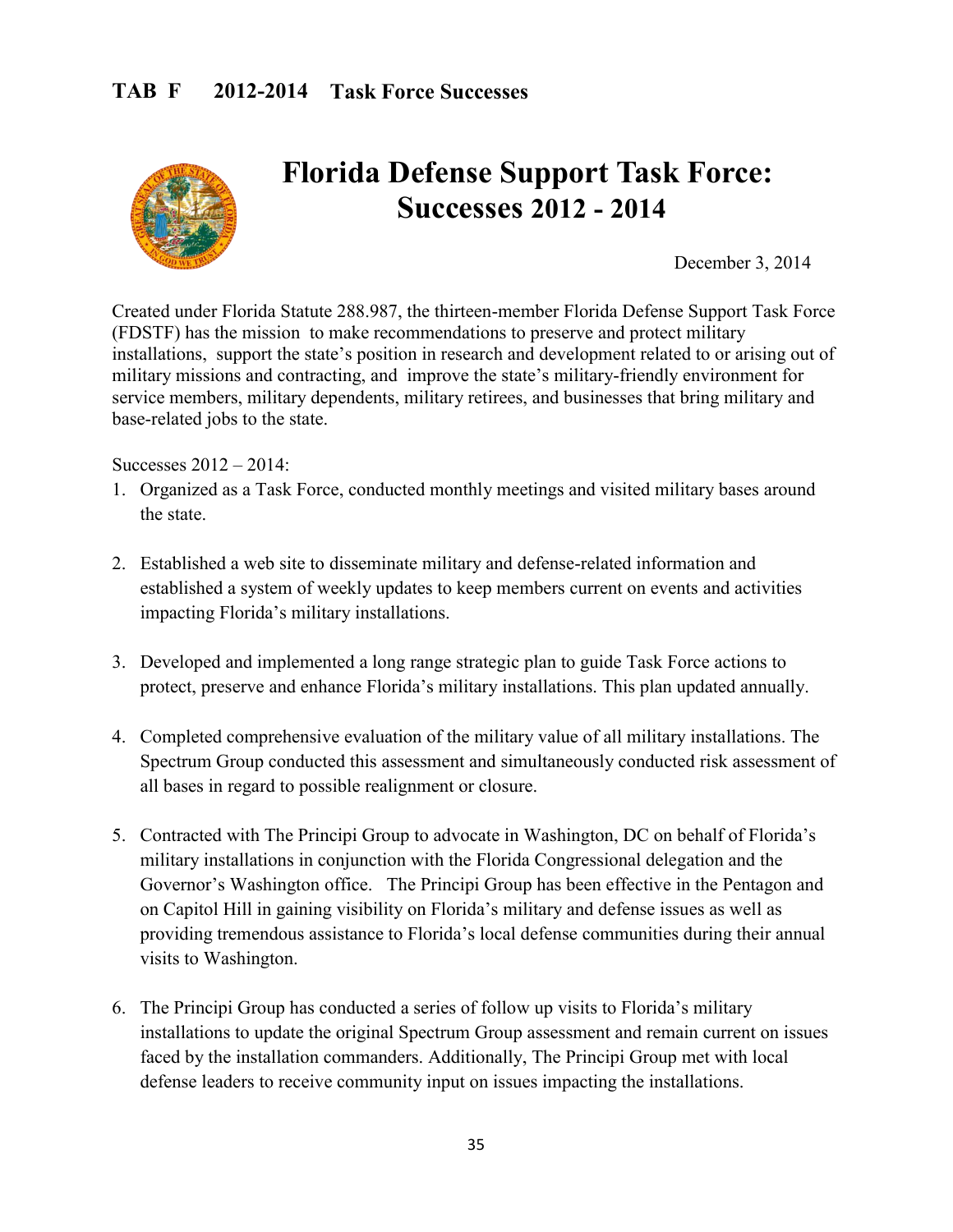- 7. Published 2013 "Florida Defense Industry Economic Impact Analysis" and the resultant Florida Defense Factbook and other marketing materials to educate and raise awareness of the economic impact of the military presence and defense industry to Florida's economy.
- 8. Published the Florida Military Friendly Guide in 2013, a handbook of state programs and laws that benefit military members and their families stationed in Florida. Published updated version in 2014.
- 9. Awarded 32 Task Force grants totaling \$7.32 million to local defense communities across the state to enhance the military value of Florida bases.
- 10. Supported military-friendly state legislation including: a funded program to acquire nonconservation buffering lands adjacent to military installations, an extended voter registration for deployed military members, guaranteed continued Florida participation in the Interstate Compact for Military Children, write in absentee ballots for deployed service members, permission for military spouses/dependents to keep their state of residence driver licenses while stationed in Florida, automatic extensions for military spouse/dependent driver licenses while stationed outside of Florida, and allowing certain persons with disabilities to receive Medicaid home and community-based services if parent or legal guardian is an active duty military service member.
- 11. The Task Force has received tremendous support and funding from the Governor and Legislature since its inception in 2011.

 Point of Contact: Bruce Grant, Staff Director Tel (850) 878-0826 Email:  $b$ grant@eflorida.com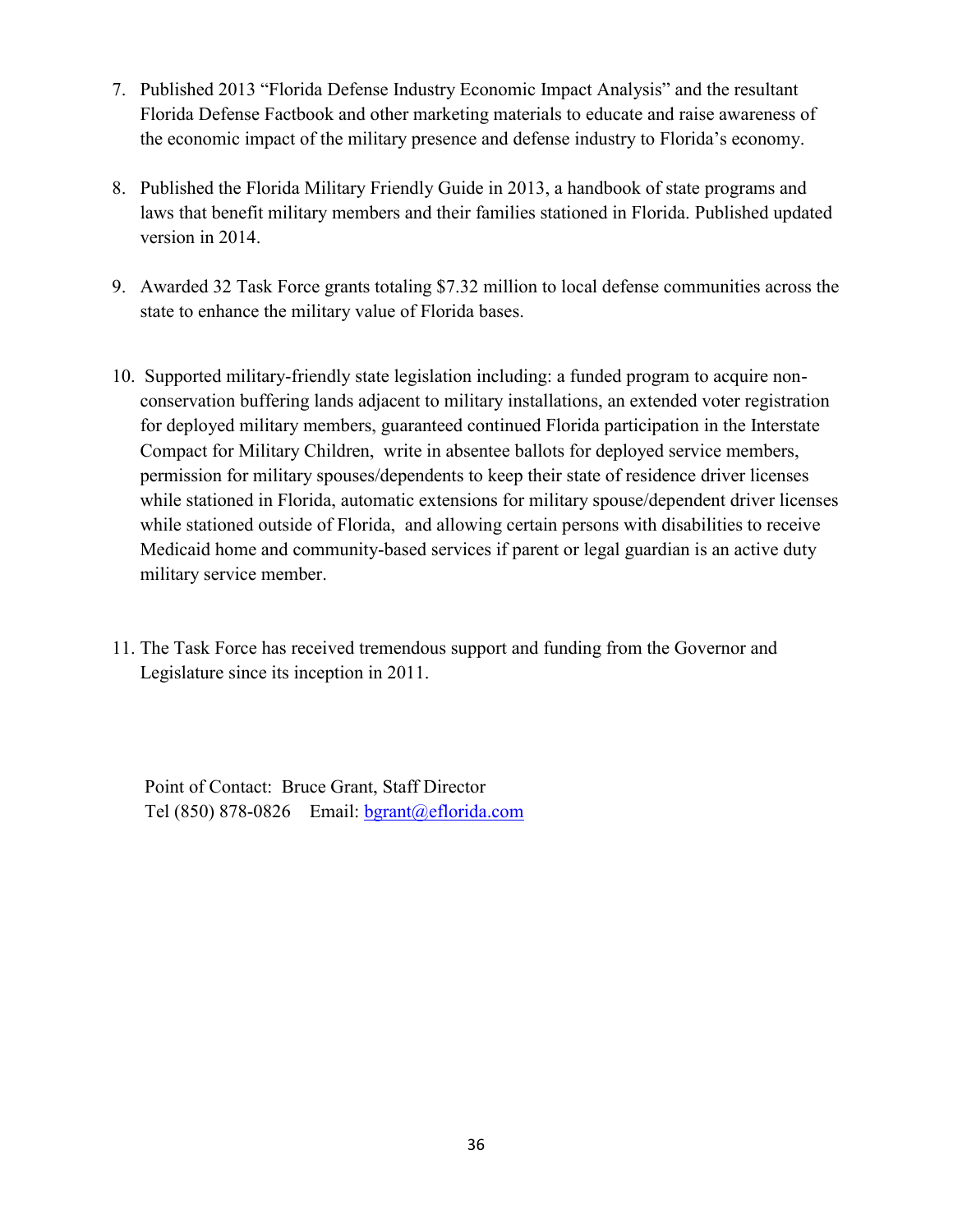### **TAB G Financial Report**

#### **Florida Defense Support Task Force Budget Summary – As of January 6, 2015 FY 2014/2015 Total Program**

| Year           | <b>Carried</b><br><b>Fwd</b> | Appropriated | <b>Total Funds</b><br>for FY 14/15 | Spent as of:<br>01/06/15 | <b>Available</b><br><b>Balance</b> |
|----------------|------------------------------|--------------|------------------------------------|--------------------------|------------------------------------|
| FY 2014/2015   |                              | 3,500,000    |                                    |                          |                                    |
|                |                              |              |                                    |                          |                                    |
| Program        | 5,661,388                    | 3,250,000    | 8,911,388                          | 1,369,456                | 7,541,932                          |
|                |                              |              |                                    |                          |                                    |
| Administrative | 107,784                      | 250,000      | 357,784                            | 108,468                  | 249,316                            |
|                |                              |              |                                    |                          |                                    |
| <b>Total</b>   | 5,769,172                    | 3,500,000    | 9,269,172                          | 1,477,924                | 7,791,248                          |

#### **FY 2013 Contract Expenditures** Appropriations Appropriations

| <b>Contractor</b>                                       | <b>Contract</b><br><b>Amount</b> | <b>Reimbursed to</b><br><b>Date</b> | <b>Obligated</b><br><b>Funds</b><br><b>Remaining</b> | <b>Unobligated</b><br><b>Funds</b><br><b>Remaining</b> |                                     | LI TT-TT<br>Program \$4,800,000<br>Admin \$200,000 |
|---------------------------------------------------------|----------------------------------|-------------------------------------|------------------------------------------------------|--------------------------------------------------------|-------------------------------------|----------------------------------------------------|
| The Principi<br>Group (through<br>Dec 2013)             | 1,800,000                        | 1,800,000                           |                                                      | $\overline{\phantom{a}}$                               |                                     | FY 12-13<br>Program \$1,800,000<br>Admin \$200,000 |
| The Spectrum<br>Group (retainer<br>through Dec<br>2013) | 80,000                           | 80,000                              |                                                      | $\overline{\phantom{a}}$                               |                                     | FY 13-14<br>Program \$3,800,000<br>Admin \$200,000 |
| Haas Center-<br>FL Defense<br>Factbook                  | 154,500                          | 154,500                             |                                                      |                                                        |                                     | FY 14-15<br>Program \$3,250,000<br>Admin \$250,000 |
| Natn'l Ctr for<br>Simulation                            | 350,000                          | 285,885                             | 64,115                                               |                                                        |                                     |                                                    |
| <b>Bay Def Alliance</b>                                 | 500,000                          |                                     | 500,000                                              |                                                        |                                     |                                                    |
| Highlands<br>County                                     | 500,000                          | 3,975                               | 496,025                                              |                                                        | Available<br>Balance                | 7,791,248                                          |
| Florida 8 a<br>Alliance                                 | 99,699                           | 99,699                              |                                                      |                                                        | FY 2013<br>Obligated<br>Funds       | 1,315,055                                          |
| Santa Rosa                                              | 129,400                          | 129,400                             |                                                      |                                                        | FY 2014<br>Obligated<br>Funds       | 2,636,014                                          |
| City of<br>Jacksonville<br>(EOD)                        | 249,682                          | 249,682                             |                                                      |                                                        | FY 2015<br>Unobligated<br>Funds     | 2,594,154                                          |
| Andrews<br>Institute                                    | 225,000                          | 225,000                             |                                                      |                                                        | <b>TF Funds</b><br><b>Available</b> | 1,246,02                                           |
| Tampa Bay Def<br>Alliance                               | 130,000                          | 75,085                              | 54,915                                               |                                                        | <b>Admin</b>                        | 249,316                                            |
| City of<br>Jacksonville<br>(Maritime)                   | 200,000                          |                                     | 200,000                                              |                                                        | Program                             | 996,709                                            |
| <b>Total</b>                                            | 4,418,281                        | 3,103,226                           | 1,315,055                                            |                                                        |                                     |                                                    |

#### FY 11-12 Program \$4,800,000 Admin \$200,000 FY 12-13 Program \$1,800,000 Admin \$200,000

| Available        |           |
|------------------|-----------|
| Balance          | 7,791,248 |
| FY 2013          |           |
| Obligated        |           |
| Funds            | 1,315,055 |
| FY 2014          |           |
| Obligated        |           |
| Funds            | 2,636,014 |
| FY 2015          |           |
| Unobligated      |           |
| Funds            | 2,594,154 |
| <b>TF Funds</b>  |           |
| <b>Available</b> | 1,246,025 |
|                  |           |
| <b>Admin</b>     | 249,316   |
|                  |           |
|                  |           |
| ograi            | 996,709   |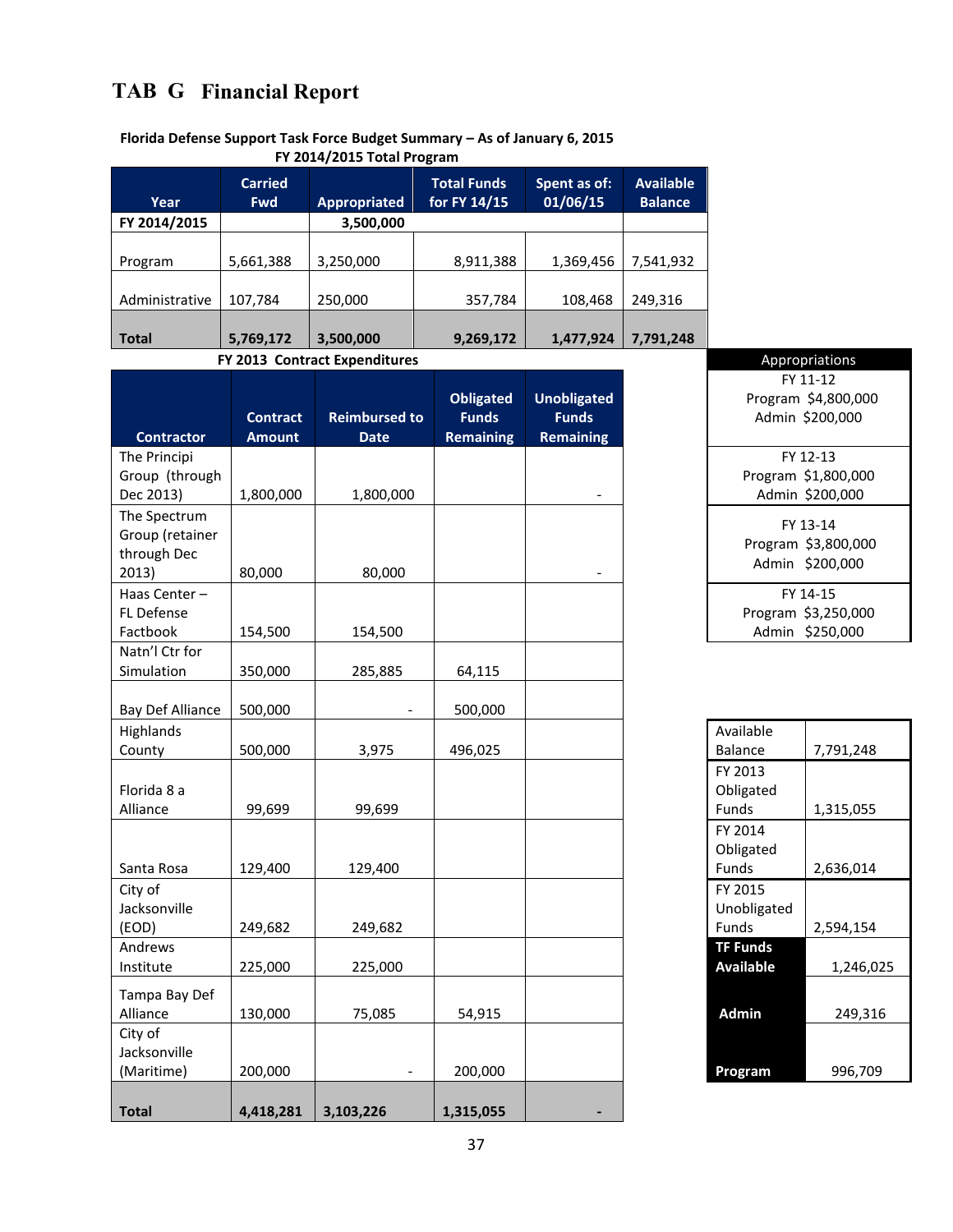| <b>Contractor</b>                                        | <b>Contract</b><br><b>Amount</b> | <b>Reimbursed</b><br>to Date | <b>Obligated</b><br><b>Funds</b><br><b>Remaining</b> | <b>Unobligated</b><br><b>Funds</b><br><b>Remaining</b> |
|----------------------------------------------------------|----------------------------------|------------------------------|------------------------------------------------------|--------------------------------------------------------|
| The Principi                                             |                                  |                              |                                                      |                                                        |
| Group (through                                           |                                  |                              |                                                      |                                                        |
| Dec 2015)                                                | 1,800,000                        | 825,000                      | 975,000                                              |                                                        |
| The Principi                                             |                                  |                              |                                                      |                                                        |
| $Group-2$ projects                                       |                                  |                              |                                                      |                                                        |
| - Sept-Dec 2014                                          | 129,850                          | 97,388                       | 32,463                                               |                                                        |
| <b>National Center</b>                                   |                                  |                              |                                                      |                                                        |
| for Simulation                                           | 350,000                          |                              | 350,000                                              |                                                        |
| Clay County (air                                         |                                  |                              |                                                      |                                                        |
| space)                                                   | 474,000                          | 118,500                      | 355,500                                              |                                                        |
|                                                          |                                  |                              |                                                      |                                                        |
|                                                          |                                  |                              |                                                      |                                                        |
|                                                          |                                  |                              |                                                      |                                                        |
| City of Niceville                                        | 25,000                           | 13,179                       | 11,821                                               |                                                        |
| Tampa Bay                                                |                                  |                              |                                                      |                                                        |
| Defense Alliance                                         | 225,000                          | 56,250                       | 168,750                                              |                                                        |
| Economic<br>Development<br>Alliance of Bay<br>County     | 500,000                          |                              | 500,000                                              |                                                        |
| Clay County (mass<br>notification<br>system)             | 255,000                          |                              | 255,000                                              |                                                        |
| Economic<br>Development<br>Council of<br>Okaloosa County | 195,000                          | 76,853                       | 118,147                                              |                                                        |
| Florida 8 (a)                                            |                                  |                              |                                                      |                                                        |
| Alliance                                                 | 150,000                          | 37,500                       | 112,500                                              |                                                        |
|                                                          |                                  |                              |                                                      |                                                        |
| Florida Great NW                                         | 50,000                           | 38,167                       | 11,833                                               |                                                        |
| <b>Total</b>                                             | 4,153,850                        | 1,517,837                    | 2,636,014                                            |                                                        |

**FY 2014 Contracts**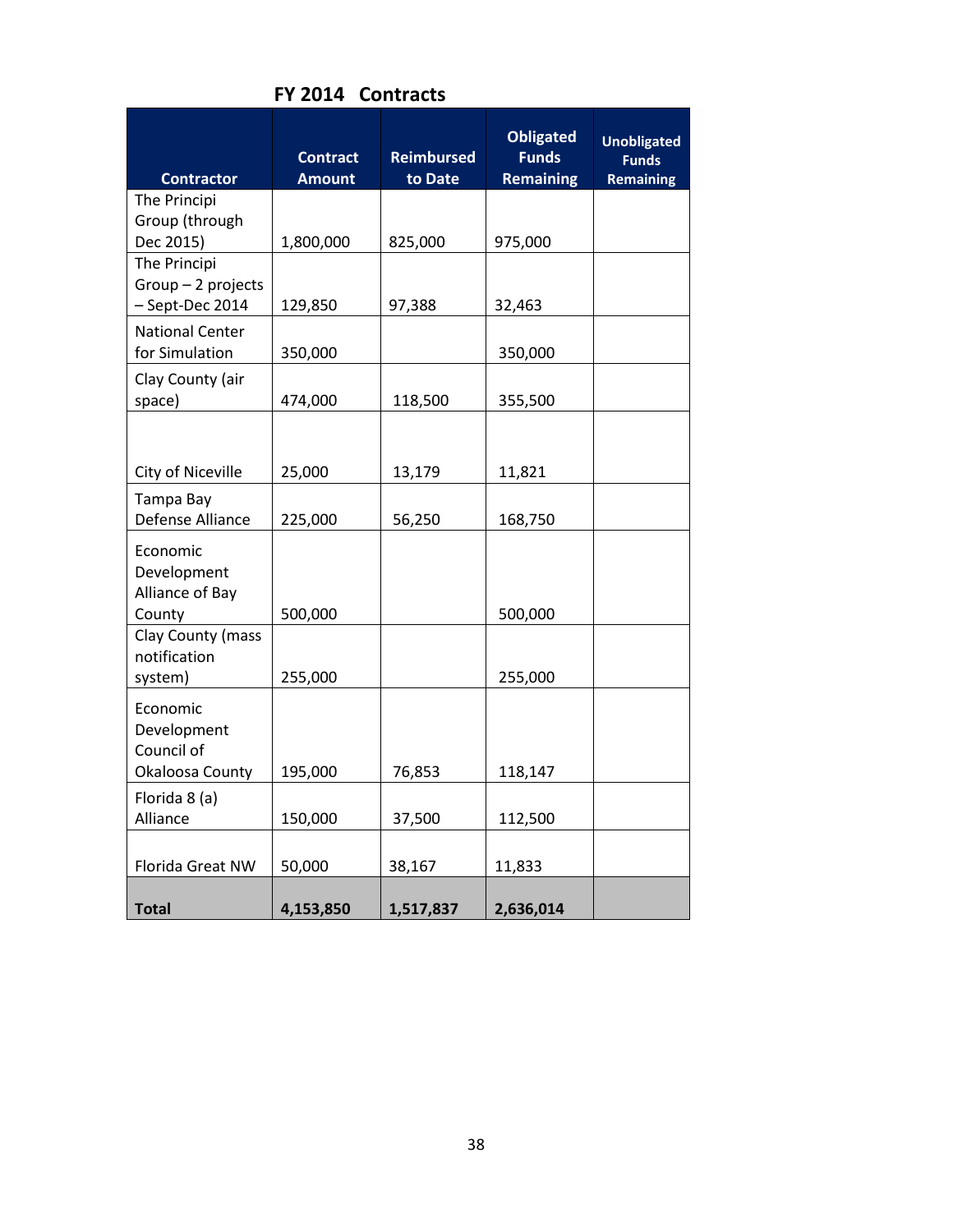| <b>Contractor</b>                        | <b>Contract</b><br><b>Amount</b> | <b>Reimbursed</b><br>to Date | <b>Obligated</b><br><b>Funds</b><br><b>Remaining</b> | <b>Unobligated</b><br><b>Funds</b><br><b>Remaining</b> |
|------------------------------------------|----------------------------------|------------------------------|------------------------------------------------------|--------------------------------------------------------|
| Santa Rosa                               |                                  |                              |                                                      |                                                        |
| County<br>Tampa Bay                      | 20,654                           |                              |                                                      | 20,654                                                 |
| Defense Alliance                         | 150,000                          |                              |                                                      | 150,000                                                |
| Polk County                              | 500,000                          |                              |                                                      | 500,000                                                |
| Clay County<br>Development<br>Authority  | 400,000                          |                              |                                                      | 400,000                                                |
| <b>National Center</b><br>for Simulation | 240,000                          |                              |                                                      | 240,000                                                |
| <b>EDC of Okaloosa</b><br>County         | 285,000                          |                              |                                                      | 285,000                                                |
| <b>Bay County</b>                        | 200,000                          |                              |                                                      | 200,000                                                |
| Space Florida                            | 38,500                           |                              |                                                      | 38,500                                                 |
| Florida 8 (a)<br>Alliance                | 100,000                          |                              |                                                      | 100,000                                                |
| Air Force Enlisted<br>Village            | 135,000                          |                              |                                                      | 135,000                                                |
| Florida's Great<br><b>NW</b>             | 25,000                           |                              |                                                      | 25,000                                                 |
| Career Source<br><b>Gulf Coast</b>       | 150,000                          |                              |                                                      | 150,000                                                |
| University of West<br>Florida            | 350,000                          |                              |                                                      | 350,000                                                |
| City of Key West                         | 100,000                          |                              |                                                      | 100,000                                                |
| <b>Total</b>                             | 2,694,154                        |                              |                                                      | 2,694,154                                              |

#### **FY 2015 Contracts**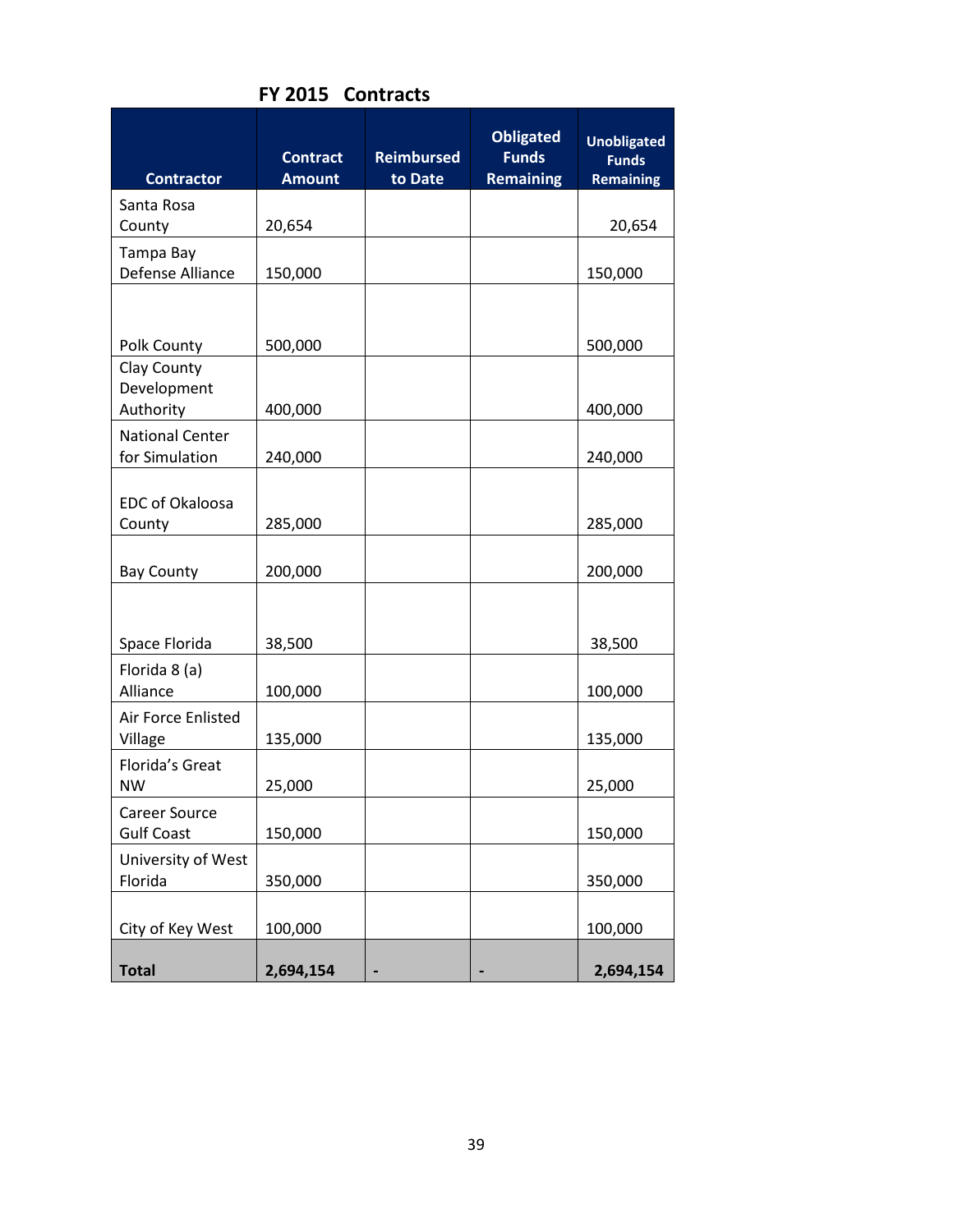## **Florida Defense Support Task Force Grant Program – Narrative Report**

Created in 2011 under Florida Statute 288.987, the Florida Defense Support Task Force (FDSTF) mission is to make recommendations to preserve and protect military installations, to support the state's position in research and development related to or arising out of military missions and contracting, and to improve the state's military-friendly environment for service members, military dependents, military retirees, and businesses that bring military and baserelated jobs to the state.

Initiated in 2013, the Florida Defense Support Task force grant program provides grants to assist accomplishment of the mission of the Task Force. This narrative report provides quarterly updates on all open Task Force grants or contracts awarded in FY 12-13 and FY 13-14.

#### **Funding Request Summary -- As of: January 7, 2014 for Task Force Grant Activity**

#### **Grant Closed**

| Grant#<br><b>End Date</b><br>Award<br><b>Amount</b> | Grantee                                                                               | <b>Status/Progress</b>                                                                                                                                                                                                                                                                                                                                                                                                                                                                                                                                                                                                                                                                                                                                                                                                                                                                                                                                  |
|-----------------------------------------------------|---------------------------------------------------------------------------------------|---------------------------------------------------------------------------------------------------------------------------------------------------------------------------------------------------------------------------------------------------------------------------------------------------------------------------------------------------------------------------------------------------------------------------------------------------------------------------------------------------------------------------------------------------------------------------------------------------------------------------------------------------------------------------------------------------------------------------------------------------------------------------------------------------------------------------------------------------------------------------------------------------------------------------------------------------------|
| $13-02$<br>06/30/15<br>\$350,000                    | (FY 12-13) National<br>Center for Simulation<br>(Orlando) - Threat<br>mitigation plan | Continued the Metro Orlando Defense Task Force (MODTF)<br>outreach/education/information campaign. Efforts to acquire<br>200,000 - 300,000 sq. ft. of additional office space continue.<br>Acquisition of the TechPoint 2 building will solve all of the Air<br>Force space requirements and a portion of the Army's. The MODTF<br>plans to place an option to acquire the TechPoint1 building, which is<br>occupied exclusively by Army personnel, and also acquire a 10.2<br>acre parcel of land to build a Partnership IV building. The new<br>building will allow them to design the facility to include some<br>unfunded service requirements to meet emerging missions. All<br>required property appraisals were completed and reviewed by the<br>State of Florida during this quarter.<br>The National Center for Simulation's request to extend the 04/01/14<br>end date of this contract was approved with a new end date of June<br>30, 2015. |

#### **1. Florida Defense Support Task Force Grants FY 12-13**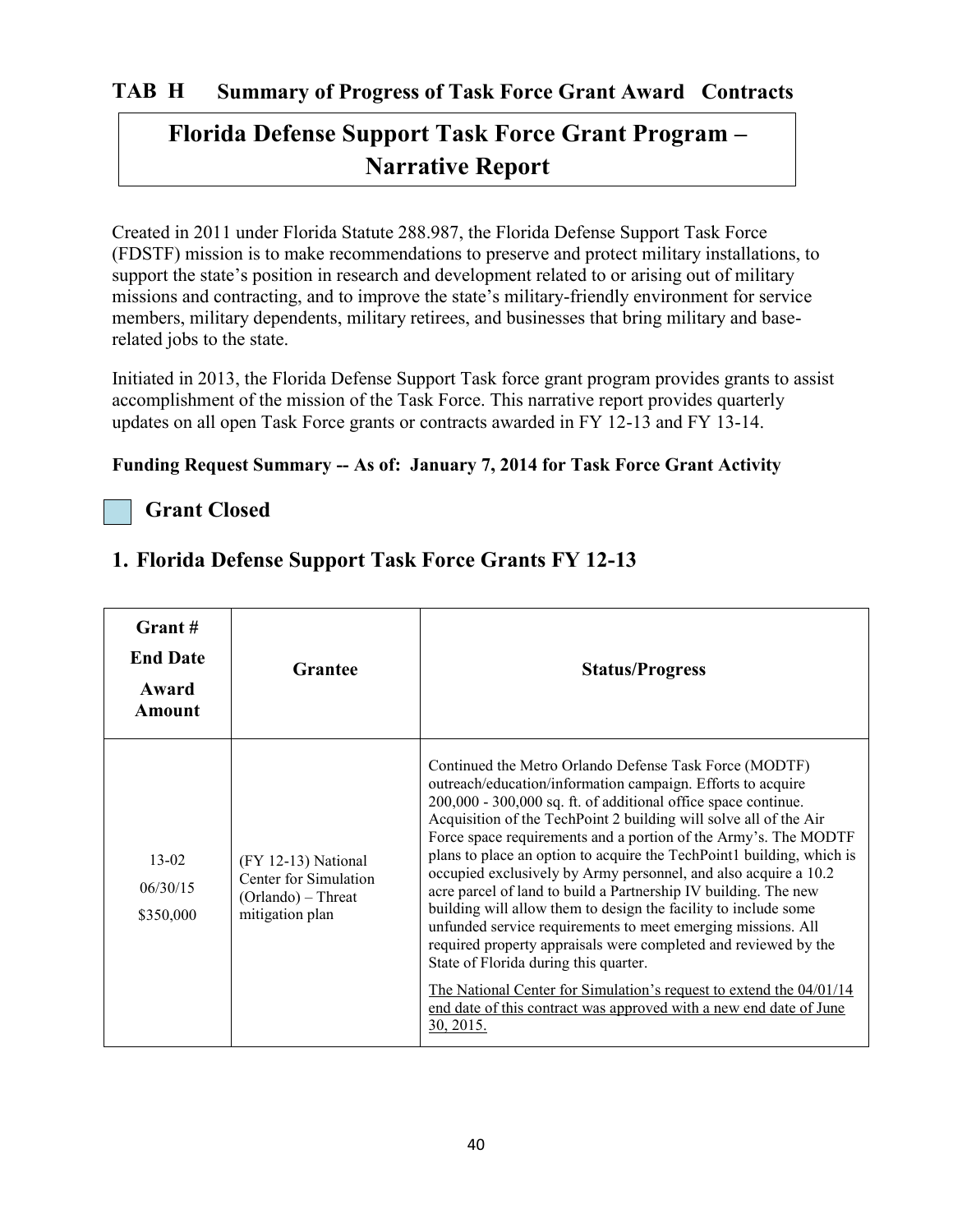| $13 - 03$<br>04/17/14<br>\$100,000 | (FY 12-13) Florida 8 A<br>Alliance - Support veteran<br>and defense small<br>businesses                                       | Project completed as of 04/17/14<br>\$301.45 reverted back to the Task Force control.<br><b>Grant closed.</b>                                                                                                                                                                                                            |
|------------------------------------|-------------------------------------------------------------------------------------------------------------------------------|--------------------------------------------------------------------------------------------------------------------------------------------------------------------------------------------------------------------------------------------------------------------------------------------------------------------------|
| 13-04<br>04/22/14<br>\$500,000     | (FY 12-13) Bay Defense<br>Alliance - Acquire land to<br>prevent encroachment at<br>NSA Panama City.                           | This contract has expired. Florida Legislature has funded this project<br>through HB 2015. Acquisition of land being negotiated by DEP.<br>This grant funds will revert back to Task Force control.                                                                                                                      |
| $13 - 05$<br>03/31/15<br>\$500,000 | (FY 12-13) Highlands<br>County - Acquire land or<br>easements to prevent<br>encroachment at Avon<br>Park Range                | In the process of preparing for the closings of the conservation<br>easement transactions.<br>Highland's county request to extend the 04/22/14 end date of this<br>contract was approved with a new end date of March 31, 2015.                                                                                          |
| $13 - 06$<br>04/30/14<br>\$160,000 | (FY 12-13) Santa Rosa<br>County - Build a fence to<br>separate NAS Whiting<br>Field from the Whiting<br><b>Aviation Park.</b> | Project completed as of 04/07/14.<br>\$30,600 reverted back to the Task Force control.<br><b>Grant closed.</b>                                                                                                                                                                                                           |
| 13-07<br>01/31/15<br>\$130,000     | (FY 12-13) Tampa Bay<br>Defense Alliance -<br>Establish cohesive<br>organization                                              | Held annual Board of Directors meeting during this period. The<br>website RFP selection was made. New content and redesign for the<br>website is also underway.<br>The Tampa Bay Defense Alliance's request to extend the 06/11/14<br>end date of this contract was approved with a new end date of<br>January 31, 2015. |
| 13-08<br>06/23/14<br>\$225,000     | (FY 12-13) The Andrews<br>Institute - Provide<br>treatment for special<br>operations wounded<br>warriors                      | Completed treatment for 50 wounded warriors for an average of 5<br>weeks per participant as of 12/31/13.<br>All grant funds expended.<br><b>Grant closed.</b>                                                                                                                                                            |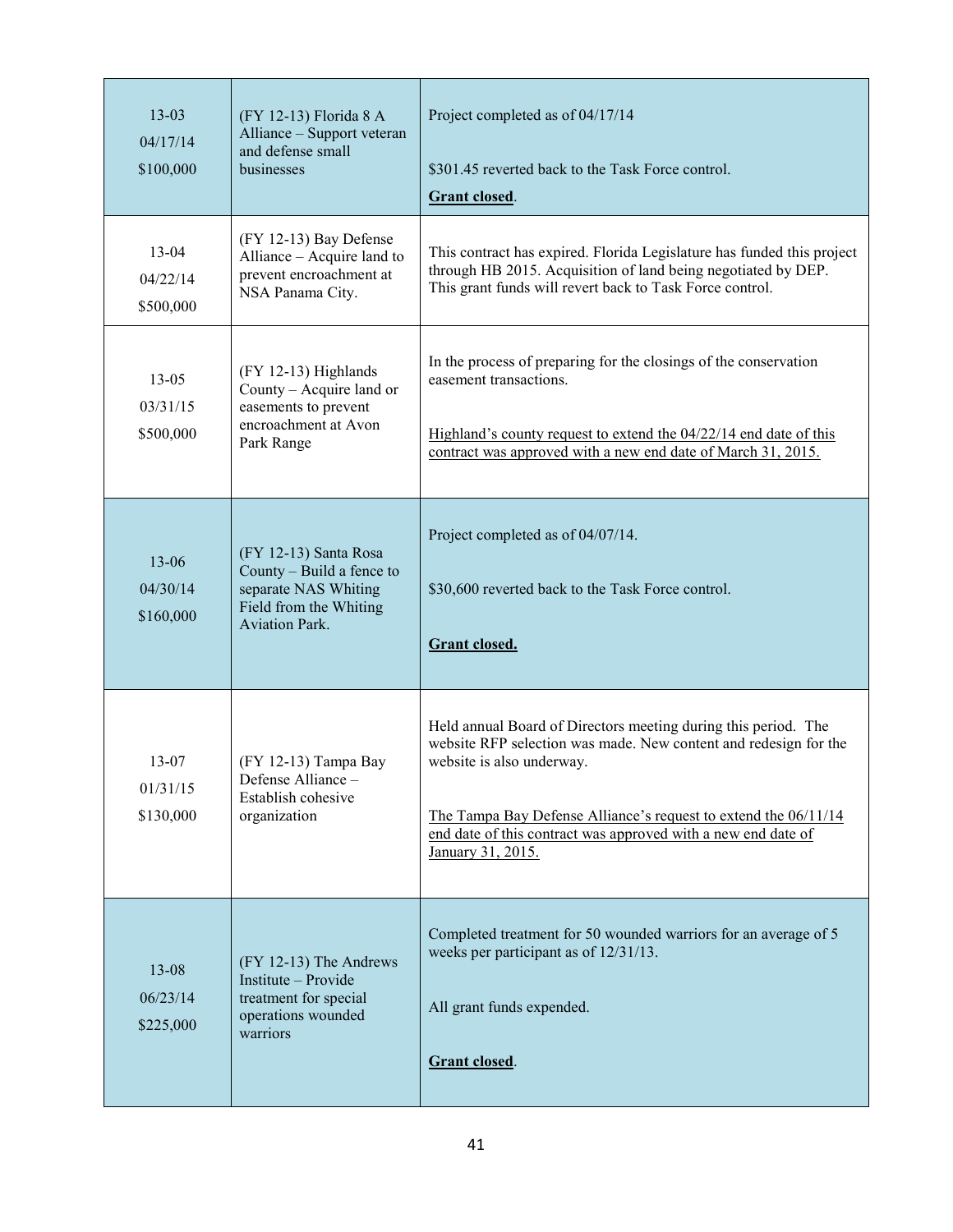| $13 - 10$<br>05/11/15<br>\$200,000 | (FY 12-13) City of<br>Jacksonville Military<br>Affairs, Veterans and<br>Disabled Services<br>Department – Creation of a<br>support maritime research<br>and development capability<br>at NS Mayport                                      | The City of Jacksonville held a project meeting with their advocates<br>in August and September. Advocates have had ongoing discussions<br>with industry and educational institution representatives in working<br>to identify potential project partners to assist in funding R& D<br>activities. Several meetings have been held with US Navy to further<br>a potential working relationship and identify Undersea Warfare<br>Training Range (USWTR) capabilities.<br>The City of Jacksonville's request to extend the $10/10/14$ end date<br>of this contract was approved with a new end date of May 11, 2015. |
|------------------------------------|------------------------------------------------------------------------------------------------------------------------------------------------------------------------------------------------------------------------------------------|--------------------------------------------------------------------------------------------------------------------------------------------------------------------------------------------------------------------------------------------------------------------------------------------------------------------------------------------------------------------------------------------------------------------------------------------------------------------------------------------------------------------------------------------------------------------------------------------------------------------|
| $13 - 11$<br>12/11/14<br>\$250,000 | (FY 12-13) City of<br>Jacksonville Military<br>Affairs, Veterans and<br><b>Disabled Services</b><br>Department – Creation of<br>new explosives disposal<br>proficiency training range<br>bunker on Jacksonville Air<br><b>Guard Base</b> | Project completed as of 11/07/14<br>\$318.00 reverted back to the Task Force control.<br>Grant closed.                                                                                                                                                                                                                                                                                                                                                                                                                                                                                                             |

## **2. Florida Defense Support Task Force Grants FY 13-14**

| Grant #<br><b>End Date</b><br>Award<br><b>Amount</b> | <b>Grantee</b>                                                                                                                                   | <b>Status/Progress</b>                                                                                                                                                                                                                                                                                           |
|------------------------------------------------------|--------------------------------------------------------------------------------------------------------------------------------------------------|------------------------------------------------------------------------------------------------------------------------------------------------------------------------------------------------------------------------------------------------------------------------------------------------------------------|
| $14 - 02$<br>03/12/15<br>\$474,000                   | (FY 13-14) Clay County<br>Development Authority -<br>Camp Blanding Joint Training<br>Center (CBJTC) - Airspace<br>Control System                 | Completed the selection and award process to general contractor.<br>Task award, quality plan, operations security plan, kick off meeting,<br>master schedule and engineering site survey were completed during<br>this quarter.<br>Initial disbursement request \$118,500, 25% of grant award, has been<br>paid. |
| $14-03$<br>03/12/15<br>\$255,000                     | (FY 13-14) Clay County<br>Development Authority -<br>Camp Blanding Joint Training<br>Center (CBJTC) - Mass<br>Warning and Notification<br>System | The installation of mass notification system was completed on<br>$07/08/14$ .<br>All grant funds expended.<br>Grant closed.                                                                                                                                                                                      |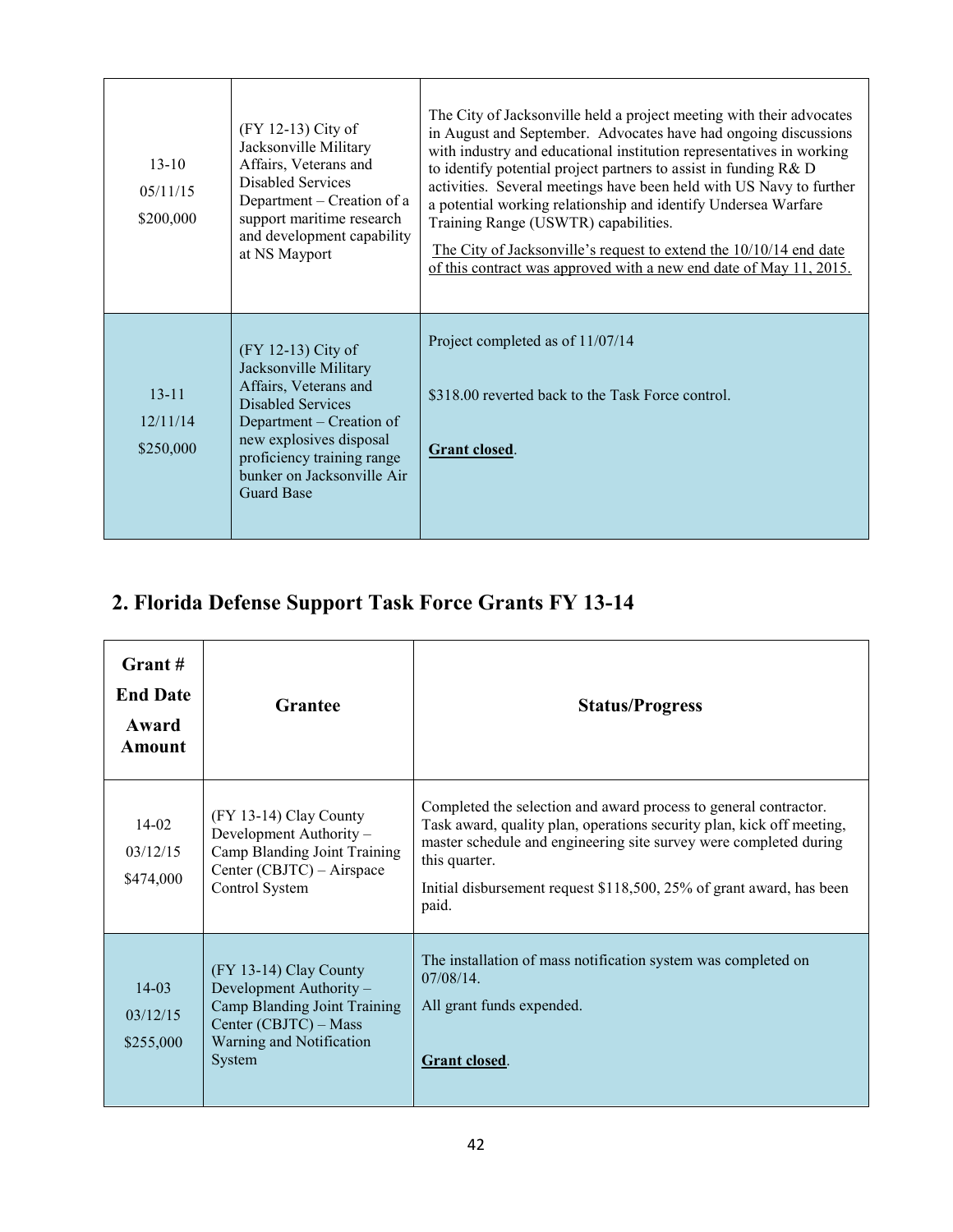| 14-04<br>01/23/15<br>\$25,000      | $(FY 13-14)$ City of Niceville –<br>Implementation of 2009 Eglin<br><b>AFB Joint Land Use Study</b><br>(JLUS) Recommendations | The GIS consultant has completed the parcel-specific map. Planning<br>consultant and city staff have been researching data and analyzing<br>existing land development code to prepare text amendments for<br>military compatibility.                                                                                                                                                                                                                                                                                                                                                                                    |
|------------------------------------|-------------------------------------------------------------------------------------------------------------------------------|-------------------------------------------------------------------------------------------------------------------------------------------------------------------------------------------------------------------------------------------------------------------------------------------------------------------------------------------------------------------------------------------------------------------------------------------------------------------------------------------------------------------------------------------------------------------------------------------------------------------------|
| $14 - 05$<br>07/31/15<br>\$500,000 | $(FY 13-14)$ Economic<br>Development Alliance of Bay<br>County (BayEDA) -<br>LambdaRail Expansion<br>Project                  | Potential funding sources have been identified for direct or indirect<br>funds required for implementation of LamdaRail. It is anticipated that<br>funding commitment levels will be established during the next<br>quarter.<br>The Economic Development Alliance of Bay County's request to<br>extend the $01/13/14$ end date of this contract was approved with a<br>new end date of July 31, 2015.                                                                                                                                                                                                                   |
| 14-06<br>06/30/15<br>\$350,000     | (FY 13-14) National Center<br>for Simulation - Threat<br>mitigation plan                                                      | This grant along with DTF 13-02 will be used to continue to execute a<br>comprehensive plan to mitigate potential threats to the base from<br>future Department of Defense (DoD) Base Realignment and Closure<br>processes, or other service initiated base realignment activities. Since<br>DTF 13-02 was extended until June 30, 2015 no funds have yet been<br>obligated under this grant, awaiting the remainder of the previous<br>grant being expended.<br>The National Center for Simulation's request to extend the 04/01/14<br>end date of this contract was approved with a new end date of June<br>30, 2015. |
| 14-08<br>05/31/15<br>\$225,000     | (FY 13-14) Tampa Bay<br>Defense Alliance - Develop a<br>strategic campaign<br>championing MacDill AFB                         | Held annual Board of Directors meeting during this period. The<br>website RFP selection was made. New content and redesign for the<br>website is also underway.<br>Initial disbursement request \$56,250, 25% of grant award, has been<br>paid.<br>The Tampa Bay Defense Alliance's request to extend the 06/11/14<br>end date of this contract was approved with a new end date of May<br>31, 2015.                                                                                                                                                                                                                    |
| 14-09<br>02/11/15<br>\$150,000     | (FY 13-14) Florida 8 A<br>Alliance - Support veteran<br>and defense small businesses                                          | Completed 3 webinars during this quarter. Two of the webinars were<br>focused on the NASA Small Business Innovation Research Program<br>(SBIR). The other webinar was focused on veteran state registration<br>and had to highest attendance to date.<br>The Conference Training Track was completed.<br>Initial disbursement request \$37,500, 25% of grant award, has been<br>paid.                                                                                                                                                                                                                                   |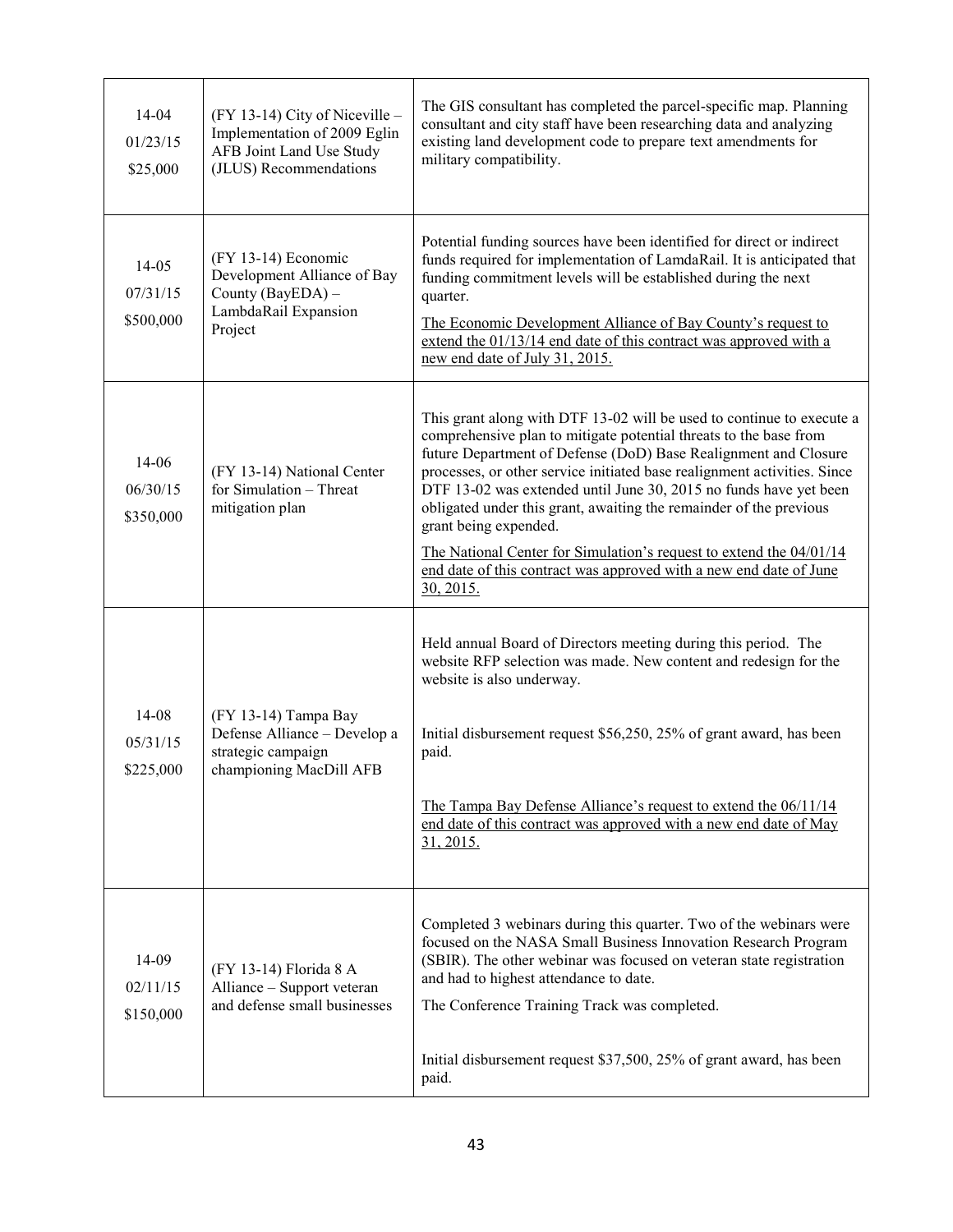| $14-10$<br>03/12/15<br>\$195,000  | $(FY 13-14)$ Economic<br>Development Council of<br>Okaloosa County - Tri-<br><b>County Community</b><br>Partnership Initiative | Eglin Air Force Base concluded their United States Air Force<br>mandated Community Partnership Initiative (CPI) process on<br>10/01/14. Community-wide public relation workshops have been<br>successfully accomplished during the past six months in partnership<br>with Eglin's CPI thereby increasing public and private sector<br>awareness of the P4 process and its benefits.<br>Initial disbursement request \$48,750, 25% of grant award, has been<br>paid. |
|-----------------------------------|--------------------------------------------------------------------------------------------------------------------------------|---------------------------------------------------------------------------------------------------------------------------------------------------------------------------------------------------------------------------------------------------------------------------------------------------------------------------------------------------------------------------------------------------------------------------------------------------------------------|
| $14 - 11$<br>04/24/15<br>\$50,000 | (FY 13-14) Florida's Great<br>Northwest – Five County<br>Marketing Diversification<br>Plan                                     | Participated in 5 Aviation, Aerospace, Defense-related trade shows<br>and conferences and met with 125 company and consultant firms.<br>Developed a new manufacturing brochure that highlights the heavy<br>concentration of manufacturers in the Northwest Florida region.<br>Began modifying its website to place more concentration on the<br>military skill sets available throughout the region.                                                               |

Point of Contact: Camila Hornung, Grants Coordinator, Florida Defense Support Task Force E:chornung@eflorida.com, T: (850) 878-4578